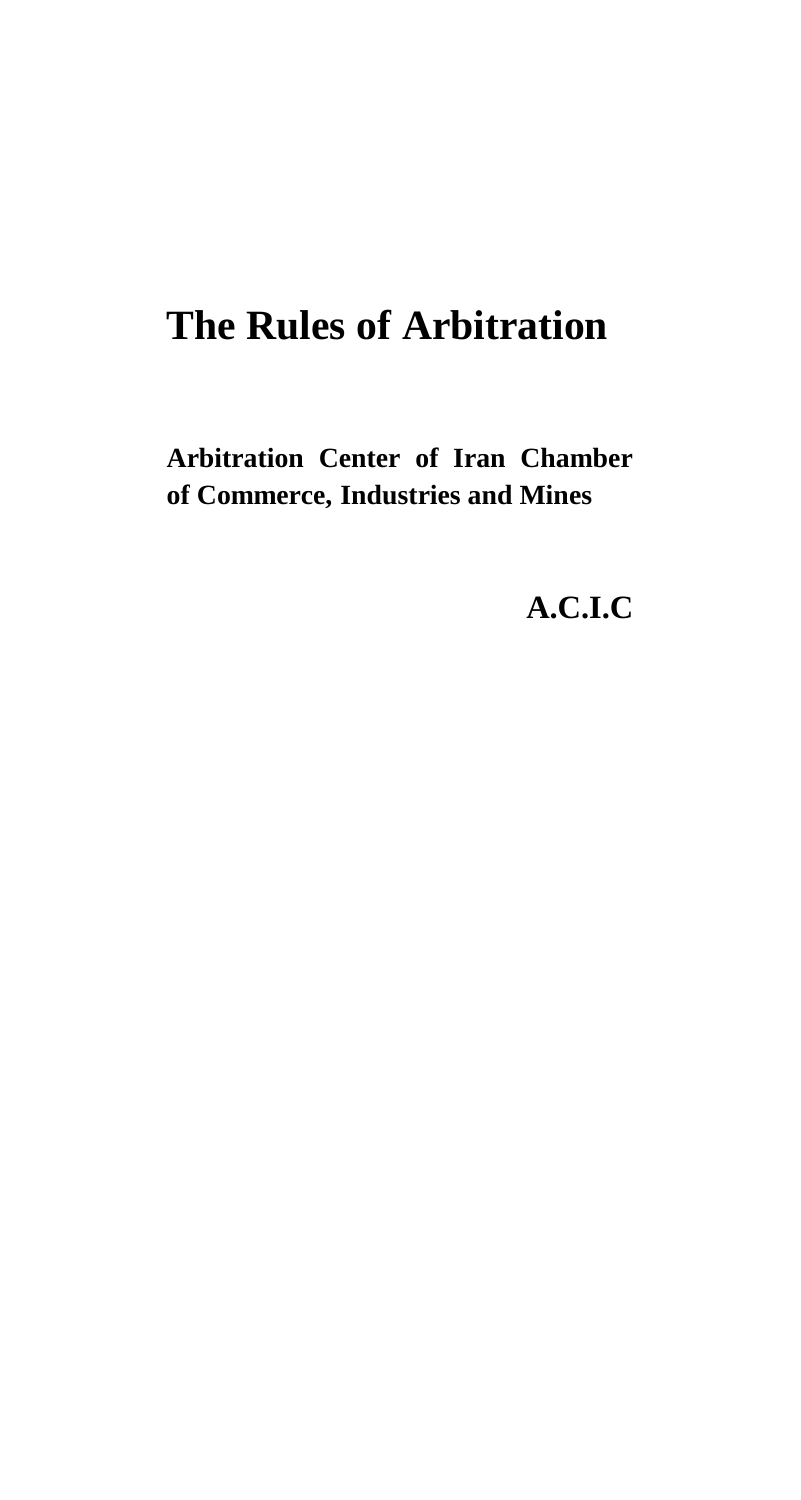

### **Chapter 1 – Generalities**

#### **Article 1 – Definitions**

The terms used in these Rules have the following meanings:

- A. "Rules on Arbitration Services of the Arbitration Center of the Iran Chamber of Commerce for Settlement of Domestic and International Commercial Disputes," hereinafter referred to as "Arbitration Rules", are the present Rules and arbitration in all domestic and international commercial disputes referred to the Arbitration Centre of Iran Chamber of Commerce shall be conducted in accordance with the present Rules.
- B. "Internal Regulations of the Arbitration Center concerning Arbitration Services" are those rules and regulation that are approved by the 'Board of Representatives' of Iran Chamber of Commerce pursuant to the authority granted to that Board in accordance with Article 6 of the Law on Statute of the Arbitration Centre of the Iran Chamber.
- C. The terms "Claimant" or "Defendant" mean more than one Claimant or Defendant.
- D. Domestic Commercial Arbitration" means arbitration of disputes and claims relating to commercial relations and transactions between the parties, natural or legal persons, who at the time of conclusion of the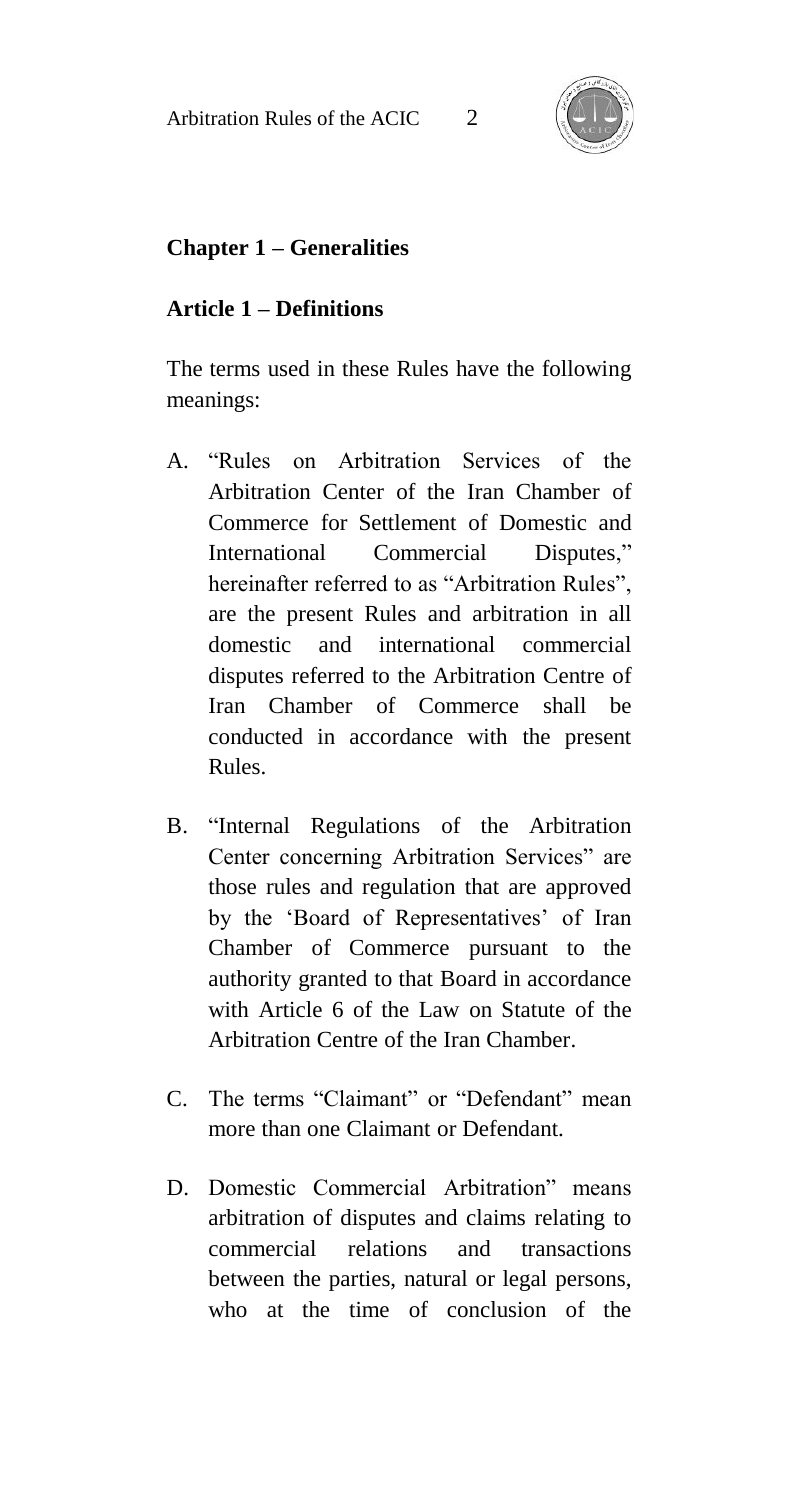

arbitration agreement are nationals of Iran under the laws of Iran. And "International Commercial Arbitration" means when one of parties is not at the time of conclusion of the arbitration agreement, national of Iran under the laws of Iran.

- E. "Arbitrator" means a Sole Arbitrator or a panel of Arbitrators unless in view of the context of these Rules or the arbitration agreement, the term 'Arbitrator' refers to a member of the panel of arbitrators.
- F. "Arbitration Court of the Arbitration Center" is a board which is established in accordance with the provisions of Chapter Five of the "Internal Regulations of the Arbitration Center concerning Organization of ACIC", and its duties and functions are specified in those regulation and in these Arbitration Rules.
- G. "Terms of Reference" means a document that is drawn up in accordance with Article 39 of the present Rules.
- H. "Arbitration Center" means the Arbitration Center of Iran Chamber of Commerce and Industries and Mines (ACIC) that is established in accordance with the Law on Statute of the Arbitration Centre of Iran Chamber, dated 14. 11. 1380 (3 February 2002) and pursuant to clause "H" of Article 5 of the Law of Iran Chamber of Commerce, Industries and Mines as amended in 25. 09. 1373 (16 December 1994). The Arbitration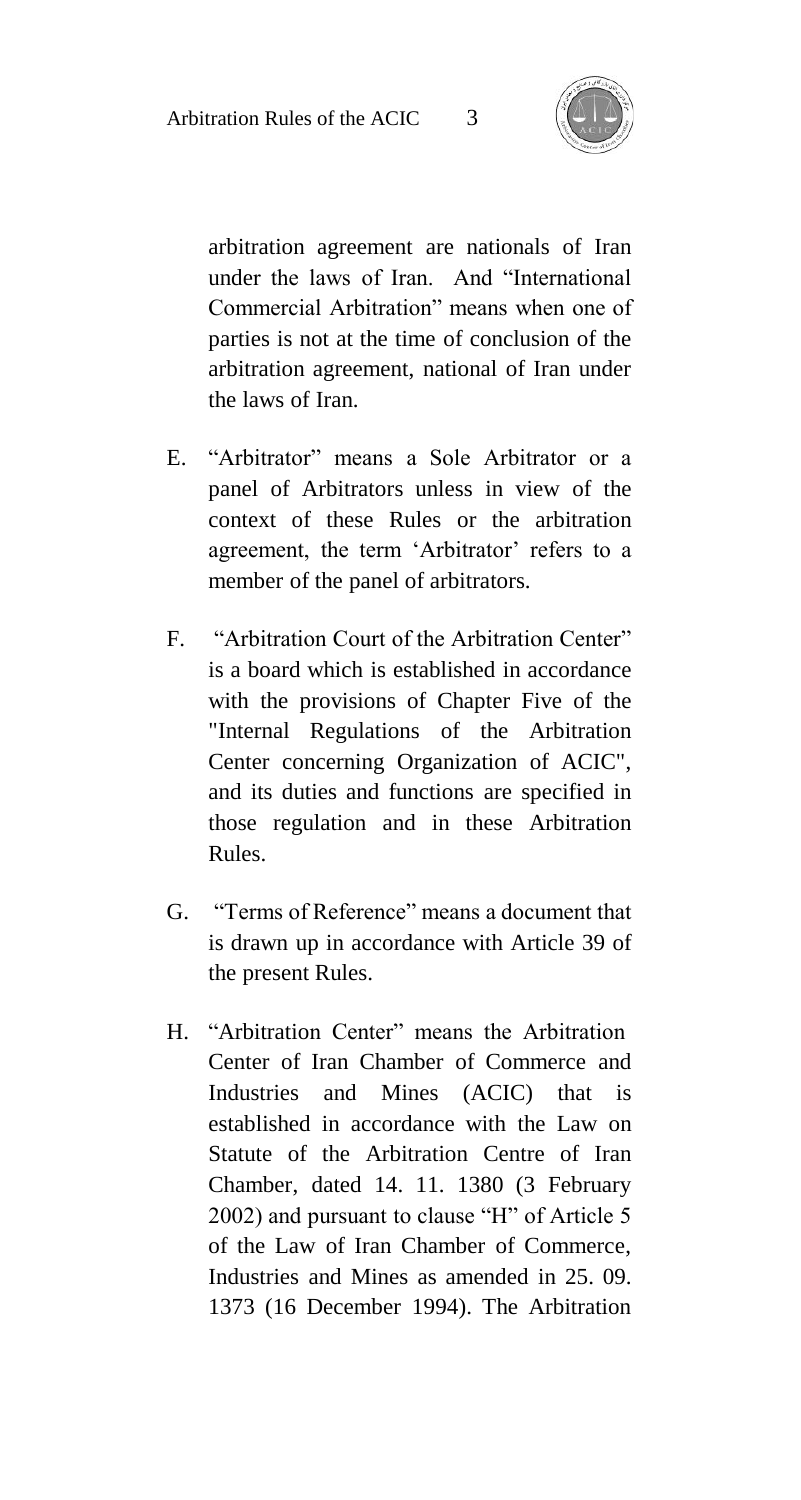

Centre shall be administered in accordance with its Statute and also its Internal Rules and regulation and shall apply them in the arbitrations which are referred to it.

I. "Arbitration Agreement" is an agreement between the parties by which settlement of all or part of disputes which have arisen or may arise in future from a defined legal relationship whether contractual or noncontractual, is referred to the Arbitration Centre. Arbitration Agreement may be in the form of an arbitration clause contained in a contract or a separate agreement.

#### **Article 2 – The Arbitration Centre**

The Arbitration Centre performs its duties and functions through coordination, organization, supervision and management of arbitration process and does not itself arbitrate the disputes.

#### **Article 3- Scope of Application**

- A.All persons that have a capacity to institute a suit may by mutual consent, refer their disputes to the Arbitration Centre, whether the dispute has been filed with the judicial authority or not. The said consent includes the consent arising out from Arbitration Agreement and also from submission by one party to the Centre with an offer of arbitration and acceptance of same by the other party.
- B. Arbitration of all claims and disputes referred to the Centre shall be conducted in accordance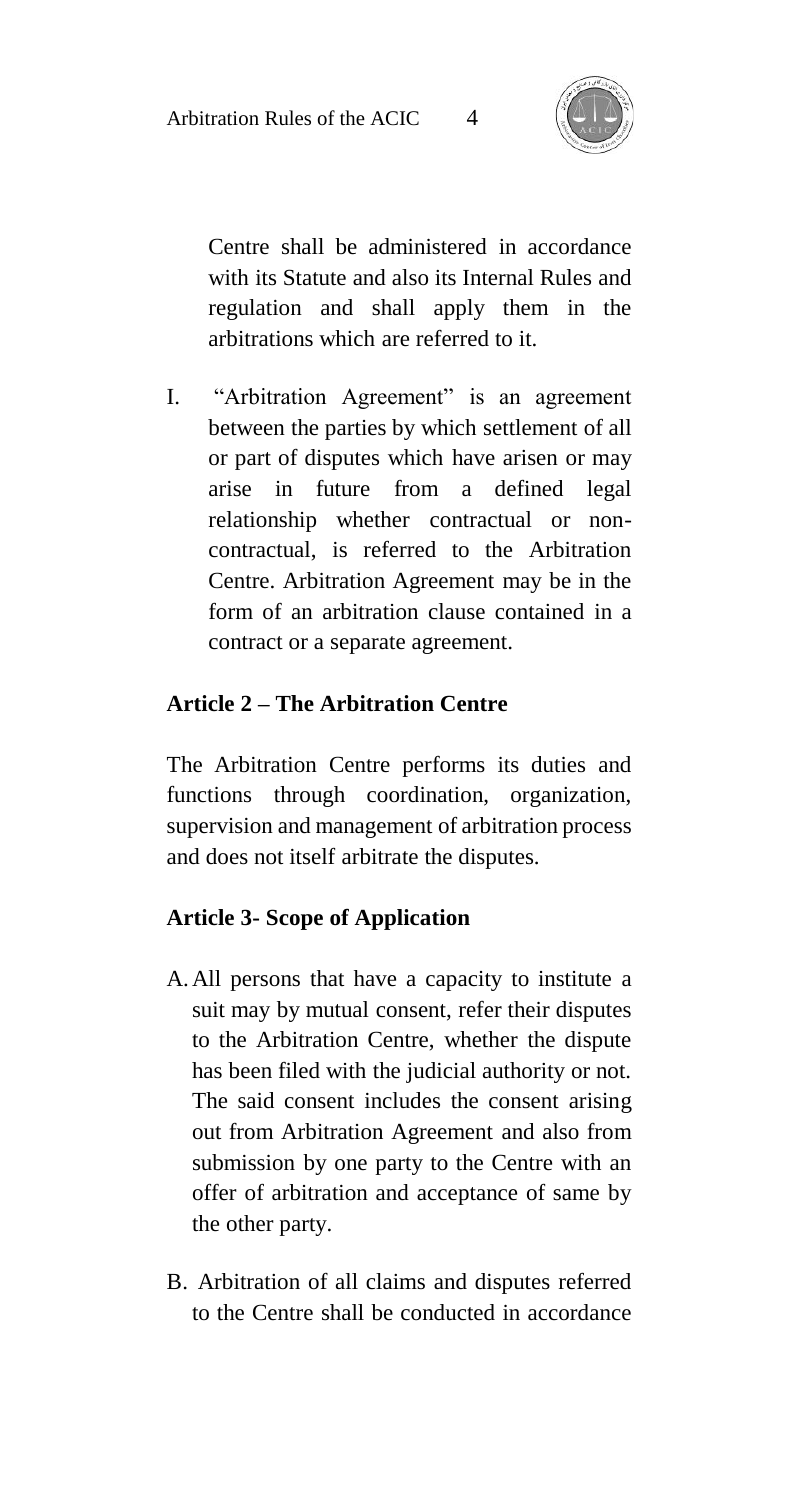

with these Rules. In domestic arbitration the provisions of Chapter Seven of the Civil Procedure Act dated 2000 and in international arbitration the provisions of the Law on International Commercial Arbitration dated 1997 shall also apply, respectively.

**Note-** In small claims where the value of the relief sought is less than IR Rials 500,000,000 or its equivalent in other currencies, the parties may agree on summary arbitration proceedings in which case the provisions of Articles 39, 40 and 53 of the present Rules shall not apply, and/or may agree to shorten the time limits under these Rules.

### **Article 4- Acceptance of the Arbitration Rules of the Arbitration Centre**

The agreement to refer disputes to the Arbitration Centre entails an undertaking by the parties to be bound by these Rules and other internal rules and Regulations of the Centre concerning Arbitration Services.

### **Article 5- Waiver of the Right to Object**

If a party after becoming aware of non-compliance with these Rules or with non-mandatory provisions of the Arbitration Agreement remains silent and continues with the arbitration without making any objection in a timely manner, he will be deemed to have waived the right to object.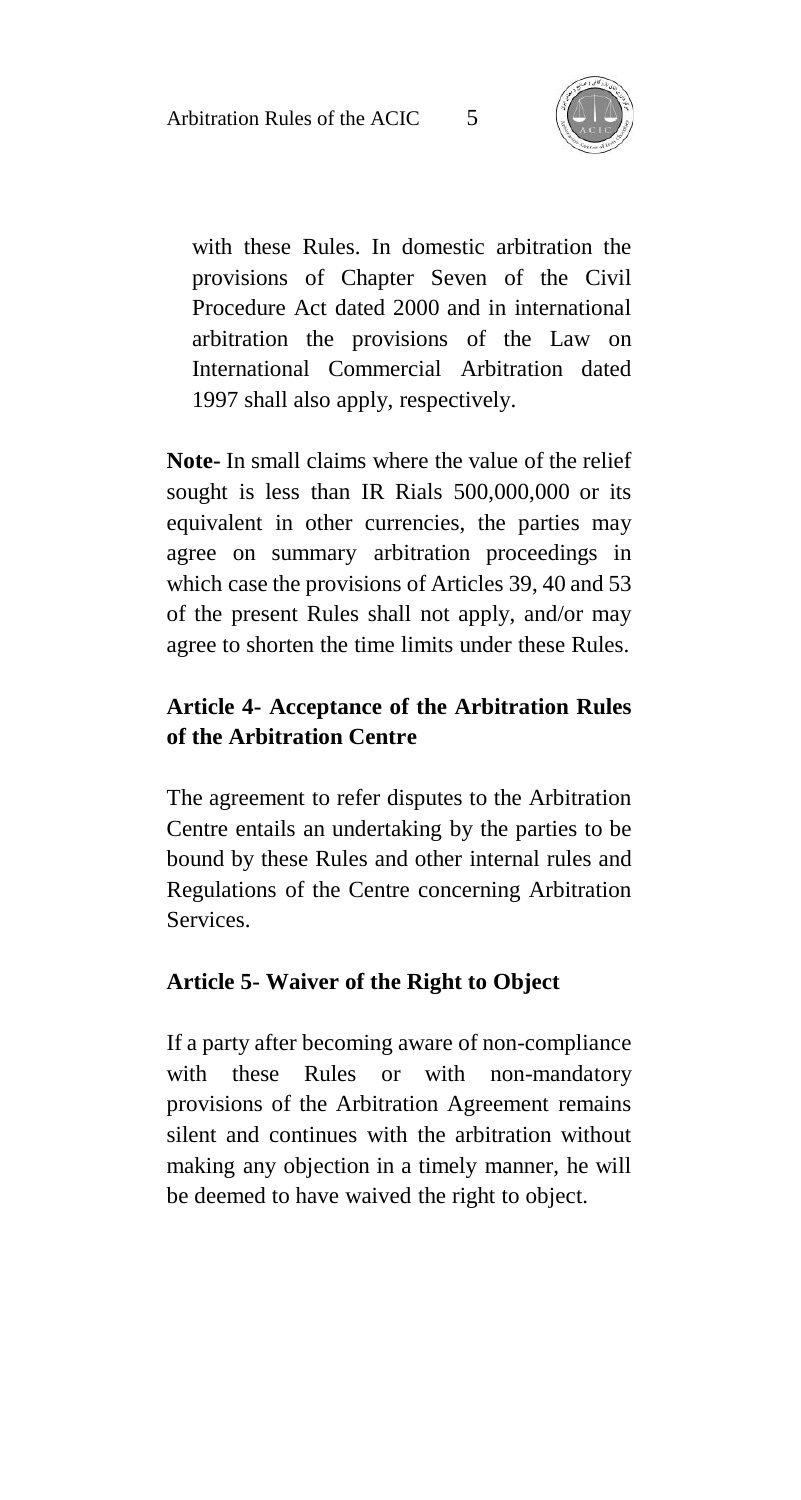

# **Chapter 2- Arbitral Proceedings**

#### **Article 6- Request for Arbitration**

- A.Claimant or the applicant for arbitration shall submit his request for arbitration to the Secretariat of the Arbitration Centre. The Secretariat shall acknowledge receipt of the request, including the date of receipt to the claimant and the defendant.
- B. The Request for Arbitration shall include the following information:
- 1. Full specification of the parties, including their postal and electronic addresses, and evidence of representation if the claim is submitted by a representative or an attorney.
- 2. Explanation on the nature of the transaction or the contract or the facts giving rise to dispute and of the origin of the claim and the evidence thereof.
- 3. Specification of the relief sought and amount claimed, unless the relief sought is nonpecuniary.
- 4. Explanation on the Arbitration Agreement.
- 5. To the extent possible, specifications on the number of arbitrators, the mode of their appointment in light of the Arbitration Agreement and when necessary, nomination of the co-arbitrator in the arbitration panel.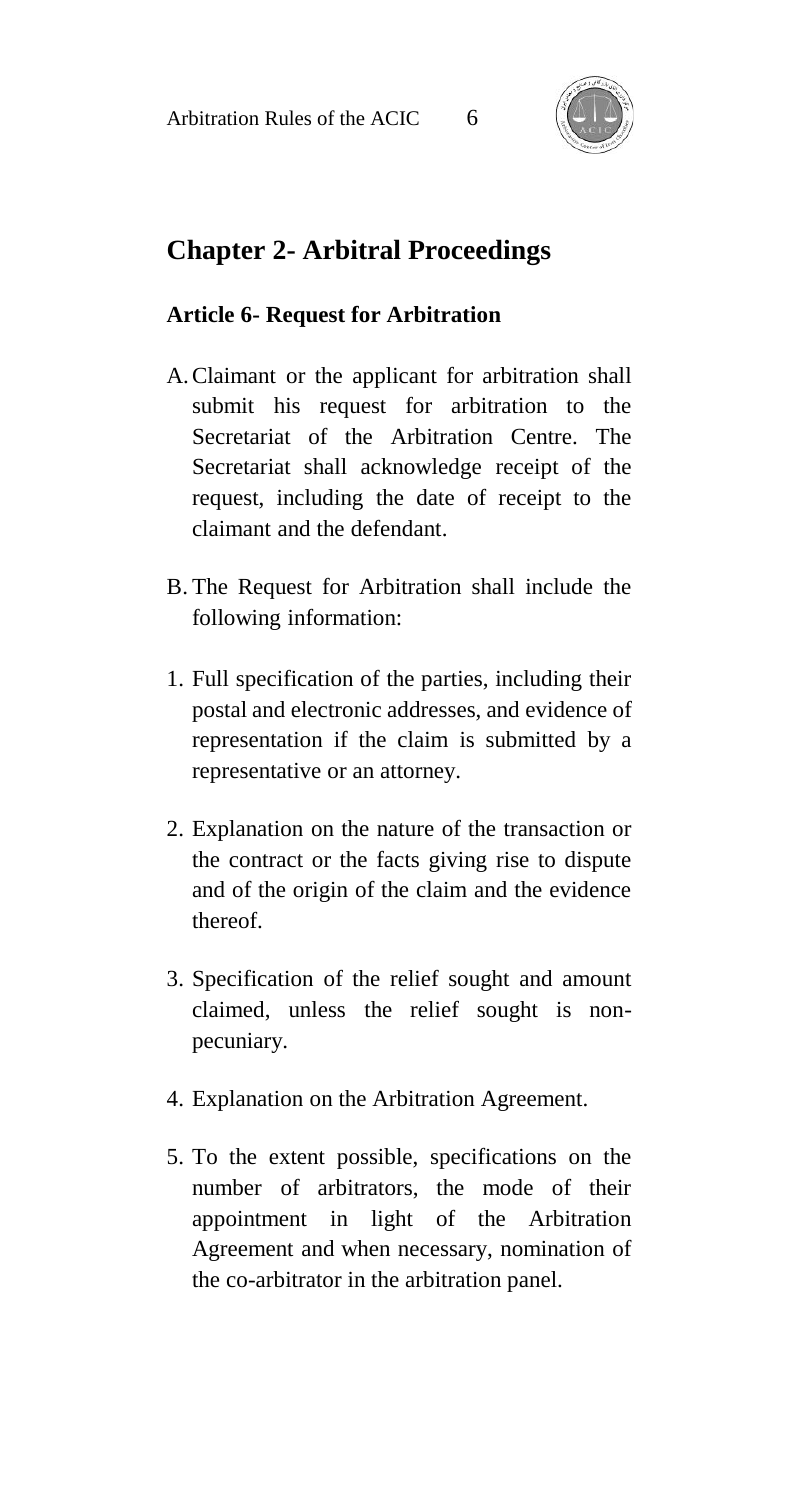

6. In case of international arbitration, explanations as to the place of arbitration, the language of arbitration, and applicable law and legal rules.

**Note-** Submission of an incomplete request for arbitration to the Secretariat of the Arbitration Centre, unless completed, does not create any obligation for the Centre to proceed.

C. C. In the event the request for arbitration relates to a transaction, contract or a legal relationship, concerning which the arbitration proceedings have been already initiated between the same parties in the Arbitration Centre, at the request of either party, the new request for arbitration will be included in the earlier proceedings, provided that in the earlier arbitration the Terms of Reference has not yet been signed or has not been approved by the Centre and further that there are no legal impediments for consolidation.

In the event that the new request for arbitration has been submitted after the signature or approval of the Terms of Reference in the earlier arbitration, consolidation is subject to authorization by the Arbitrator in the earlier arbitration with due consideration the nature of the claims in the new arbitration, the stage of the earlier proceedings and other relevant circumstances.

#### **Article 7- Defendant's Answer; Counterclaim**

A.The Secretariat of the Arbitration Centre shall serve a copy of the request for arbitration and its attached documents on the defendant with a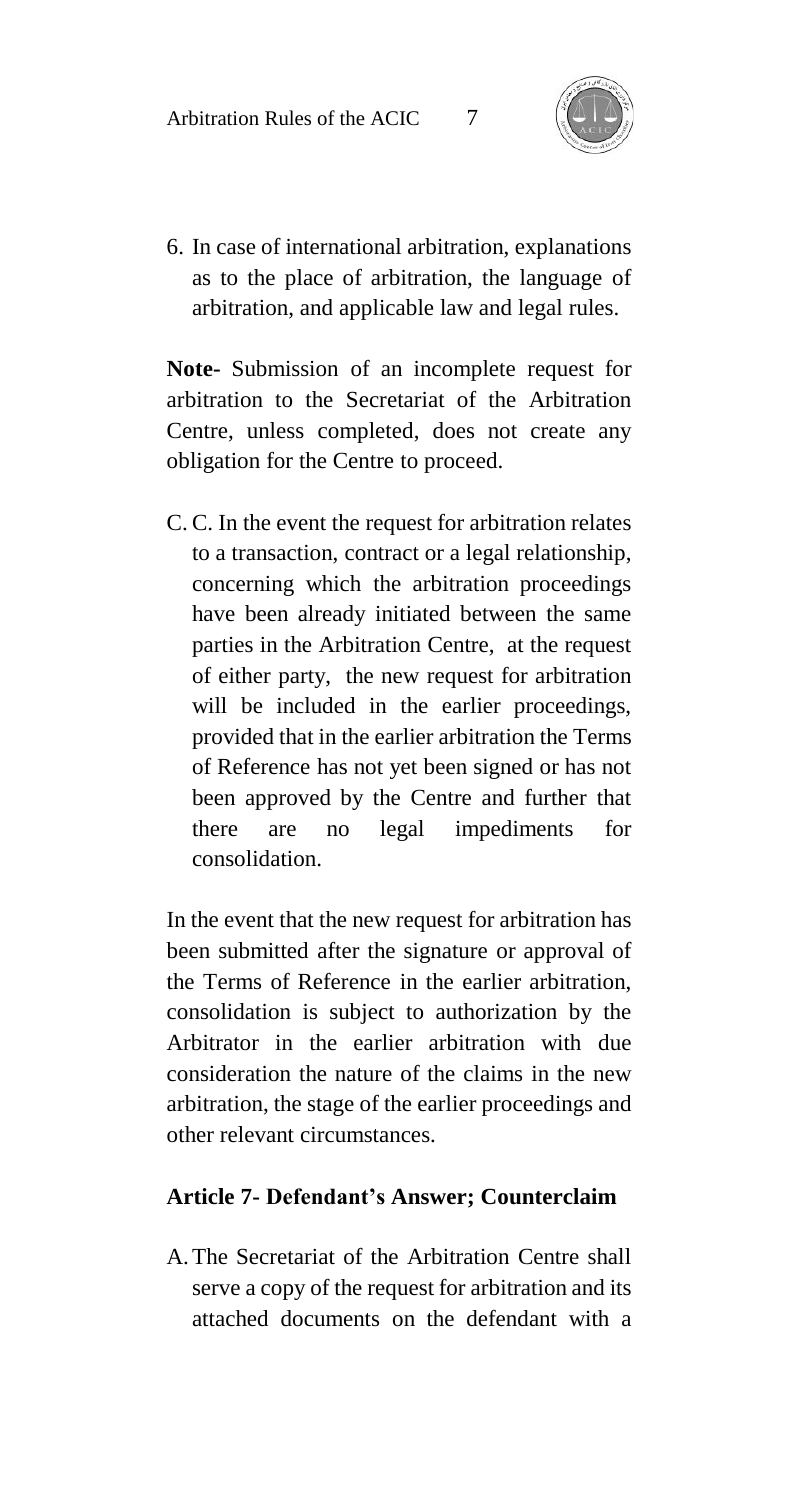

view to receiving the defendant's answer. The defendant shall submit his answer to the Secretariat of Arbitration Centre, within 10 days in domestic arbitration and within 30 days in international arbitration, from the date of service of the request on the defendant. The answer shall contain the following information:

- 1. Full description of the defendant including his postal and electronic addresses, and evidence of representation if the answer is submitted by a representative or an attorney.
- 2. Answer to the request and to the relief sought, including any objections or defenses and any evidence thereof.
- 3. To the extent possible, specification on the number of arbitrators and their mode of appointment in view of the Arbitration Agreement and also nomination of a coarbitrator in the arbitral tribunal.
- 4. If the arbitration is international, specification of the place and language of arbitration and the applicable legal rules.
- B. The Secretariat of the Arbitration Centre shall serve on the claimant a copy of defendant's answer to the request for arbitration and its attachments.
- C. A counterclaim(s) by the defendant, if any, shall be submitted to the Secretariat, together with his answer to the request for arbitration. The counterclaim shall contain the following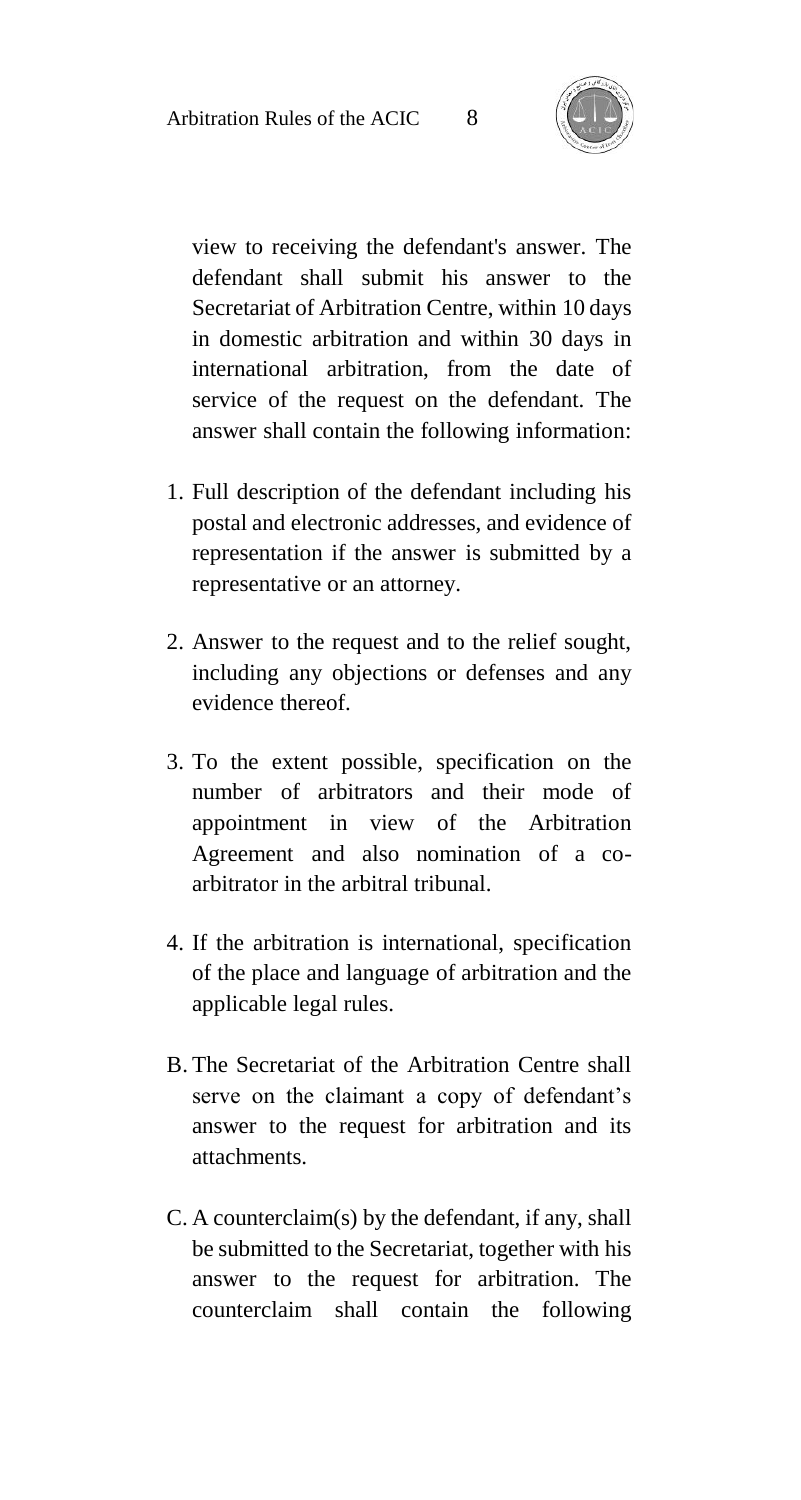

information:

- 1. A statement of the counterclaim, its origin and supporting evidence;
- 2. The relief sought under the counterclaim and its amount, unless the relief sought is nonpecuniary.
- D.The Secretariat shall serve the defendant's counterclaim on the claimant and the claimant shall submit his reply to the Secretariat of the Arbitration Centre within 10 days in domestic arbitration and within 30 days in international arbitration, from the date of the service of the answer on the claimant.

**Article 8-** As soon as the exchange of the preliminary pleadings as mentioned above is closed, the file is complete and after appointment of Arbitrator in accordance with these Arbitration Rules and his declaration of acceptance, the Secretariat shall transmit the file to the Arbitrator. The arbitration proceedings shall commence from the date of notification of the matter to the parties and Arbitrator.

**Note 1-** When the Arbitrator has been already appointed by the parties and he has declared his acceptance, the Secretariat of the Arbitration Centre shall transmit the file to the Arbitrator without exchanging the preliminary pleadings. In this case the exchange of pleadings shall be made under the direction of the appointed Arbitrator.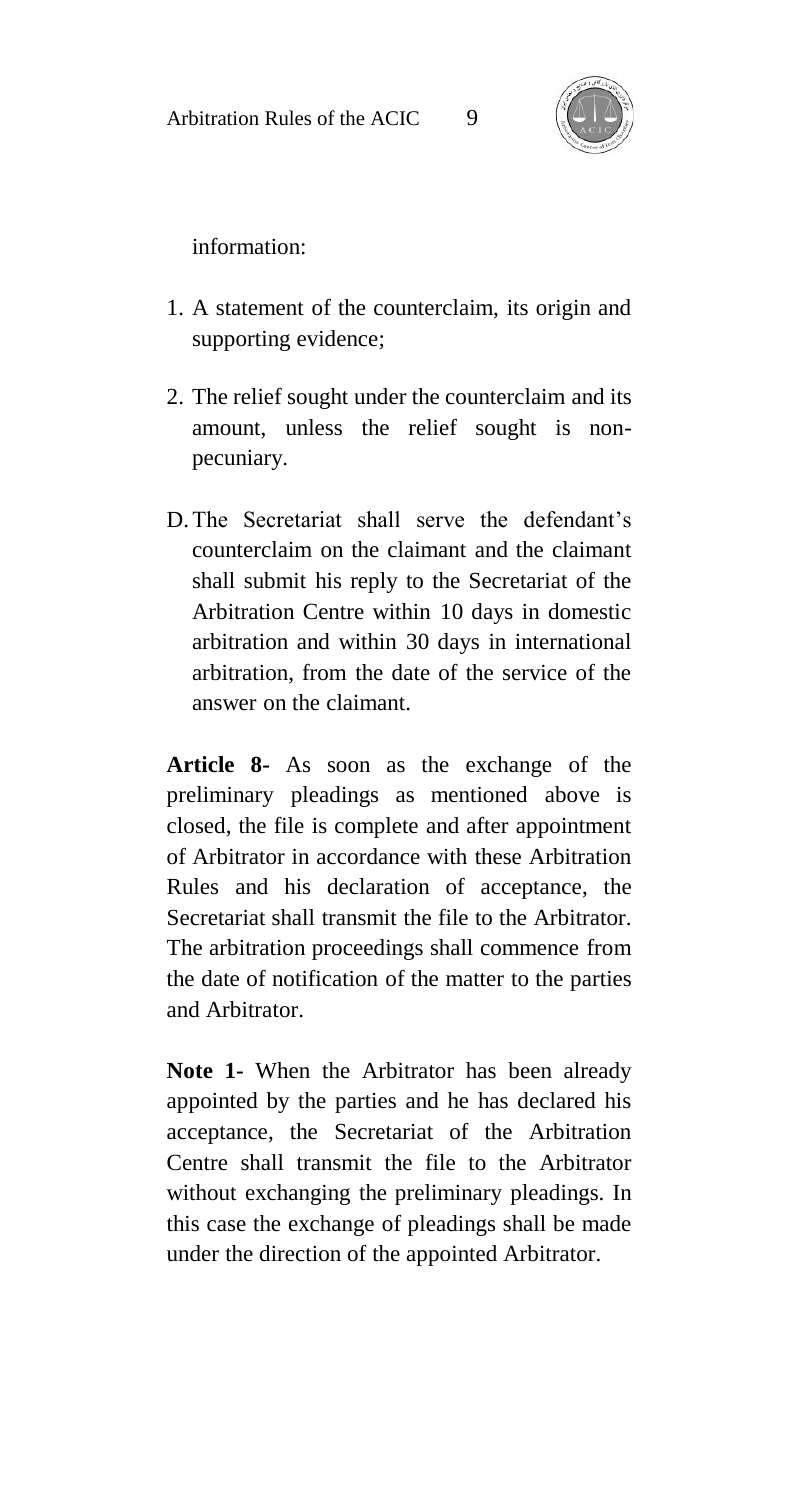

**Note 2-** The Secretariat of the Arbitration Centre may extend the time limits foreseen in this Article at the request of claimant or defendant, provided that the applicant of time extension has nominated his co-arbitrator or has stated his views on the number of arbitrators and the manner of their choice, as the case may be.

#### **Article 9- Effects of the Arbitration Agreement**

- A.In all cases where arbitration of a dispute is referred to the Arbitration Centre, the arbitration shall be conducted in accordance with the Arbitration Rules in force at the time of submission of the request for arbitration, unless the parties have agreed to submit to the Rules in force on the date of their Arbitration Agreement.
- B. In the event that the defendant refuses to answer the request for arbitration as provided by Article 7 of these Arbitration Rules, if the Arbitration Court of the Arbitration Centre decides on a prima facie basis that an Arbitration Agreement is concluded between the parties, the arbitration shall proceed. This decision on the prima facie existence of an Arbitration Agreement shall not preclude raising objections as to the existence or validity of the Arbitration Agreement before the Arbitrator.
- C. In the event that the Arbitration Court of the Arbitration Centre is not satisfied with prima facie existence of the Arbitration Agreement, the Secretariat shall notify the parties that the arbitration proceedings cannot proceed. In such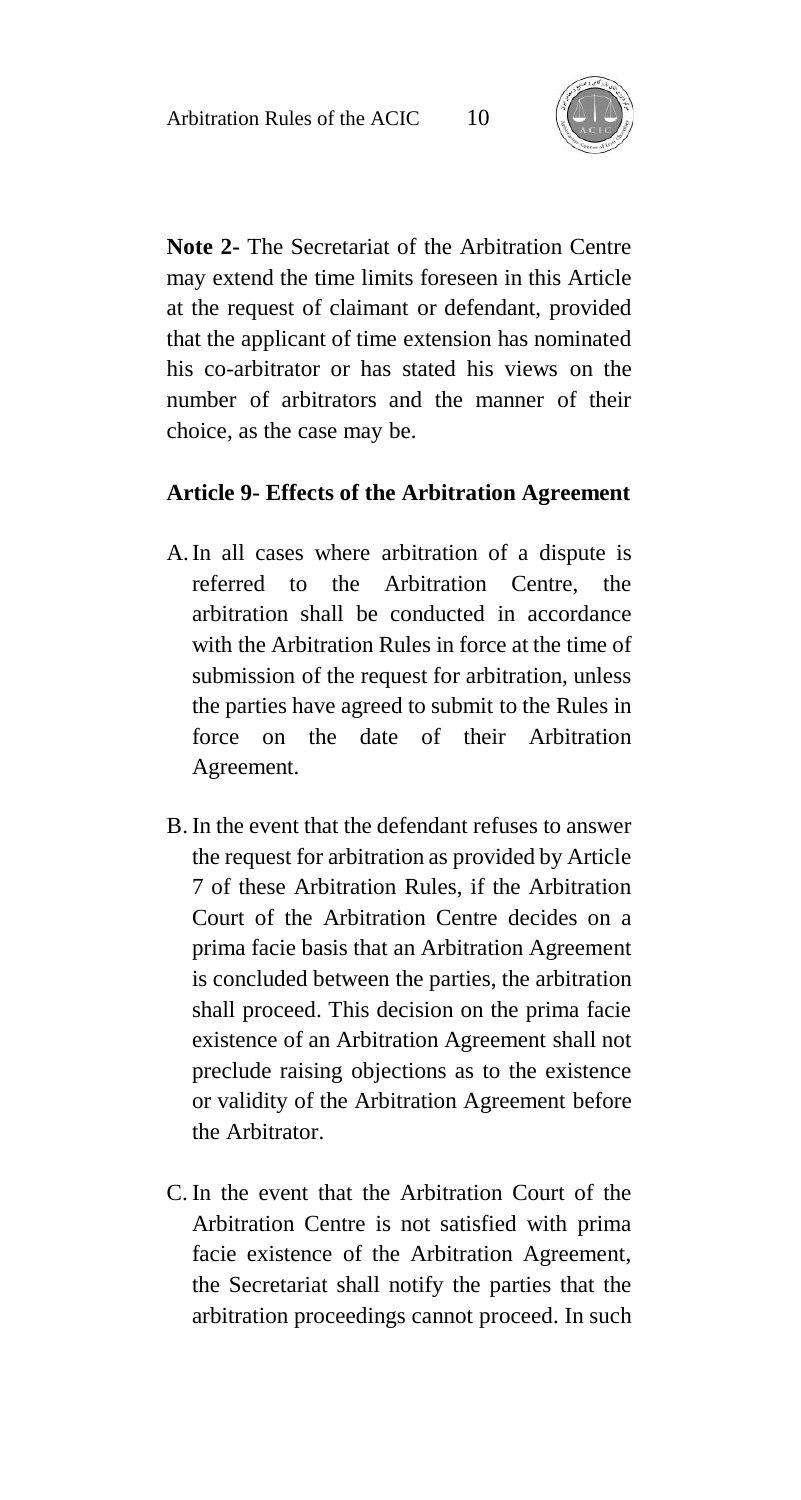

case, any party may request from the competent court to decide on existence or non-existence of an Arbitration Agreement.

- D.If before the appointment of the Arbitrator, either party raises any objection as to the existence, validity or scope of the Arbitration Agreement, the Arbitration Court of the Centre shall decide on the matter, without prejudice to the possibility of raising the same objection before the Arbitrator when he is appointed. In the event the Arbitration Court sustains the objection, the Secretariat shall notify the parties that the arbitration proceedings cannot proceed and the file will be closed. In such event either party may refer to the competent court.
- E. If any of the parties do not participate in the arbitration hearings or any stages of the proceedings this will not be an obstacle for continuation of the arbitration proceedings, and the Arbitrator may continue the proceedings and issue award in accordance with the existing documents and evidences.
- F. An objection as to the existence or validity of the underlying contract shall not cease the Arbitrator to have jurisdiction to decide on such objection, provided that the Arbitrator upholds the validity of Arbitration Agreement. Even though the main contract does not exist or is null and void, the Arbitrator shall have jurisdiction to determine on the issue and make a decision concerning the parties' claims and objections, and the arbitration agreement is independent under from the contract.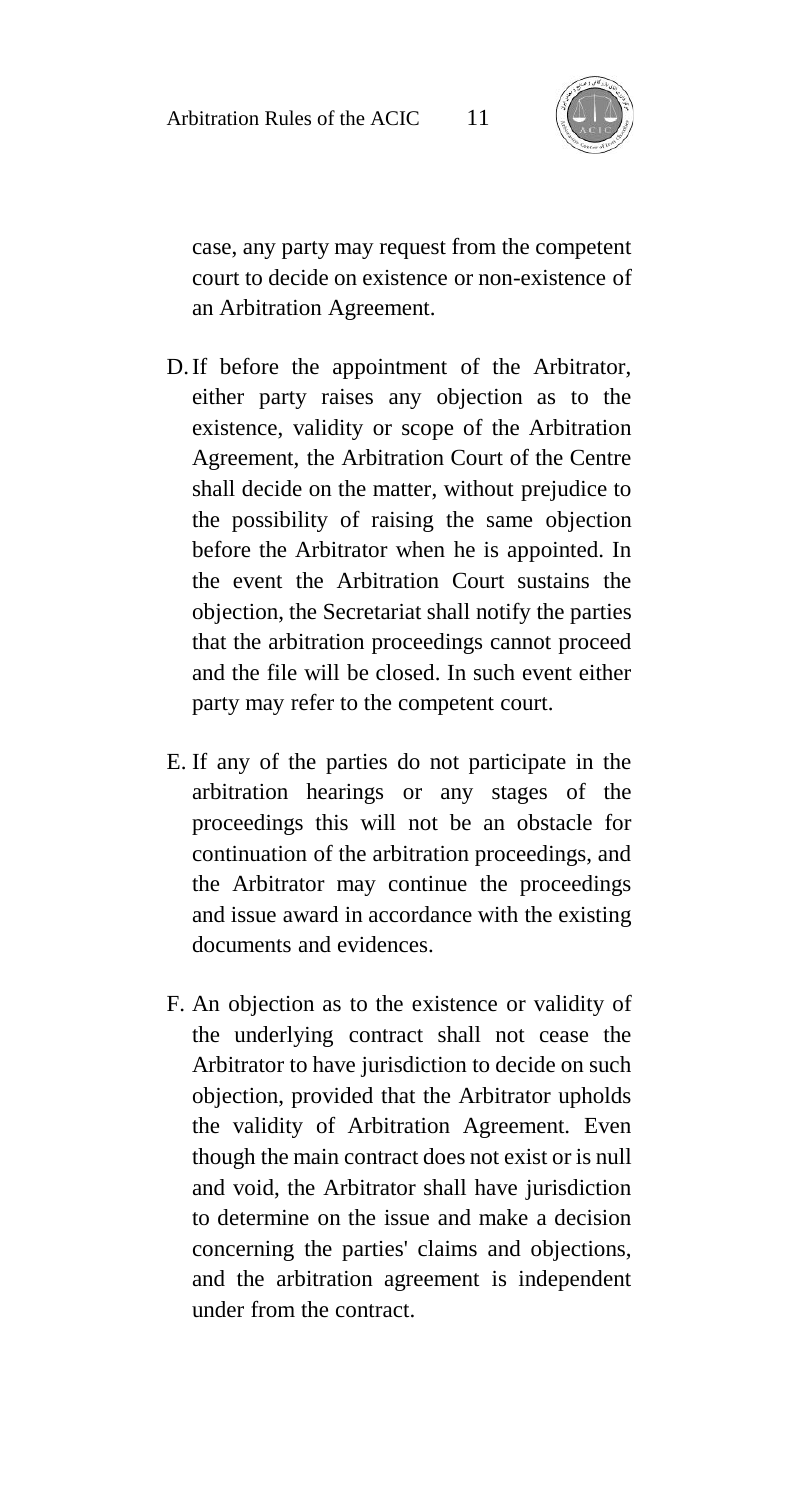

### **Article 10- Number of Arbitrators and their Appointment**

- A.The parties may agree in the Arbitration Agreement or in a separate agreement on the number of Arbitrator and the procedure of their selection. In the absence of such an agreement and if there is a difference between them on this matter, the following arrangements and procedure shall apply and the submission by the parties to the Arbitration Centre shall entail their acceptance of the following arrangements:
- 1. The Arbitration Centre shall, upon due consideration of the subject-matter of the claim, nominate an Arbitrator and introduce him to the parties so that if any party has any objection against the said arbitrator he may submit the same to the Secretariat of the Centre within fifteen (15) days after notification of the introduction of the Arbitrator.
- 2. If any party raises any justified objection against the nominated Arbitrator and the objection is accepted by the Arbitration Centre, the Centre will introduce another person as Arbitrator; otherwise, the Arbitration Centre shall transmit the file to the nominated Arbitrator as soon as he declares his acceptance.
- B. In cases where the parties agreed to appoint a panel of Arbitrators the following procedure shall apply:
- 1. Either party shall nominate a co-arbitrator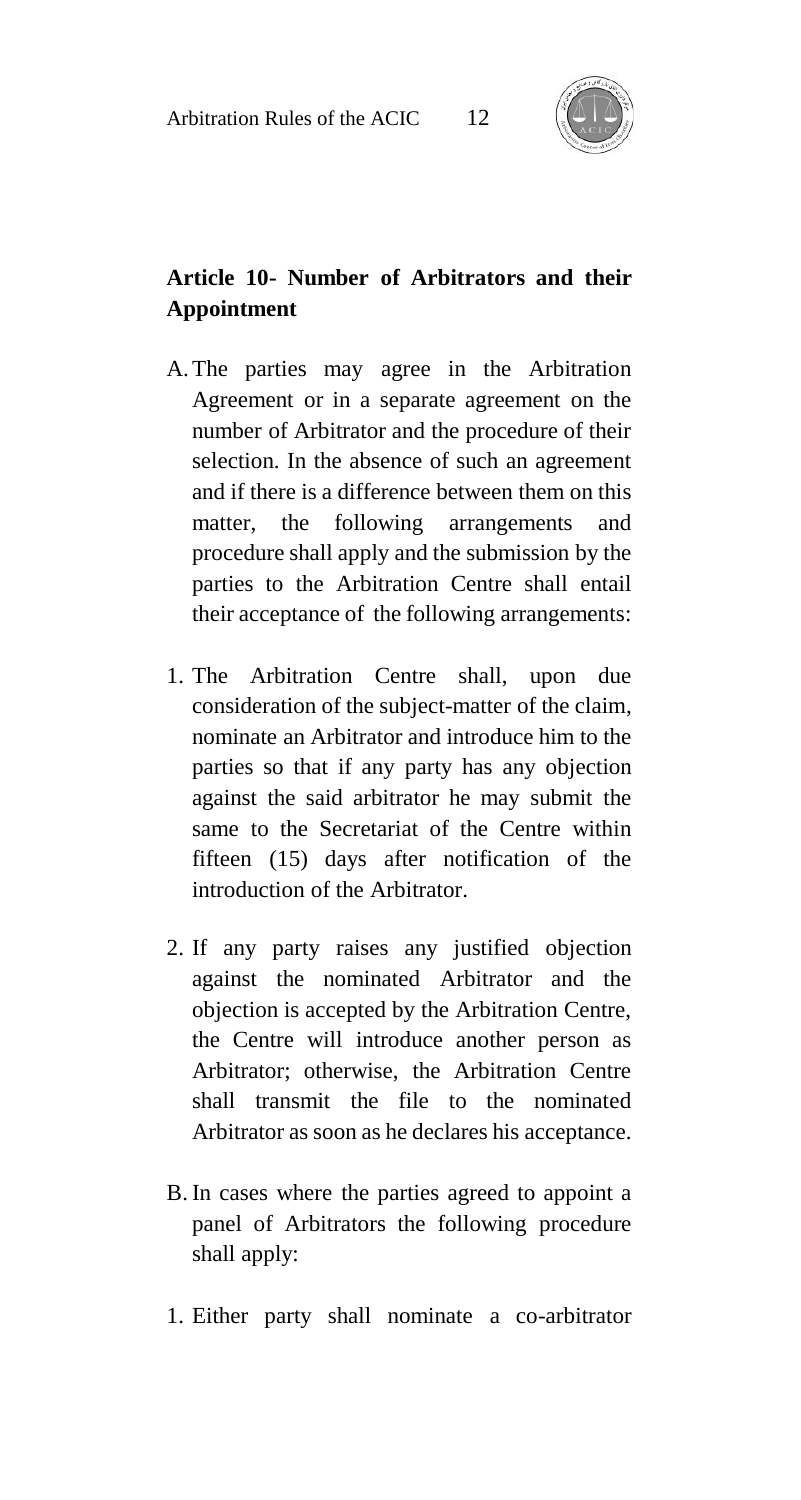

within the time limit fixed by the Centre. Thereafter the parties, or their co-arbitrators if the parties so agree, shall within 10 days jointly select the presiding arbitrator.

2. If the parties do not nominate their co-arbitrator or the presiding arbitrator within the relevant time limit, the Centre shall nominate, as the case may be, the defaulting party's co-arbitrator or the presiding arbitrator (or both) and introduce him to the parties so that if any party has any objection against the said arbitrator(s) he may submit the same to the Secretariat of the Centre within fifteen (15) days after notification of nomination of the co-arbitrator or the presiding arbitrator.

**Note-** Decision on the objection against a coarbitrator or a presiding arbitrator raised at this stage rests with the Arbitration Centre and such decision shall be final. In the event the objection is accepted to be justified, the Arbitration Centre shall select another person(s) in accordance with the above procedure.

**Article 11-** In addition to the above cases, in the following instances the Arbitration Centre shall appoint the Arbitrator:

1. If in accordance with the Arbitration Agreement the appointment of the Arbitrator, the members of the arbitration panel or the presiding arbitrator is assigned to a third person and that person does not make an appointment within the required time limit.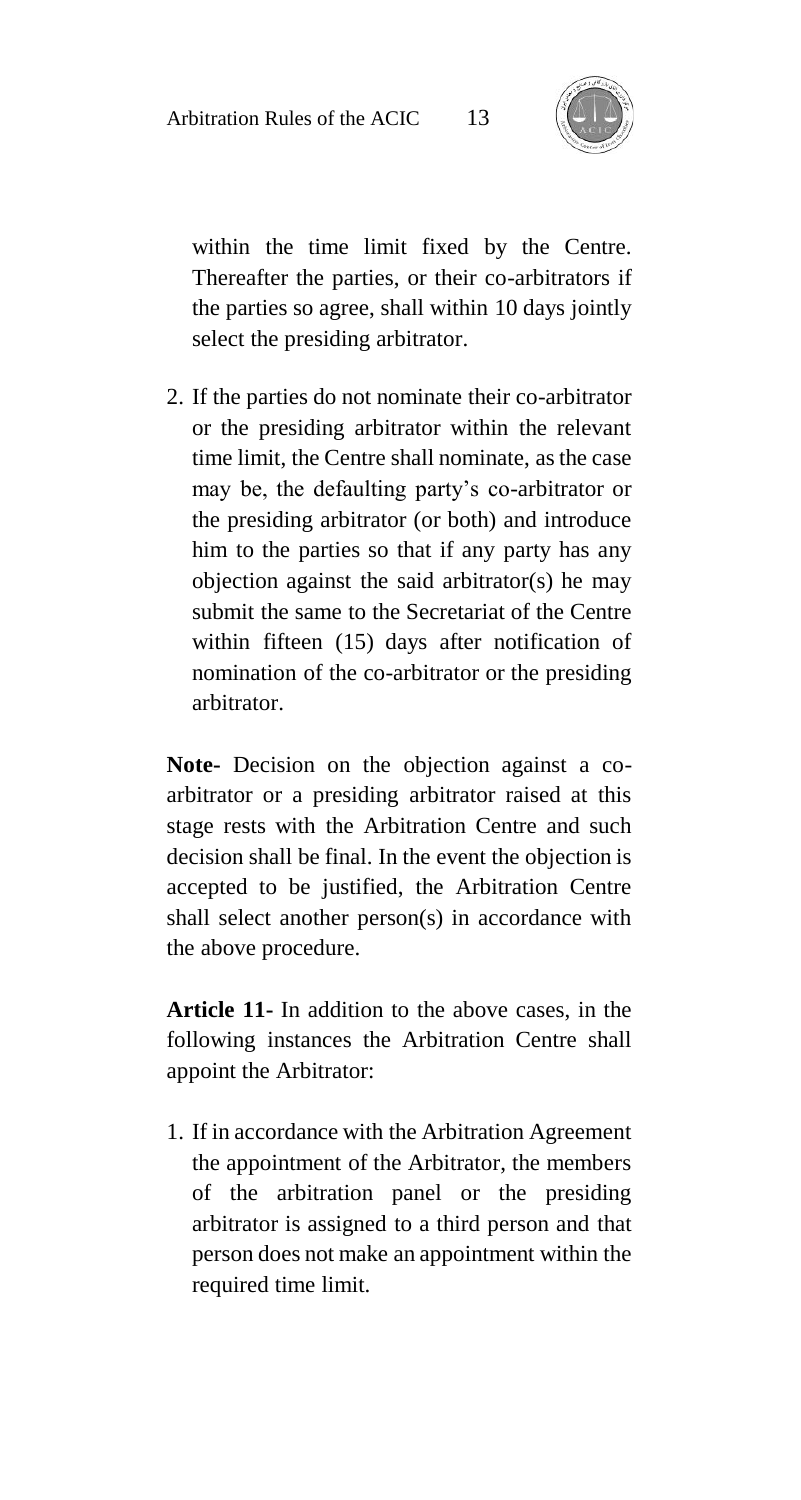

- 2. If the third person of the parties' choice delegates the nomination of the Arbitrator, the members of the arbitration panel or the presiding arbitrator to the Arbitration Centre.
- 3. If the Arbitrator(s) or the presiding arbitrator reject the appointment, or refrain to declare their acceptance or they cannot be accessed.

**Article 12-** If in the Arbitration Agreement the parties have undertaken that in case a dispute arises, a specified person or persons will act as Arbitrator(s) and such person or persons do not declare his/their acceptance or reject his/their appointment or he/they cannot be accessed, or if, for whatsoever reason, he/they cannot or do not want to act as Arbitrator, the Arbitration Centre shall declare the arbitration as terminated and shall notify the parties of same, unless the parties agree on a different procedure for selection of a substitute Arbitrator or delegate his selection to the Arbitration Centre.

**Article 13-** Selection and appointment by the parties or the Arbitration Centre of the Arbitrator or the members of the arbitration panel shall always be made from amongst the list of arbitrators of the Arbitration Centre.

However, the parties may appoint the Arbitrator from outside the said list, provided that the person so selected has the necessary qualifications and the Board of Directors of the Arbitration Centre approves to include his name in the list of the arbitrators of the Centre.

**Note-** In appointing the Arbitrator, the Arbitration Centre shall observe the provisions agreed upon by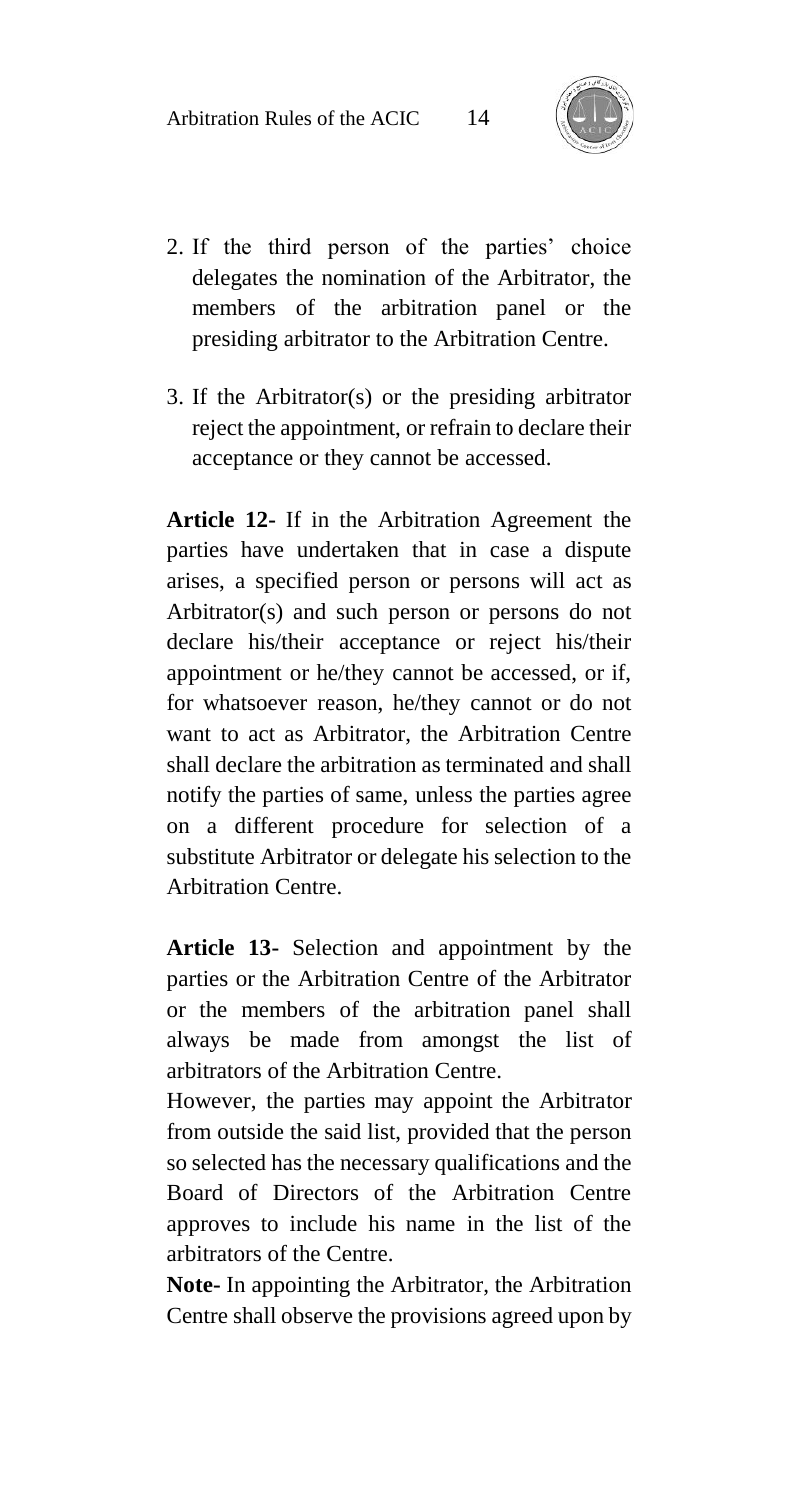

the parties in the Arbitration Agreement, and shall appoint a qualified Arbitrator with due consideration of the subject-matter of the arbitration.

**Article 14-** In international arbitrations the sole arbitrator or the presiding arbitrator shall not be of the same nationality as that of the parties to the arbitration, unless the parties have agreed otherwise.

### **Article 15- Multi-Party Arbitration**

Where there are more than two parties to arbitration, the following procedure shall apply unless otherwise agreed by the parties:

- 1. For a single claimant, one arbitrator shall be appointed and in the event of multiplicity of the claimants, they shall jointly appoint one arbitrator. Likewise, a single or multiple defendants shall appoint their arbitrator.
- 2. If multiple claimants or defendants do not agree on appointing a joint arbitrator within the relevant time limit, the Arbitration Centre shall appoint the co-arbitrators for the multiple parties (be it claimants or defendants).
- 3. In multi-party arbitrations the appointment of the presiding arbitrator rests with the coarbitrators of the parties, and if they fail to agree thereon within 15 days as of the date fixed by the Arbitration Centre, the presiding arbitrator shall be appointed by the Arbitration Centre.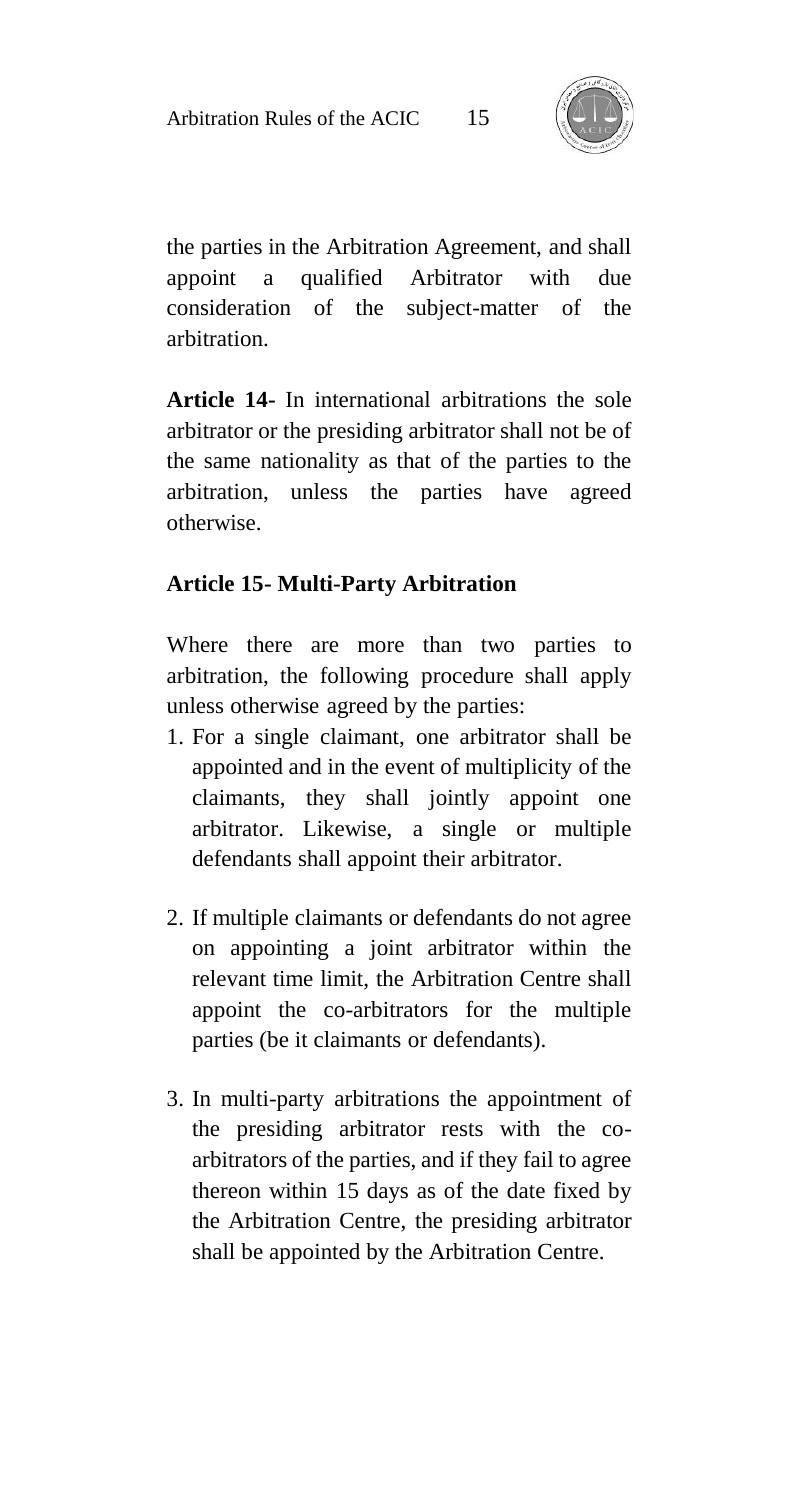

- 4. In case of a controversy on whether a party or parties are claimant or defendant, a panel of three arbitrators shall be appointed by Arbitration Centre and with due regard to the subject-matter of the arbitration and the provisions of the Arbitration Agreement concerning the qualifications of the arbitrators.
- 5. Other matters in multi-party arbitrations, including replacement or challenge of the Arbitrator shall be governed by the rules applicable in two-party arbitrations.

#### **Article 16- Place of Arbitration**

- A.In domestic arbitrations the place of arbitration shall be in the headquarters of the Arbitration Centre, unless the parties expressly agree on another place of arbitration.
- B. In international arbitrations, the place of arbitration shall be agreed on by the parties and if they fail to agree, the Arbitration Centre shall designate the place, taking into account the circumstances of the case and the convenience for the access of the parties.
- C. In international arbitrations, unless otherwise agreed by the parties, the Arbitrator may meet at any place he considers appropriate for deliberation, hearing the parties, the witnesses, or the experts or for inspection of goods or documents and evidences. However, the award shall be rendered in the place of arbitration.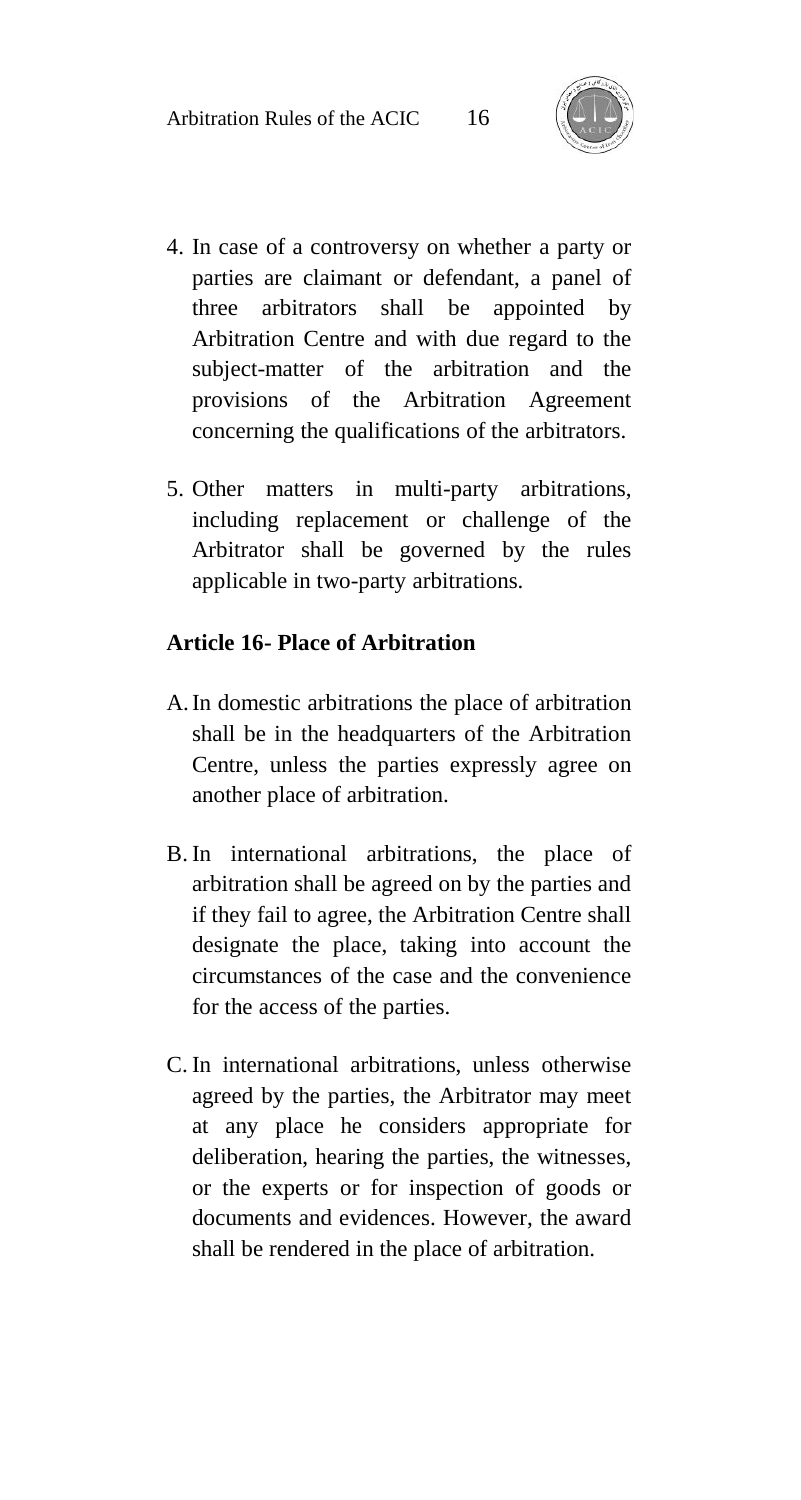

### **Article 17- Language of Arbitration**

- A In domestic arbitration, the language of arbitration is Persian language and if the evidence and documents relied upon are in another language, the party who submitted and invoked such documents shall provide the Persian translation of them, unless the Arbitrator requires that an official translation is necessary.
- B In international arbitrations, the parties may agree on the language of arbitration and if they fail to agree thereon, the Arbitrator shall designate the language of arbitration, taking into account the language of the contract and the circumstances of the case.

### **Article 18- Service of the Documents and Notices, Time Limits**

- A.The parties shall submit to the Secretariat of the Arbitration Centre, all the pleadings and communications with each other and with the Arbitrator, including the exhibits enclosed, in the number of the parties and of the Arbitrator(s) plus one copy for the record of the Arbitration Centre.
- B. All communications, orders, requests, decisions and procedural rulings which the Arbitrator adopts or issues during the proceeding and also the arbitral award shall be served on the parties by and through the Arbitration Centre.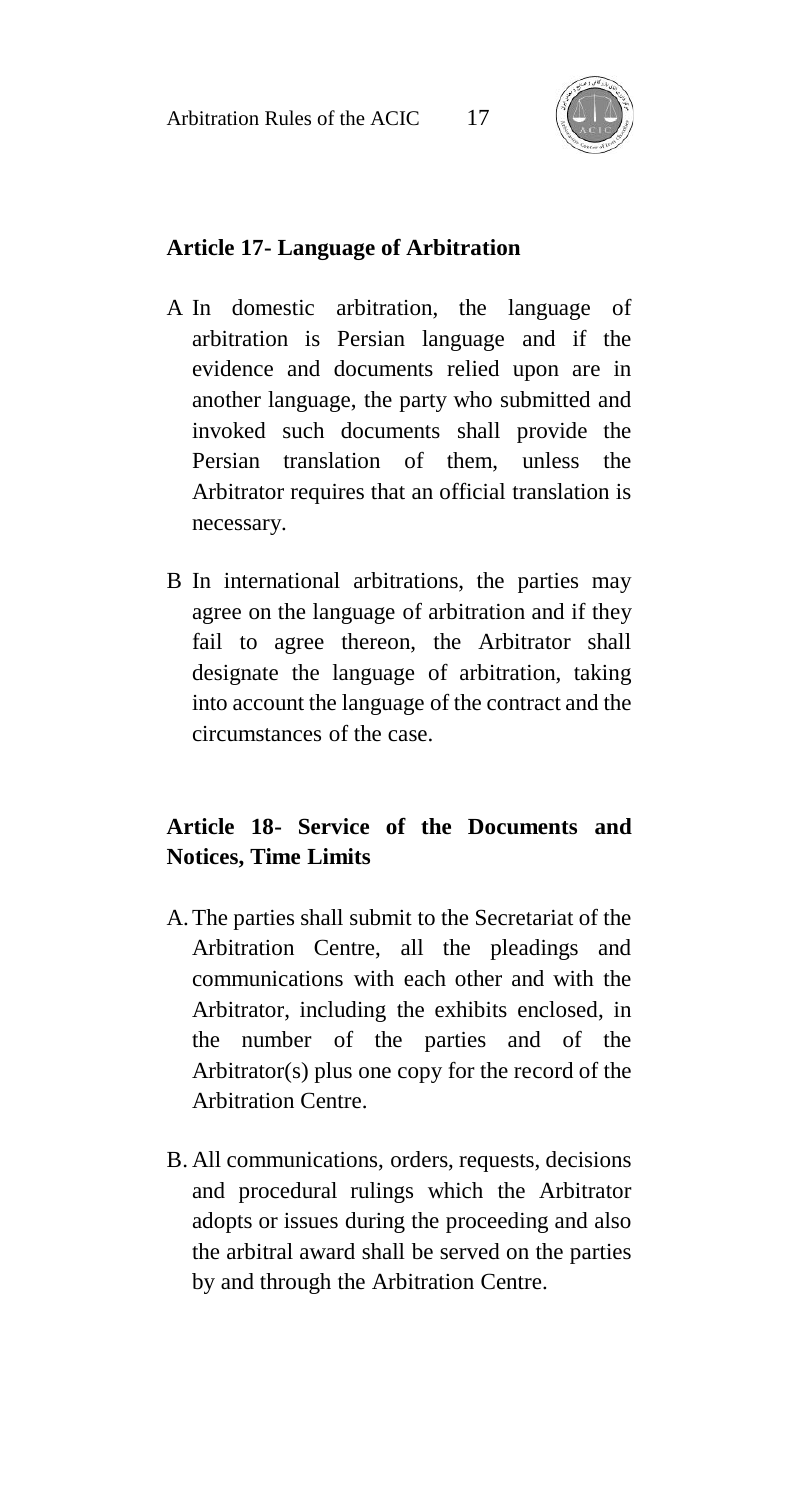

- C. Unless the parties have agreed on another method for the service of the process, in all arbitrations which are referred to the Arbitration Centre the service of the process and also of the arbitration award shall be made by and through the Secretariat of the Arbitration Centre.
- D.The service of process, communications and notices shall be made to the addresses of the parties as declared in the Arbitration Agreement or to any other address which the parties have declared later on. If none of the above addresses is accessible or there is no possibility for service in such addresses, the service to the last place of business or residence of the party to the arbitration or to any other place which may have a record of service on file, shall be considered as valid.
- E. The service of process may be made by physical delivery against receipt, registered mail, facsimile, telex, telegram and email which include a record of dispatch and receipt by the addressee. In the following instances the service is deemed to be validly served and received:
- 1. Receipt by the addressee is established for the Arbitrator or for the Arbitration Centre;
- 2. The addressee has taken action in accordance with the contents of the service;
- 3. The addressee has replied in affirmative or negative;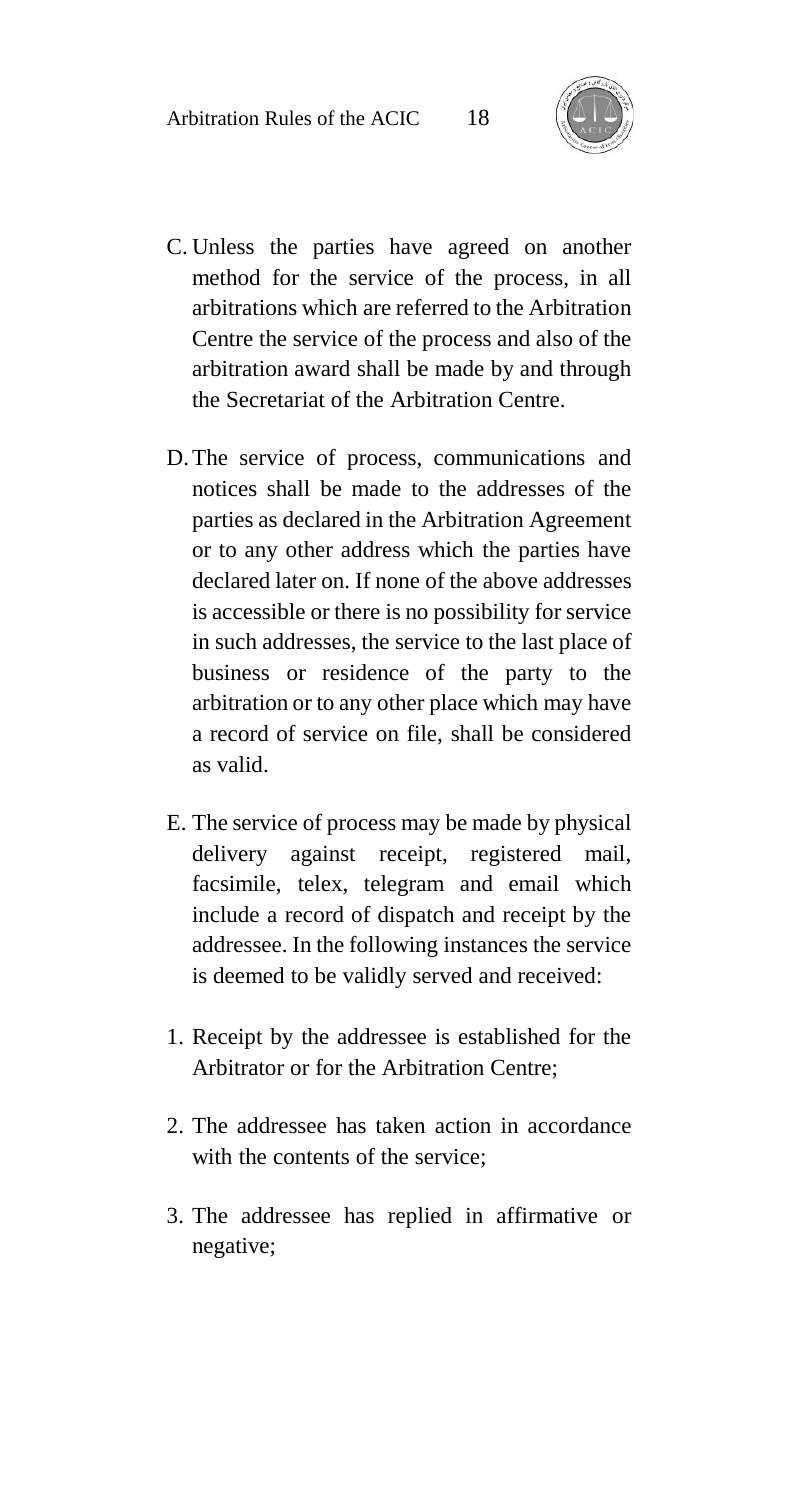

- 4. The service is made to a place which has a record of service;
- 5. The service is made at the arbitration session.

**Article 19-** The date of service is the date at which the addressee or his representative received the relevant communication or notice, or the date at which the relevant communications are served in accordance with sub-sections c), d), or e) above, or are ordinarily and customarily deemed as received and the record thereof is kept at the Secretariat of the Arbitration Centre.

**Article 20-** The time limits provided for in these Arbitration Rules are calculated excluding the day of the service and the day of action. If the last day of the time limit is an official holiday or a nonworking day in the place of service, then the first further working day will be the last day of the time limit. The holidays and non-working days which fall within the time limit shall be considered as part of the time limit.

With respect to the persons residing abroad, a period of one month shall be added to the above time limits.

**Article 21-** If the circumstances so require, the Arbitrator may extend the time limits foreseen in these Rules so that each party may perform its duties and responsibilities during the proceedings.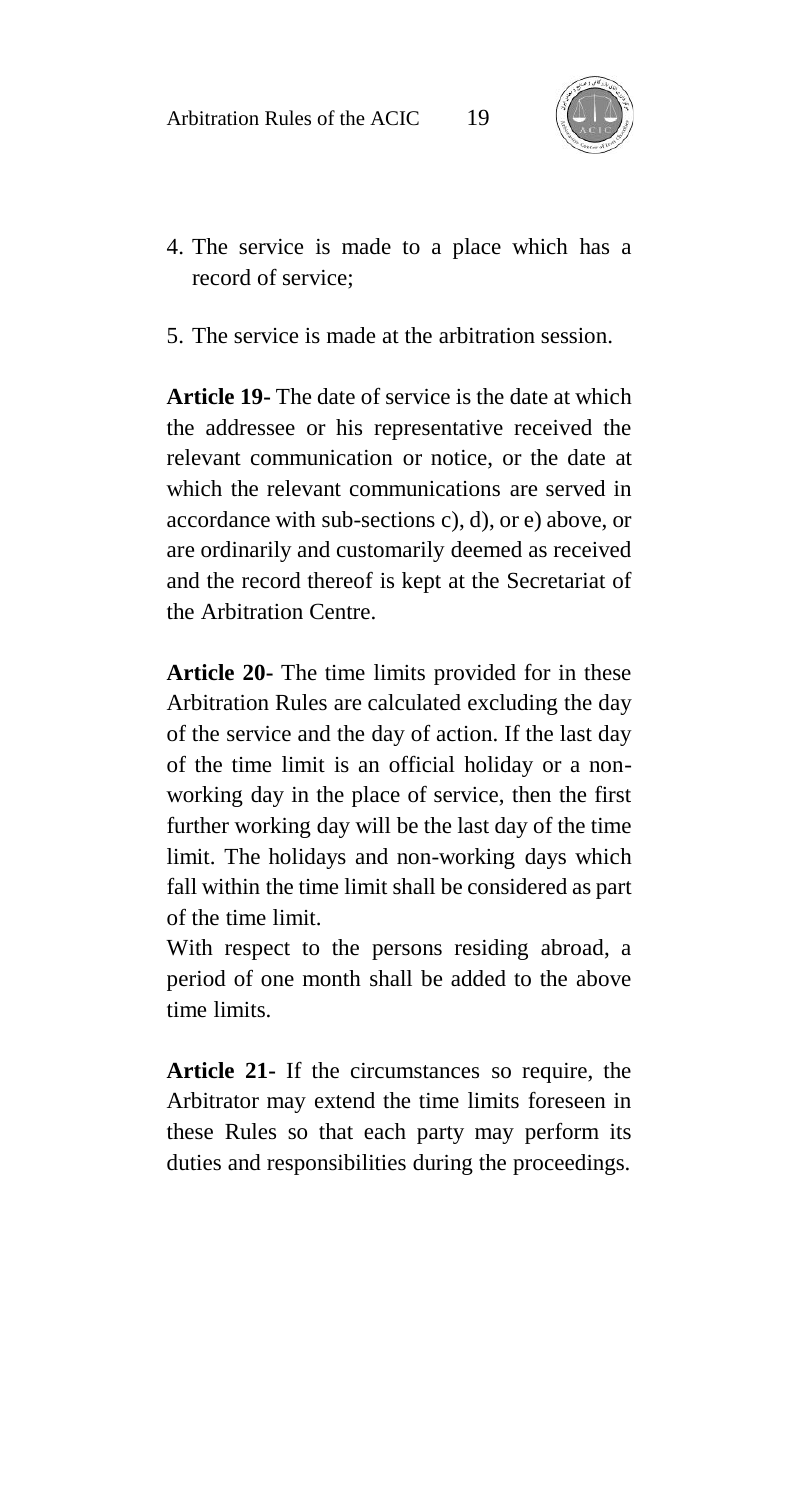

# **Chapter 3** – **Qualifications of the Arbitrator, Challenge Procedure**

### **Article 22- Independence and Impartiality of the Arbitrator**

- A.The Arbitrator must be and remain independent and impartial, at the date of appointment, commencement of arbitration and during the proceedings until the issuance of the award. Also, the Arbitrator must not have any interest in the matter under arbitration.
- B. The Arbitrator shall, simultaneously with acceptance of his appointment, sign and submit a declaration confirming his independence and impartiality to the Secretariat of the Arbitration Centre and shall disclose any fact or circumstances that may call into question his independence and impartiality in the eyes of the parties. If the said declaration includes such information, the Secretariat shall communicate the matter to the parties and shall fix a time limit for their comment. After receiving the parties' comments, the Arbitration Court of the Centre shall consider the matter and make an appropriate decision.
- C. After the arbitration commences the Arbitrator is also obliged to immediately disclose in writing any facts or circumstances which may arise during the arbitration proceedings and may call into question his independence and impartiality, to the Secretariat of the Centre and to the parties.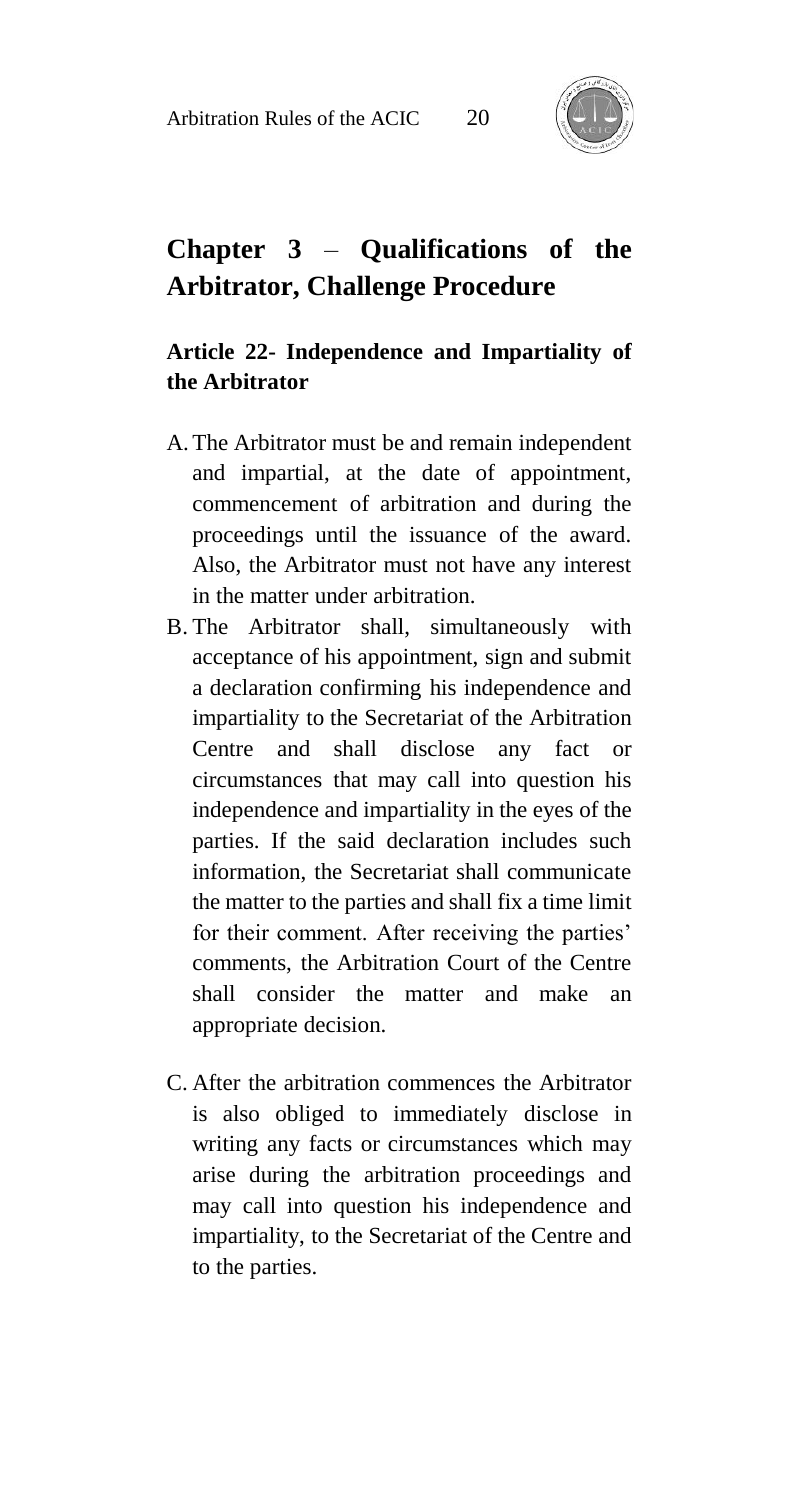

### **Article 23- Challenge of the Arbitrator**

The Arbitrator may be challenged if the circumstances exists that gives rise to a reasonable doubt on his impartiality and independence, or if he does not have the qualifications required by the parties. A party may challenge an arbitrator that he appointed or participated in his appointment only on the ground of circumstances of which he becomes aware after the appointment.

- **A.**In domestic arbitrations, the following persons cannot be appointed as Arbitrator even with agreement of the parties, and it will be a ground for rejection and challenge of the Arbitrator, if so appointed:
- 1. A person whose impartiality and independence for arbitration of the dispute is doubted;
- 2. A person who does not have legal capacity;
- 3. A person who pursuant to a final judgment, is precluded to act as arbitrator;
- 4. Judges and officers of the courts working in the judiciary;
- B. In domestic arbitrations, the following persons may not be appointed as Arbitrator, unless with the agreement of the parties:
- 1. Persons under 25 years of age;
- 2. Persons having an interest in the matter under arbitration;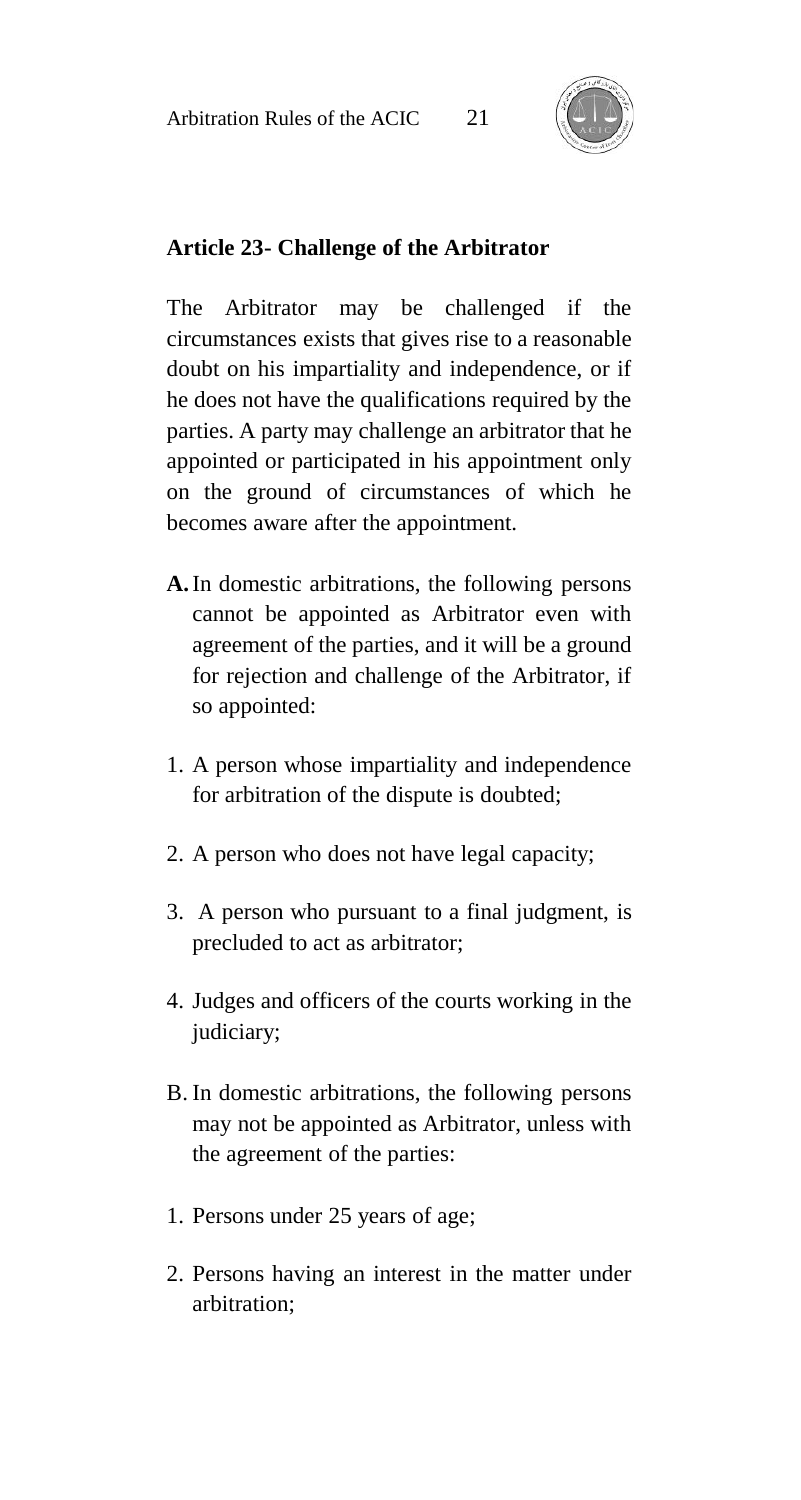

- 3. Persons that have a relation either by blood or marriage with one of the parties up to the second degree from third class;
- 4. A Person who is custodian, surety, attorney or supervisor of one of the parties, or one of the parties is his supervisor
- 5. Persons who themselves or their spouses are an heir to one of the parties;
- 6. Persons who themselves or their spouses have presently or had in the past a criminal case with one of the parties or with his relative (by blood or marriage) up to the second degree from third class;
- 7. Persons who themselves or their spouses or one of their relatives (by blood or marriage) up to the second degree from third class have a civil case with one of the parties or his wife or one of his relatives (by blood or marriage) up to the second degree from third class;
- 8. The government employees in the territorial jurisdiction of their assignment.

### **Article 24- The Procedure of Challenge, Replacement of Arbitrator due to Failure or Impossibility to act as Arbitrator**

A. The parties may agree on the procedure for challenge of the Arbitrator. Otherwise, the party who intends to challenge the Arbitrator shall, within 15 days from the receipt of declaration of acceptance of the Arbitrator concerned, or if the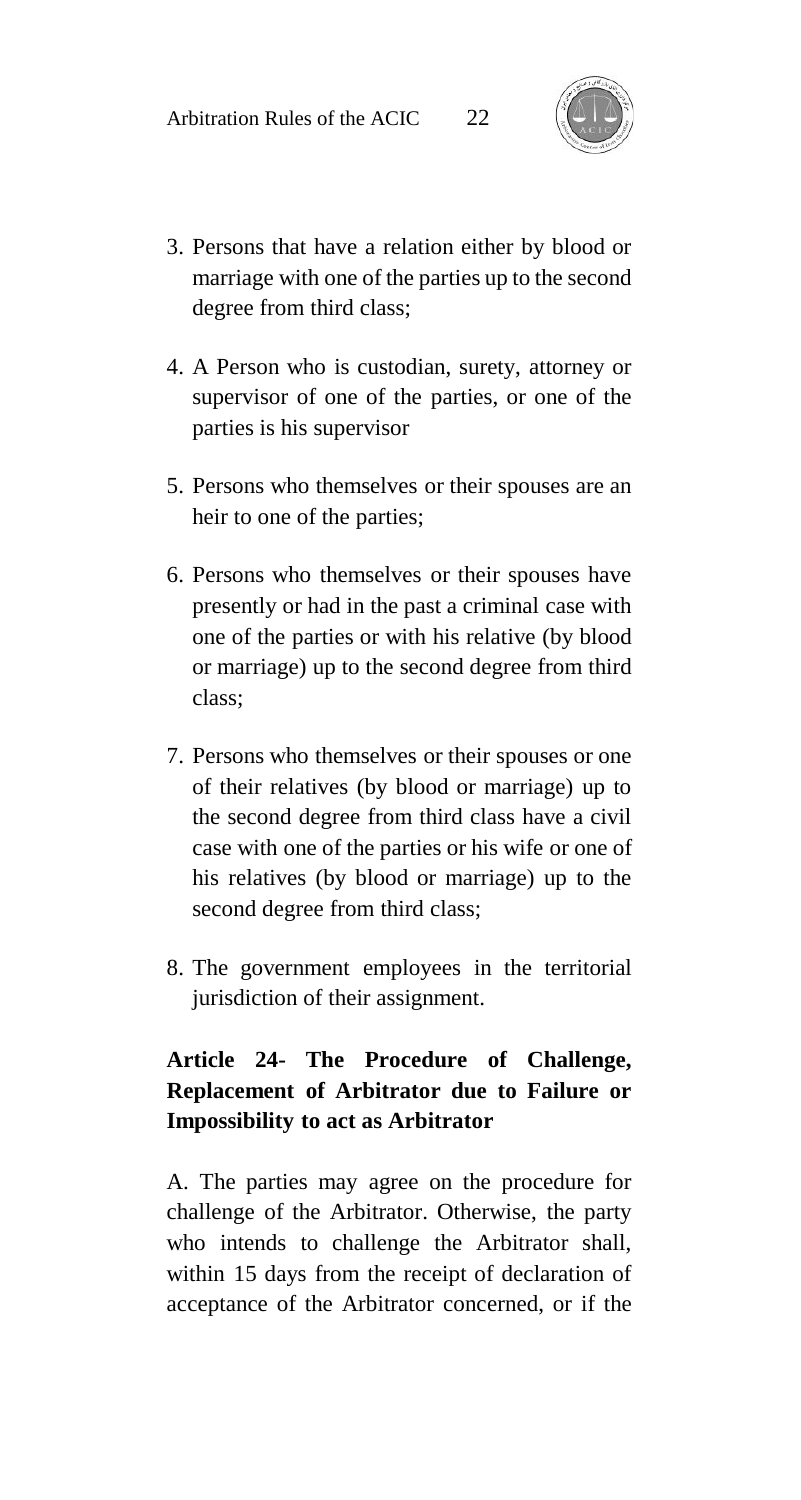

ground for challenge occurs during the arbitration proceedings, within 15 days after becoming aware of any circumstances mentioned in Article 23 of the present Rules, submit a written brief of the reasons for the challenge together with the evidence and supporting documents, to the Secretariat of the Arbitration Centre, the challenged arbitrator concerned, the other arbitrators (if a panel of arbitrators is constituted) and the other party (ies) to the arbitration.

- B. The Arbitrator shall decide on the challenge within 10 days after the receipt of the challenge and shall send his decision to the parties and the Centre. In the event the challenged Arbitrator does not accept the challenge, the challenging party may within 20 days of notification of the said decision refers the matter to the Arbitration Court of the center subject matter of Chapter Five of the Internal Regulations concerning the Organization of the Centre) and request a decision from that Court.
- C. The Arbitration Court of the Centre before making any decision on the challenge shall inform the challenged Arbitrator, the other party and other arbitrators through the Secretariat and shall fix a reasonable time for them to comment. The written comments of each of the parties and arbitrator (s) on the challenge shall be notified to the parties and the other arbitrators.

**Article 25-** If the Arbitrator refuses to make an award or fails to participate in the hearings twice consecutively, or fails to perform his functions, and also if the Arbitrator for reasons such as travel,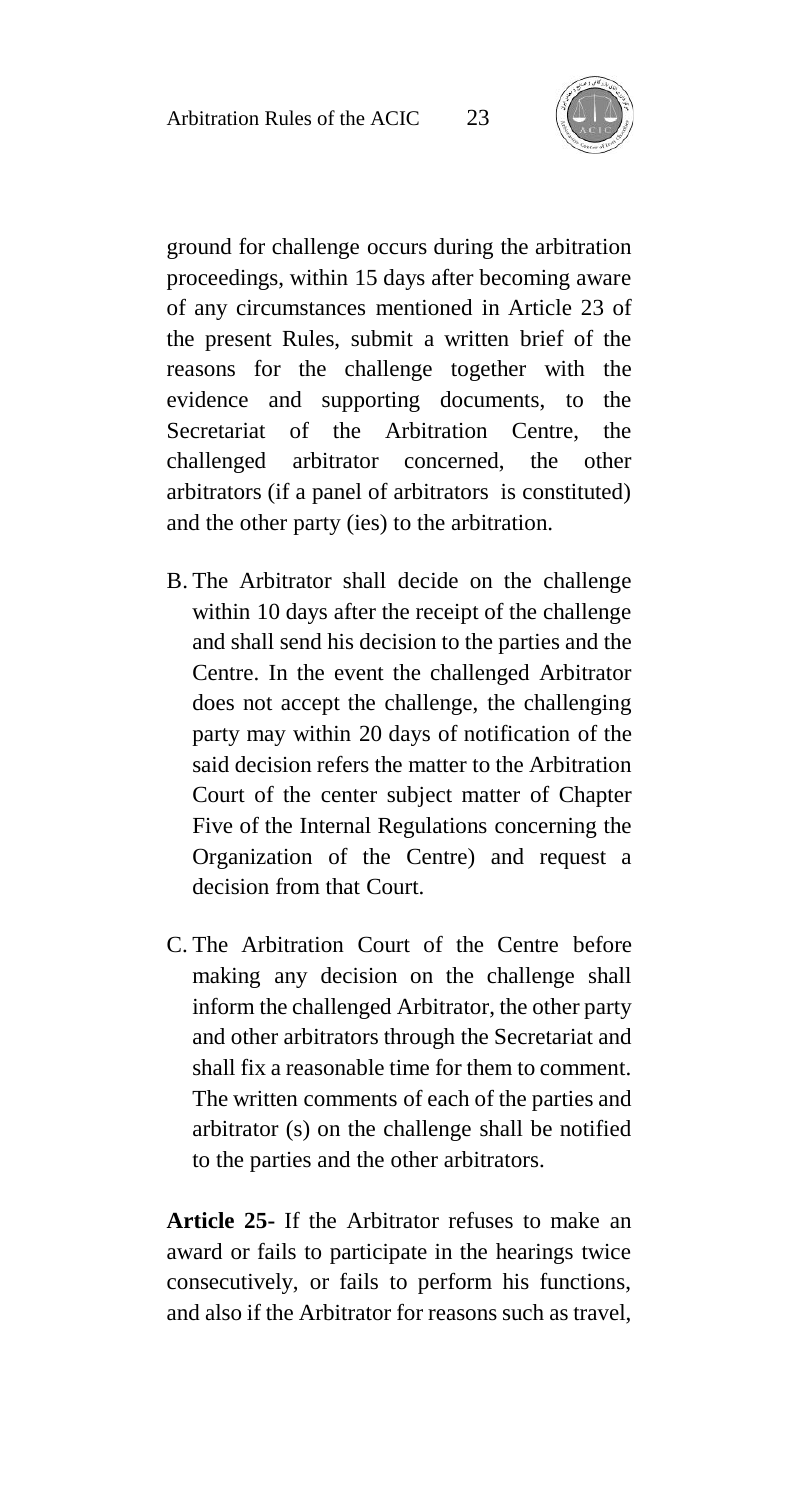

long absence, non-accessibility, preoccupation or illness and like reasons is not able to perform his functions, either party may inform the matter to the Secretariat of the Arbitration Centre, the Arbitrator concerned, the other arbitrators (if a panel of arbitrators is constituted) and the other parties and make a requests to replace him.

**Note-** If there is a controversy between the parties concerning the above issues; the Arbitration Court of the Centre shall make a decision on the matter.

**Article 26-** The decision of the Arbitration Court of the Centre on the challenge or replacement of Arbitrator is final and the Court is not bound to declare its reasons.

**Article 27-** The challenge of an arbitrator or a request for his replacement due to failure or inability to perform his functions, while pending a decision does not prevent the Arbitrator to continue the arbitration and make an award.

### **Article 28- Appointment of Substitute Arbitrator**

If the mandate of the Arbitrator is terminated by virtue of any of the grounds mentioned in Article 23 or Article 25 above, or due to his resignation with the agreement of the parties or any other legal reasons, or due to his death or insanity; the substitute Arbitrator shall be appointed in accordance with the laws applicable to the arbitration and also in accordance with these Rules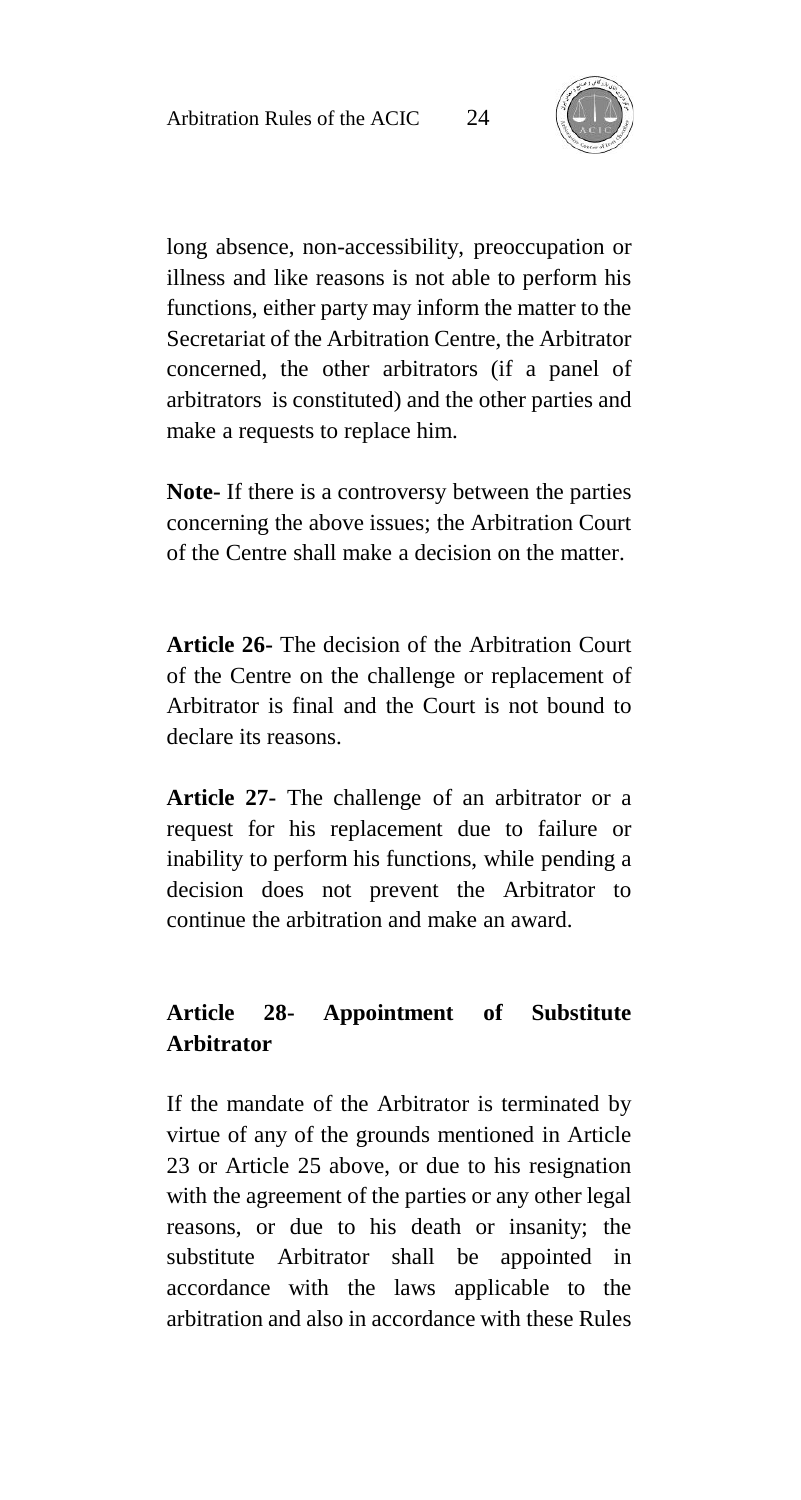

concerning appointment of Arbitrator.

**Note-** the Substitute Arbitrator shall continue the arbitration proceedings in the light of the pleadings made by the parties and the hearings conducted so far, unless he decides based on reasonable grounds that the renewal of part or all of the previous proceedings is necessary.

# **Chapter 4 –Jurisdiction of Arbitrator**

#### **Article 29- Decision on Jurisdiction**

- A.The Arbitrator may decide, affirmatively or negatively on his jurisdiction, and also on existence or validity of the Arbitration Agreement. The submission of disputes and claims to the Arbitration Centre shall entail the parties' agreement of this authority of the Arbitrator.
- B. The arbitration clause which is part of a contract shall be considered as an independent agreement and the decision of the Arbitrator on the invalidity or unenforceability of the main contract does not adversely affect the arbitration clause and does not entail *per se* the invalidity or nullity of the arbitration clause.

**Article 30-** Objection to jurisdiction of the Arbitrator shall be made concurrent with the submission of the first answer and statement of defense. The mere fact that a party has appointed or participated in the appointment of Arbitrator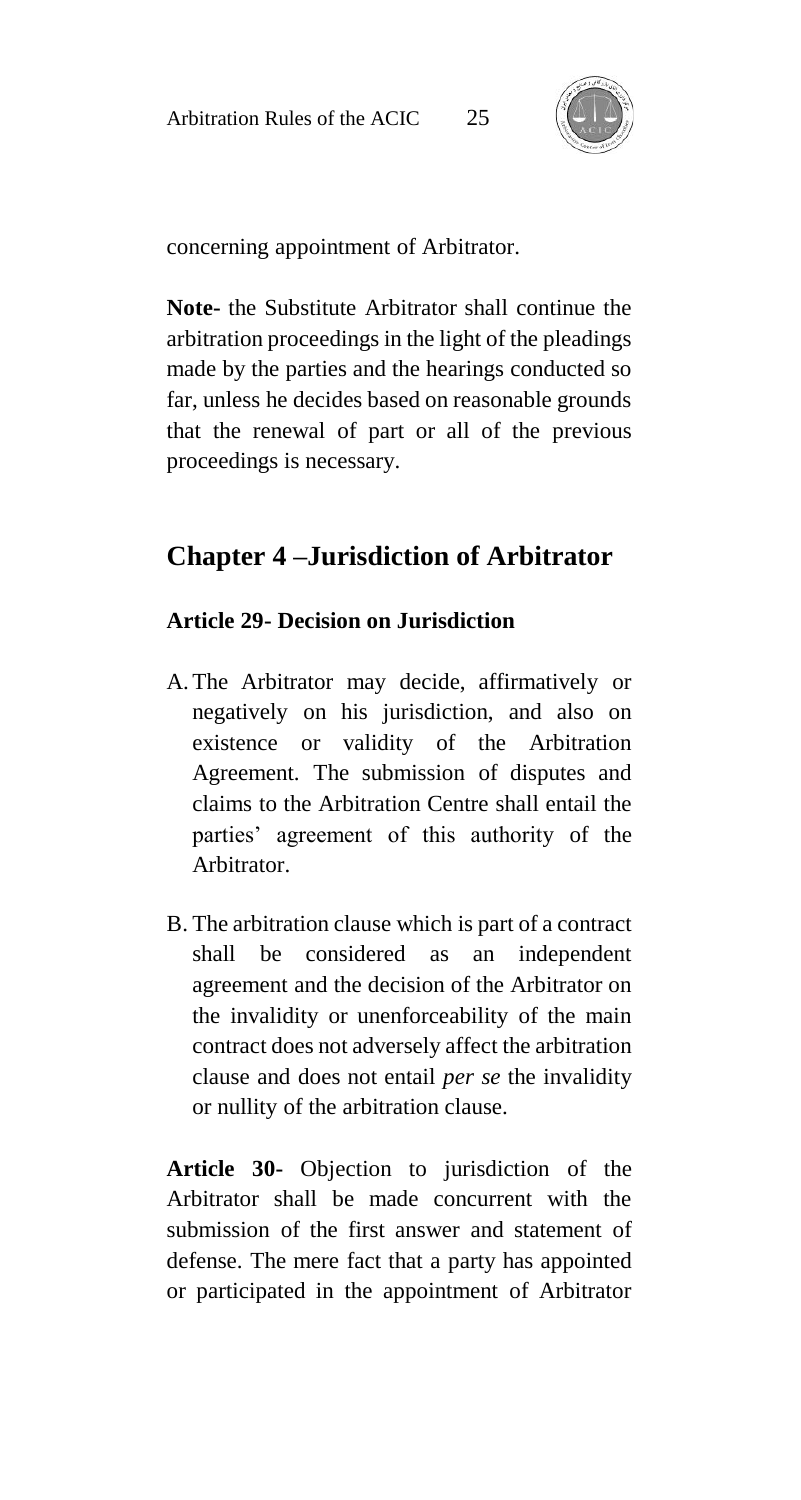

does not preclude him from objection to the jurisdiction of the Arbitrator. An objection as to excess of jurisdiction by the Arbitrator during the proceedings shall be raised soon after it is obvious and known. However, the Arbitrator may admit a belated objection, if he considers that there are justifiable reasons for the delay in making the objection.

**Article 31-** Unless otherwise agreed by the parties, the Arbitrator shall decide, as a preliminary matter and before dealing with the merits, on any objection to the jurisdiction or concerning the existence and/or validity of the Arbitration Agreement, unless in view of the subject-matter of the objection and the evidence thereof he decides to postpone the decision on the objection to determination of the merits.

**Article 32-** Decision on an objection concerning excess of jurisdiction by the Arbitrator the cause of which objection has occurred during the arbitration proceedings, may be made together with the award on the merits.

**Article 33-** If the Arbitrator rejects the objection and affirm his jurisdiction, any appeal or challenge to such decision shall not preclude continuation of the arbitration and making of an award.

**Article 34-** If the parties have agreed otherwise on the issues dealt with in this Chapter, the matter shall be conducted as they have agreed.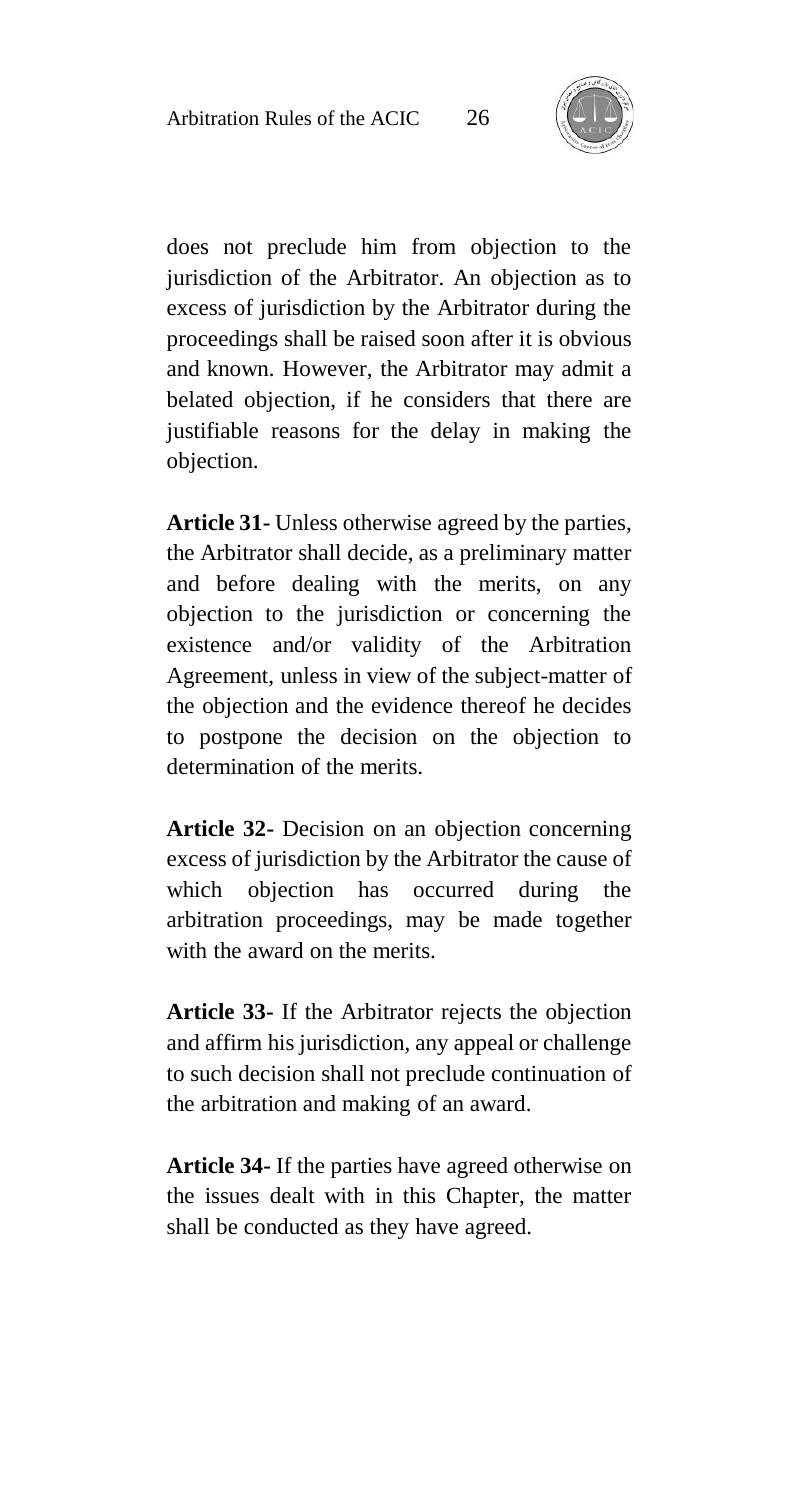

#### **Article 35- Interim Measure**

- A.The Arbitrator may, at the request of a party order interim measure with respect to the subject matter of the dispute which requires an urgent decision. The interim measures order should be reasoned. The ground or grounds necessitating an immediate decision shall be specified in the interim measure order.
- B. Any claim or dispute of the parties concerning damages arising from enforcement of such order shall be referred to the arbitration by the Centre. If the order for interim measure is issued before starting the arbitration, the applicant must institute the main claim on the merits within 10 days after notification of the order; otherwise the interim order shall be vacated.
- C. The Arbitrator may require the applicant of an interim measure to deposit a suitable security with the Arbitration Centre such as cash, securities or a bank guarantee for the purpose of remedying any damages arising from execution of the interim order. If the other party provides a security appropriate to the subject matter of the interim measure, the Arbitrator will vacate the interim order.
- D.The application to the courts in exceptional cases for the purpose of obtaining an interim measure order before or during the arbitration process, shall not be deemed to be a breach or a waiver of the Arbitration Agreement and does not preclude the arbitration from proceeding. The application by a party to the courts of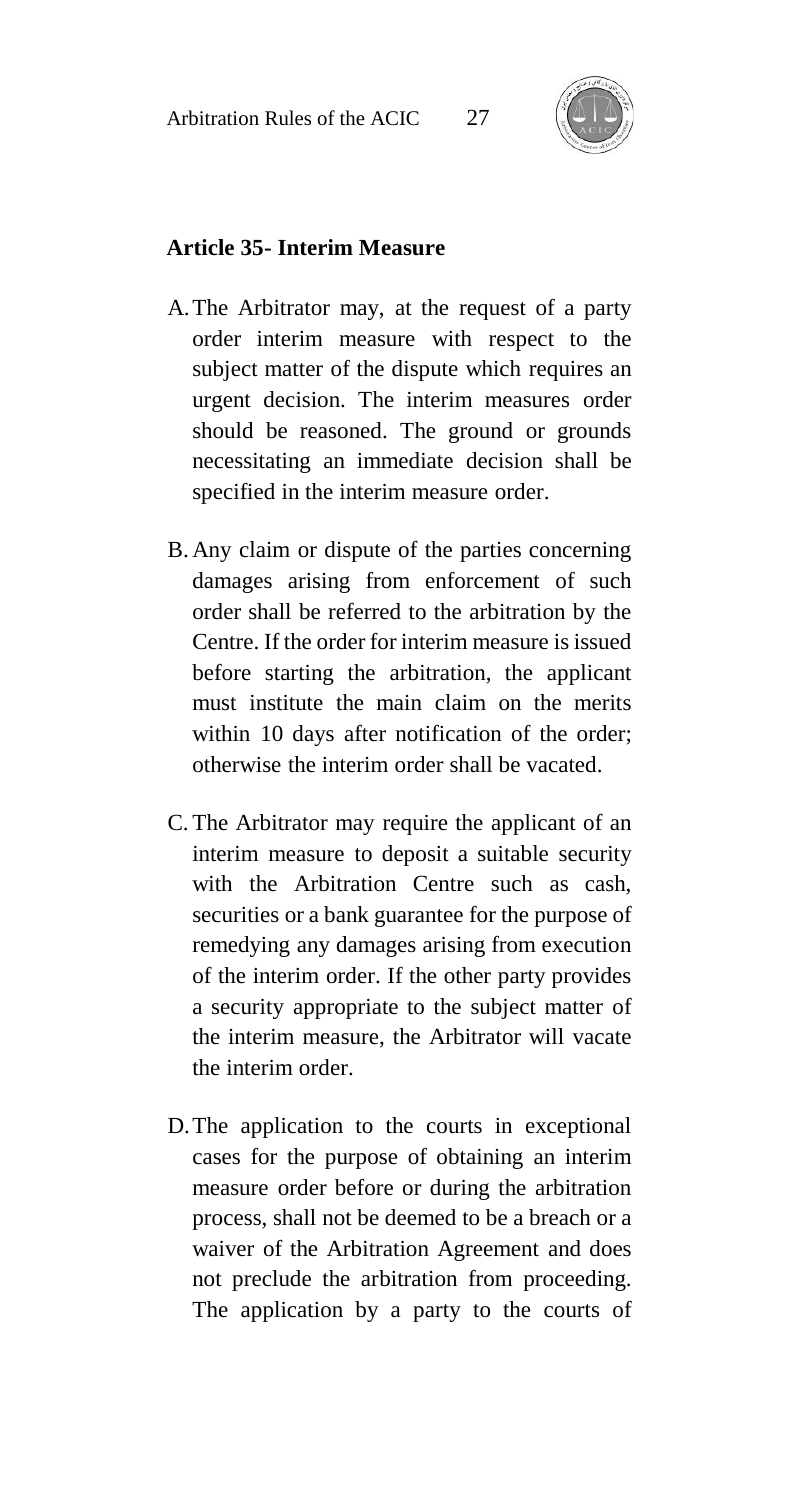

justice for an interim measure order and the issuance of such order should be notified by the applicant party to the Secretariat of the Arbitration Centre without delay.

**Note-** The submission by the parties to the Arbitration Centre entails their acceptance of the power of Arbitrator to order interim measure and to require the deposit of suitable security and the parties are obliged to observe the content of the interim order.

# **Chapter 5 – The Arbitration Proceedings**

### **Article 36- Submission of the File to the Arbitrator**

Soon after appointment of the sole arbitrator or constitution of the arbitration panel and receipt of their acceptance, the Secretariat of the Arbitration Centre shall transmit the file to him/them, provided that the costs of arbitration requested by the Secretariat at that stage have been paid.

### **Article 37- Conduct of Arbitration**

- A.The conduct of arbitration rests with the sole arbitrator and in case of constitution of the arbitration panel, with the presiding arbitrator.
- B. The Arbitration Centre and the Arbitrator shall treat the parties with due observance of the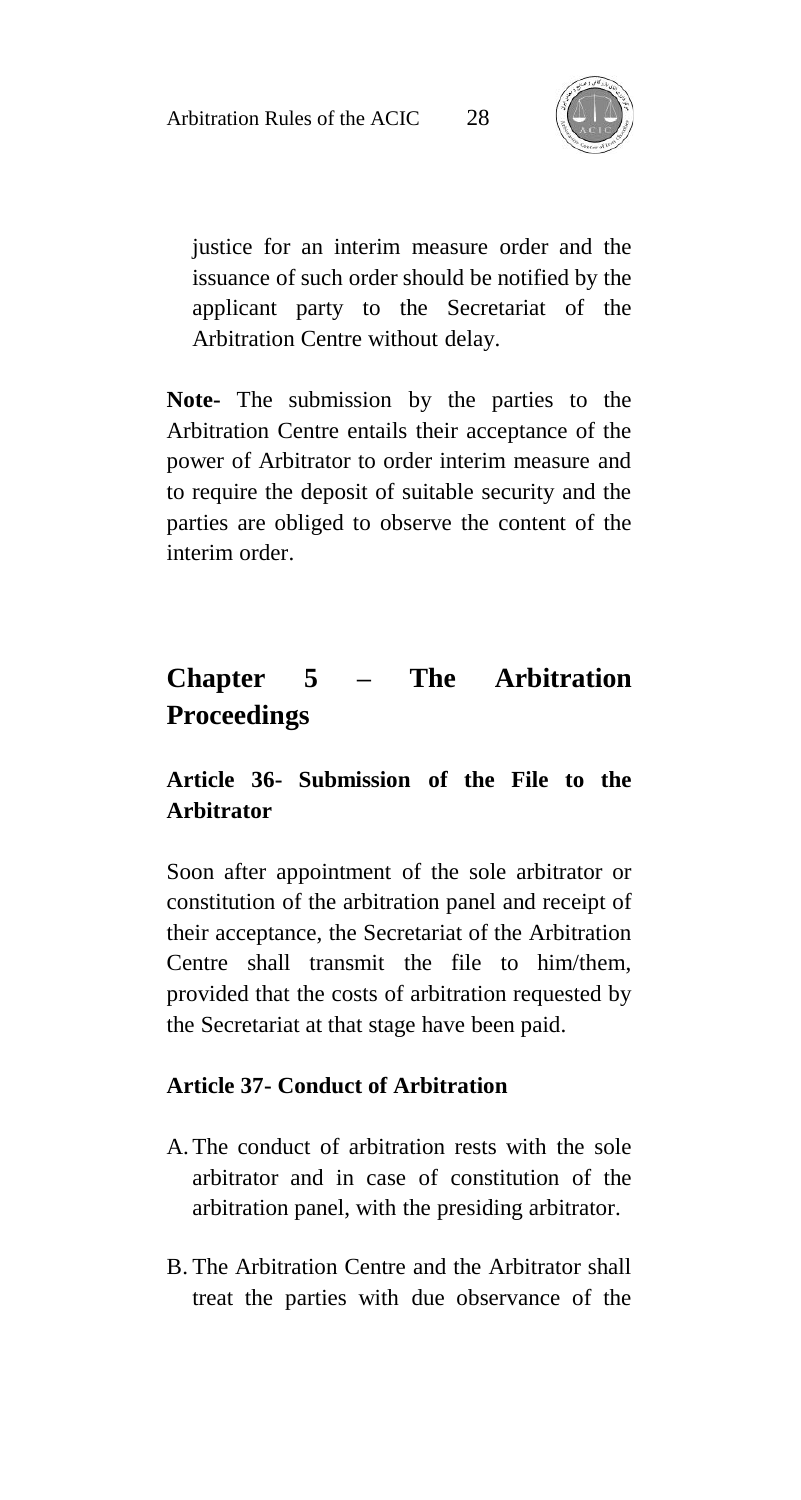

principles of equality, impartiality and fairness, and each party shall be given adequate opportunity to present his claim or defense and to submit his evidence, taking into account the time limit for of the arbitration.

### **Article 38- Appointment of Representative or an Attorney**

Either party may appoint and introduce in writing a representative, an attorney, agent or an adviser.

### **Article 39- Terms of Reference and the Time Schedule**

After receiving the file from the Arbitration Centre, the Arbitrator shall draw up within 15 days the Terms of Reference on the basis of the last submissions of the parties and if necessary in their presence. The Secretariat may extent this time limit at a reasoned request of the Arbitrator.

- A.The Terms of Reference shall include the following particulars:
- 1. The full name and specifications of the parties;
- 2. The address of domicile of the parties to which service of the process in the course of arbitration shall be made;
- 3. A summary of the parties' claims and replies and the relief sought by each party, and to the extent possible at this stage, specification of the amount of the principal claim and the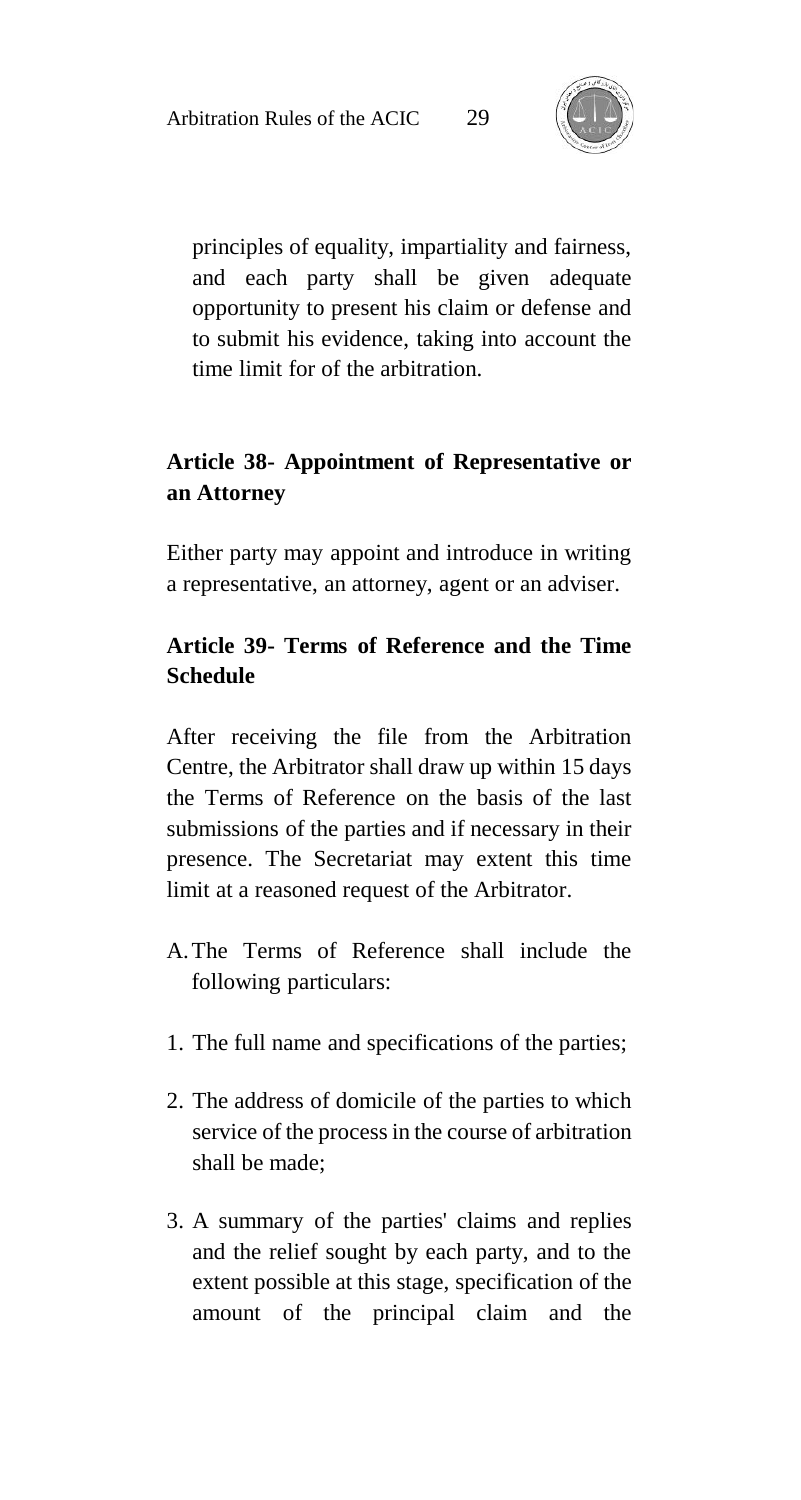

counterclaim;

- 4. If it is possible, specification of the issues to be determined;
- 5. The name, specifications and the address of the domicile of the Arbitrator;
- 6. The place and the language of arbitration (in international arbitrations);
- 7. The applicable laws and legal rules.
- 8. Specification of the powers and authorities conferred upon the Arbitrator, such as fixing the time limits of the arbitration and the extension thereof, the procedure for appointment of experts, hearing of the experts and witnesses, the power to act as *amiable compositeur* or to decide *ex aequo et bono*, and the procedure for ordering interim measures and for requiring appropriate security for the purpose of such orders;
- 9. Specification of any other power or issue which is necessary for settlement of dispute by arbitration;
- B. The Terms of Reference shall be signed by the parties and the Arbitrator.
- C. If any of the parties refuses to participate in the drawing up or to sign the Terms of Reference, or if he is not accessible, the Arbitrator shall sign the Terms of Reference and submit the same to the Arbitration Centre for approval. Upon signature of the Terms of Reference in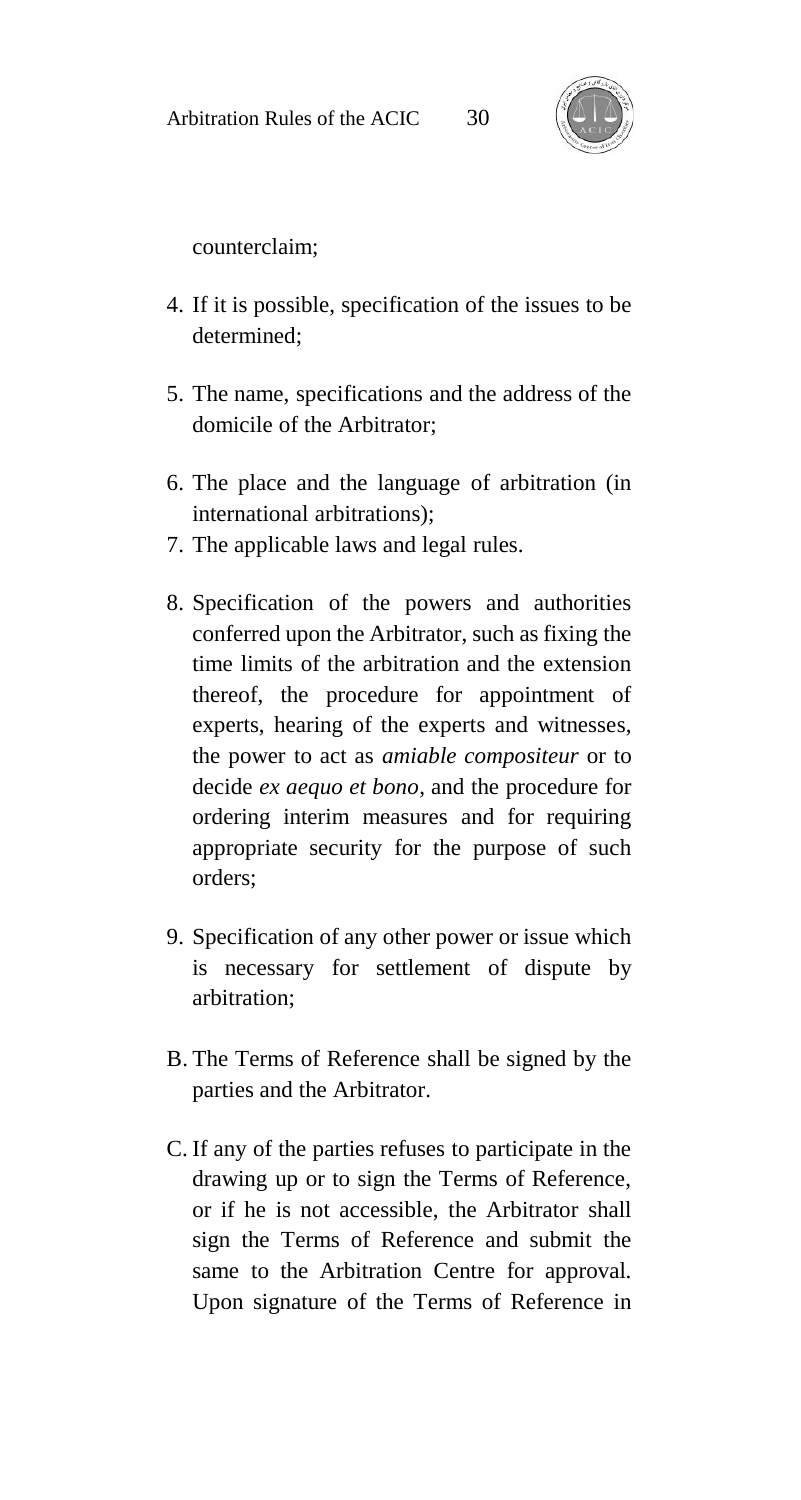

accordance with this Article or its confirmation by Arbitration Centre, the arbitration shall proceed.

**Article 40-** In international arbitrations, the Arbitrator shall at the time of drawing up the Terms of Reference or as soon as possible thereafter, prepare in consultation with the parties a Time Schedule that he intends to follow for the conduct the arbitration and shall communicate the same to the parties and the Arbitration Centre. Any changes or modifications in the Time Schedule shall be notified to the partiers and the Centre.

### **Article 41- Amendment of the Claim or the Defense**

Unless otherwise agreed by the parties, neither party may introduce a new claim which falls outside the limits specified in the Terms of Reference. However, amendment or supplementing the claim after the Terms of Reference is authorized if in view of the nature of the new claim and other circumstances, the Arbitrator considers that it does not delay the proceedings or it does not prejudice the other party. In any case, in the event of amendment or supplementing the claim or the defense, the other party should be given an opportunity to respond.

### **Article 42- Applicable Law**

A.The Arbitrator shall decide on the basis of law and the legal rules applicable.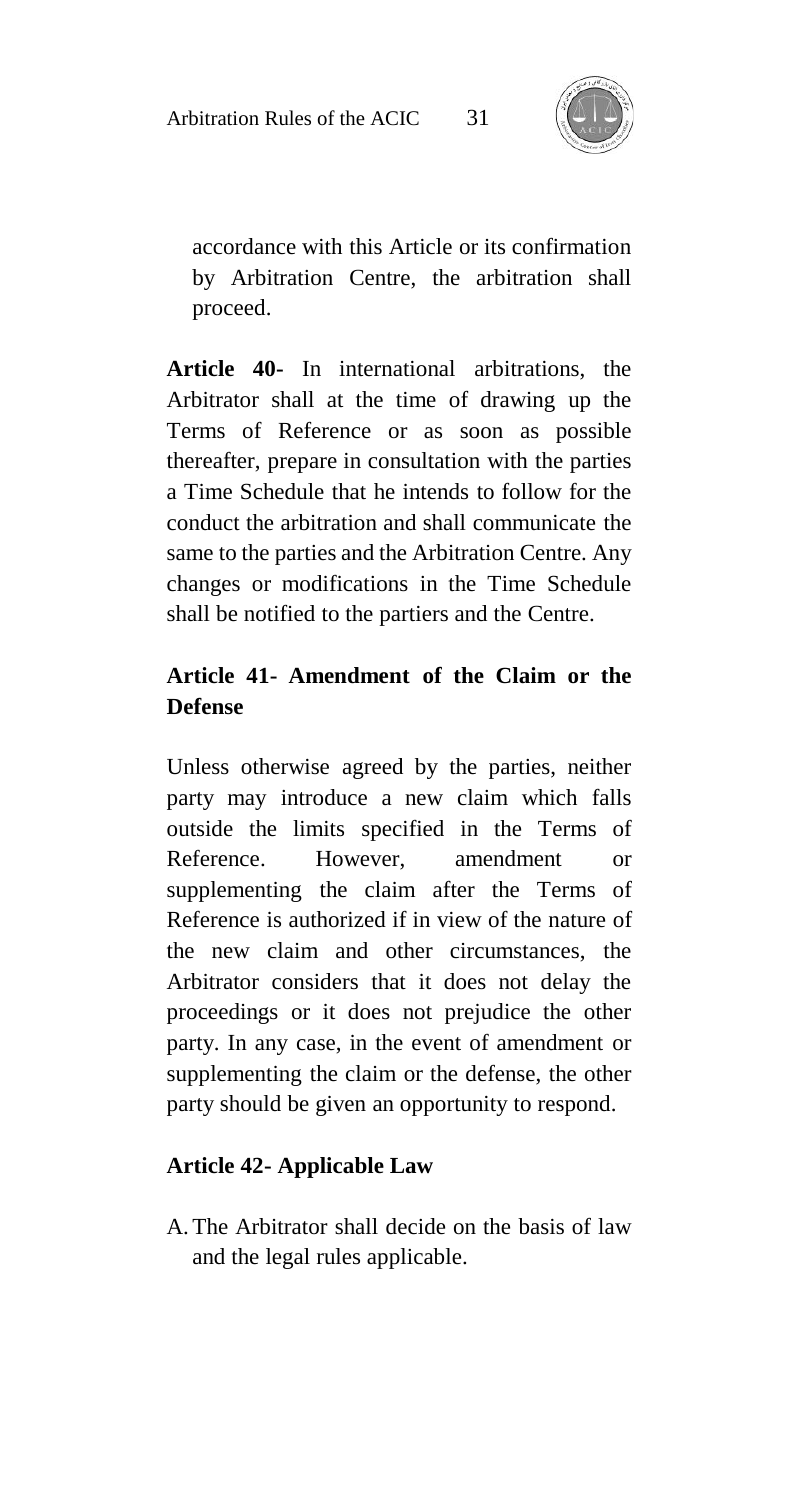

- B. In international arbitrations the Arbitrator shall apply the law chosen by the parties, and in the absence of such a choice he shall decide in accordance with such law that he finds applicable pursuant to the conflict of laws rules that he considers appropriate.
- C. The choice of law of a country made by any manner shall be construed as referring to the substantive law of that country and does not include the conflict of law rules of that law, unless the parties have agreed otherwise.
- D.The Arbitrator is obliged to decide in accordance with the provisions of the contract and shall take into account the relevant trade usage.
- E. The Arbitrator may decide *ex aequo et bono* if the parties have expressly authorized him to do so.

#### **Article 43- The Hearing**

- A. After transmission of the file to the Arbitrator, the exchange of pleadings shall be conducted under the authority of the Arbitrator. However, if the Arbitrator determines that considering the subject-matter of the case, there is no need for further exchange of pleadings, he may decide on the basis of the pleadings, documents and evidence already existing in the file.
- B. If in view of the subject-matter of the case, the Arbitrator finds it necessary to hear the parties or examine the originals of the documents and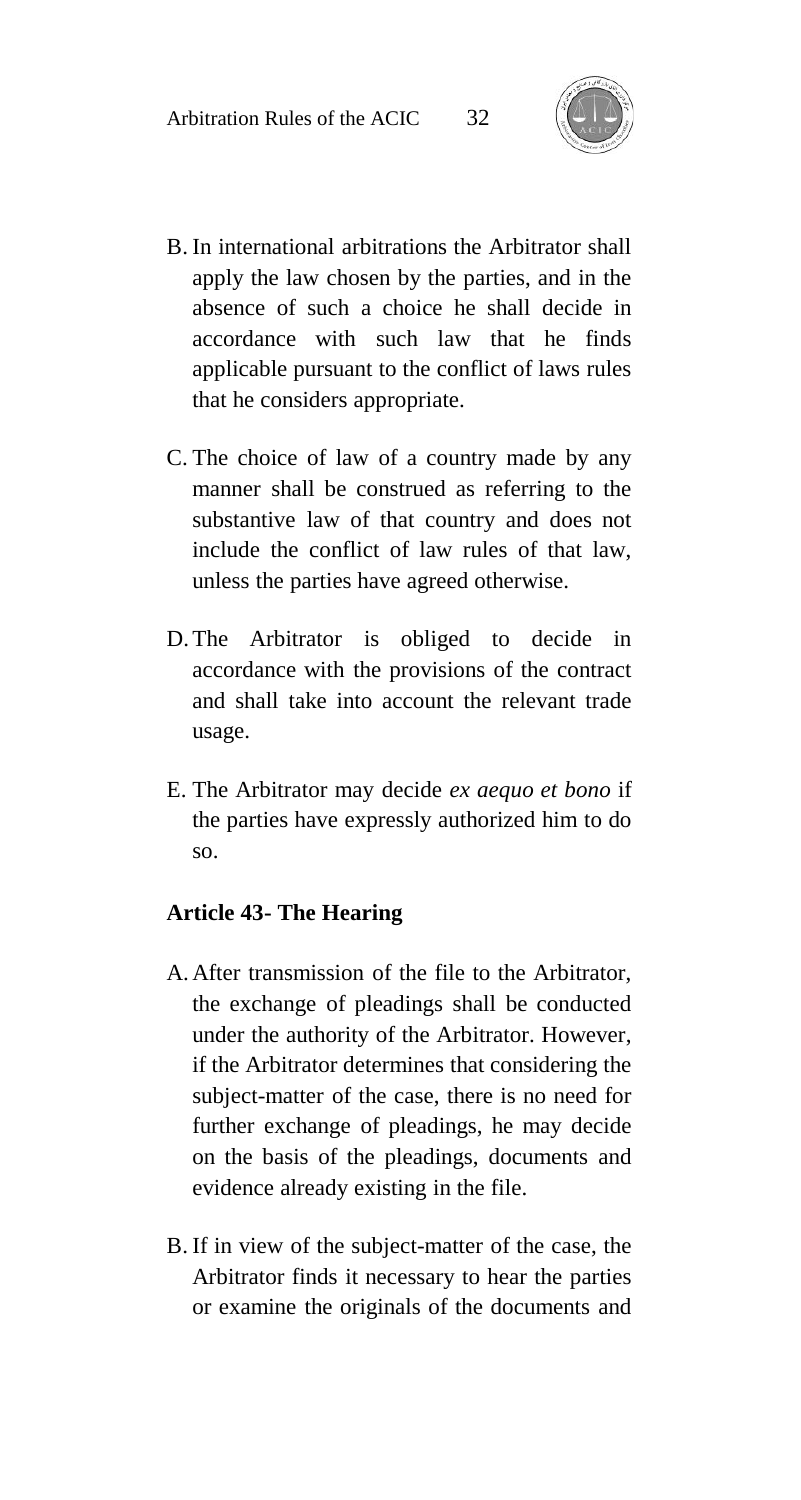

evidence, he may order a hearing and notify the same to the parties. Nevertheless, if a party requests a hearing in due course, the Arbitrator shall convene a hearing.

For the purpose of facilitating the hearing, the Arbitrator may specify the issue or the questions that will have to be answered at the hearing and send the same to the parties.

- C. If the Arbitrator determines that a hearing is necessary for inspection of the goods or other property or evidence, he shall notify the time and place of the hearing to the parties and other persons he considers necessary to be present.
- D.The Arbitrator may after consultation with the parties, conduct the hearings, inspection of goods, evidences or for deliberations at any place he finds appropriate, unless otherwise agreed by the parties.
- E. The arbitration sessions for the hearing and consideration of the case shall be in camera, unless the parties have agreed otherwise in writing. In any case, the Arbitrator shall take necessary measures for protection of trade secrets and confidential information.
- F. The hearing shall be convened with participation of the parties or their attorneys and representatives and each party may be assisted by his adviser.
- G.At any time during the proceeding, the Arbitrator may summon the parties to submit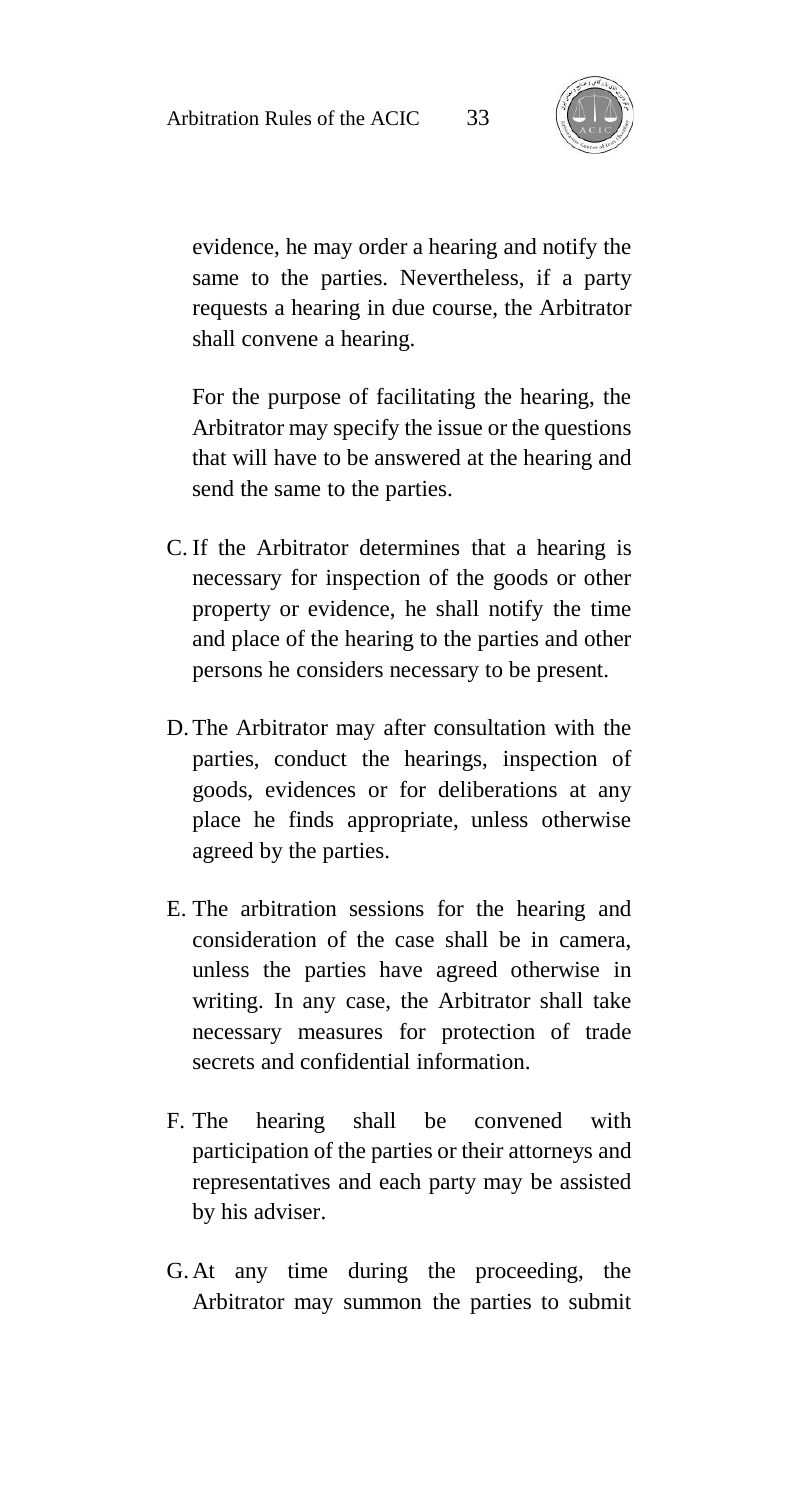

additional pleadings and evidence or invite them to provide explanations.

#### **Article 44- Default of a Party**

- A.If the claimant with no justified excuse fails to submit his pleadings and documents within the relevant time limit and the Arbitrator cannot decide on the matter even by obtaining comments from the defendant, the Arbitrator shall issue an order for nullification of the request for arbitration, or shall make an award for nullification of the claim, as the case may be.
- B. If the defendant with no justified excuse fails to submit his statement of defense, and also if the claimant fails to submit his reply to the counterclaim, the Arbitrator shall continue the proceedings and shall make appropriate decision on the basis of documents existing in the file, without treating such failures itself as an admission of the claimant's allegations or of the defendant's counterclaims.
- C. If any party though duly summoned, fails to appear at the hearing or to produce within the time fixed the documents and evidence relied upon by him, the Arbitrator may continue the proceedings and make an appropriate decision on the basis of the existing documents and evidence. If neither party though duly summoned, appears in order to provide explanations, if the Arbitrator cannot make an award without such explanations, the Arbitrator shall issue an order for nullification of the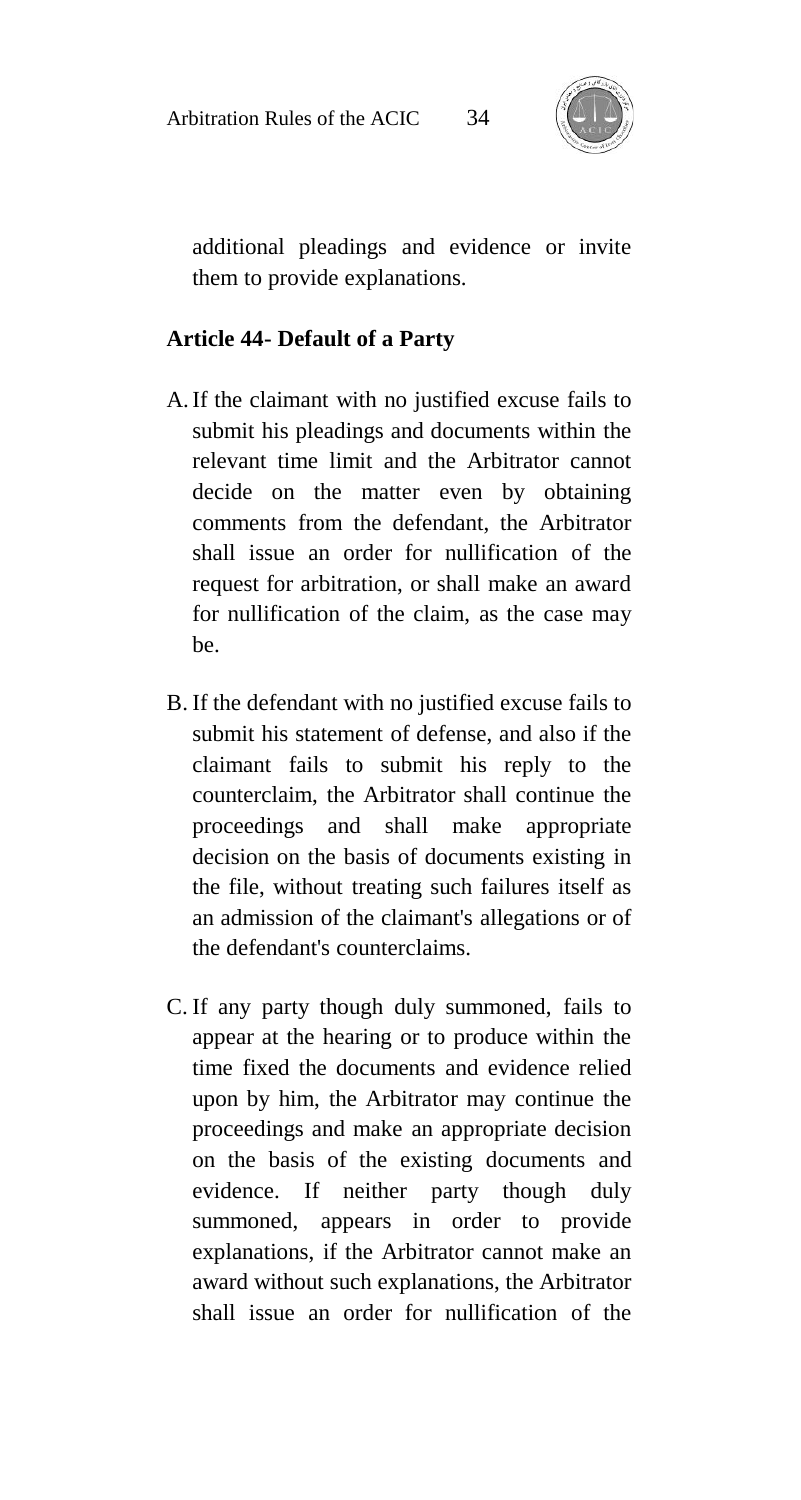

request for arbitration.

#### **Article 45- Witnesses**

- A.If any party introduces witnesses as proof of his claim or defense, he shall submit in writing before the hearing, the names and specifications of the witnesses, the subject-matter of their testimony, and its relevance to the arbitration. If the Arbitrator recognizes the subject of testimony of effects and relevance he shall conduct a witness hearing and shall notify the party concerned to appear his witnesses at the hearing. If the witnesses fail without a reasonable excuse, to appear, the witness testimony shall be discarded from the evidence.
- B. Testimonies of the witnesses may be submitted in the form of a written witness statement signed by the witness provided that the witness signature can be ascertained.
- C. Each party may under the control of the Arbitrator at the witnesses hearing poses relevant questions to his witness or to the witness introduced by the other party. The Arbitrator may also at his own determination pose questions to the witnesses.
- D.In domestic arbitrations, the qualifications of the witnesses and the grounds for their challenge are the same as specified in the Civil Procedure Act dated 2000, and in international arbitrations they are subject to the law applicable to the arbitration. Assessment of probative value of the witness testimonies or the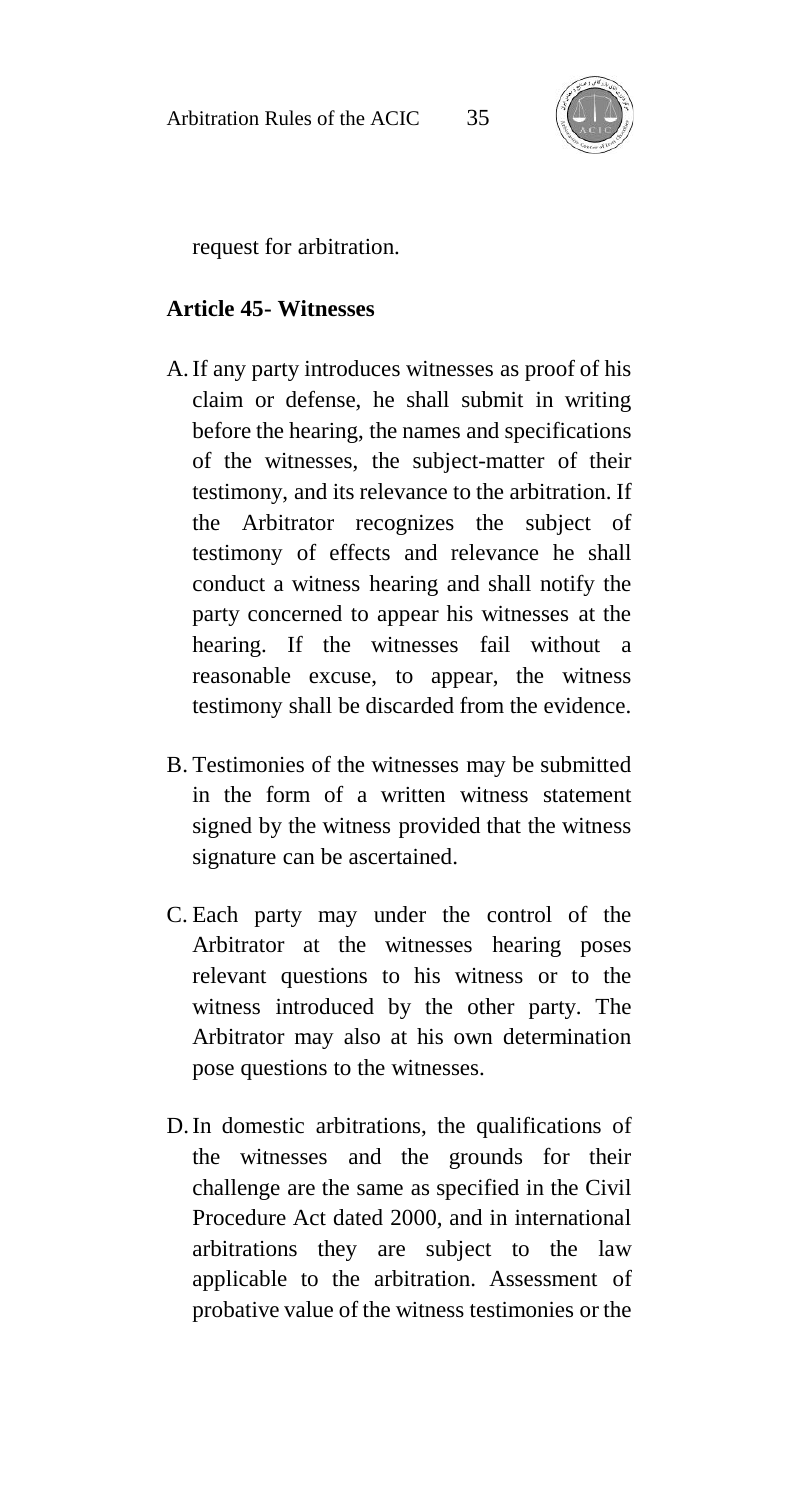

written witness statement rests with the Arbitrator.

#### **Article 46- Appointment of Expert**

- A.The Arbitrator may, when he deems necessary at his own initiative or at the request of either party, refer the issues for expert opinion by one or more experts and require that each party shall make available any relevant information and access to any relevant documents, goods or other property and places for expert examination and inspection. The fees of expert and its expenses shall be paid by the applicant of the expert opinion and if he does not pay the costs of the expert within the time fixed, the expert opinion shall be discarded from among his evidence.
- B. When the order for an expert opinion is made on the Arbitrator's initiative and the Arbitrator cannot decide the case without an expert opinion, payment of the expert fees and expenses shall rest jointly on the parties. If the parties refrain to pay such fees and expenses, and if the Arbitrator cannot decide without an expert opinion, he shall issue an order for nullification of the request for arbitration.
- C. If the Arbitrator considers it necessary, he may order a supplementary opinion by the expert. If a party requests or the Arbitrator considers it necessary, the expert shall appear at the hearing for clarification on his expert opinion and to respond to the questions.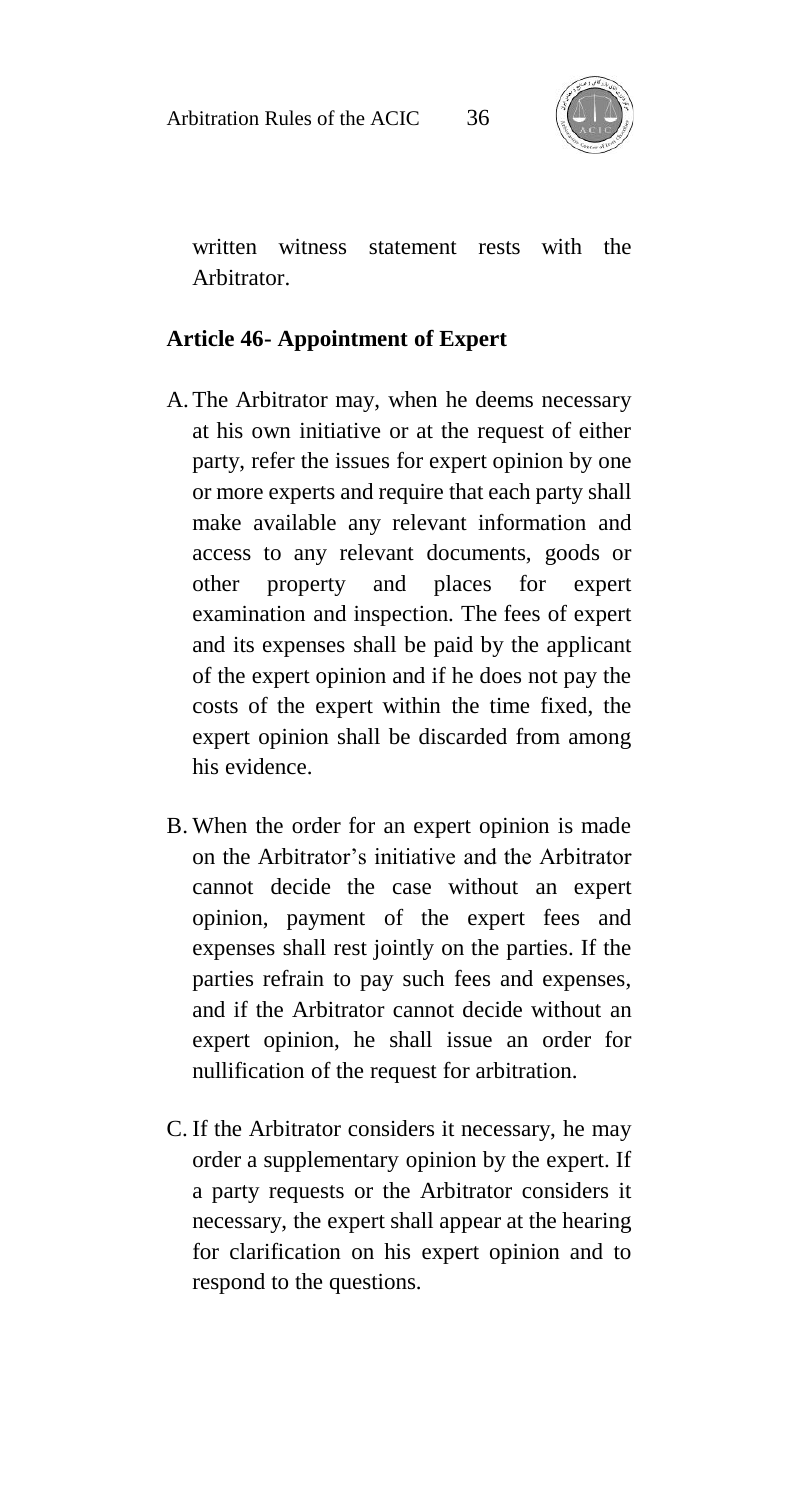

- D.The expert opinion shall be notified to the parties and they may submit within ten days their comments.
- E. To substantiate his allegations any party, may at his cost obtain and submit an expert opinion and introduce his own expert for a hearing. Assessment of the probative value of party expert opinion rests with the Arbitrator.
- F. The fees and expenses of the expert shall be determined in accordance with applicable tariffs and shall be considered as part of arbitration costs in the award.

#### **Article 47- Third Party Intervention**

If a third party considers that he has independently an interest in the subject-matter of the arbitration or an interest that may be adversely affected by the decision in favor of any of the parties to the arbitration, he may intervene before the proceedings is closed, provided that he accepts the arbitration agreement, the appointed Arbitrator and the Arbitration Rules, and that his intervention is not objected to by neither party. If a party objects to the intervention of a third party, the Arbitrator shall first decide on the matter and his decision is final.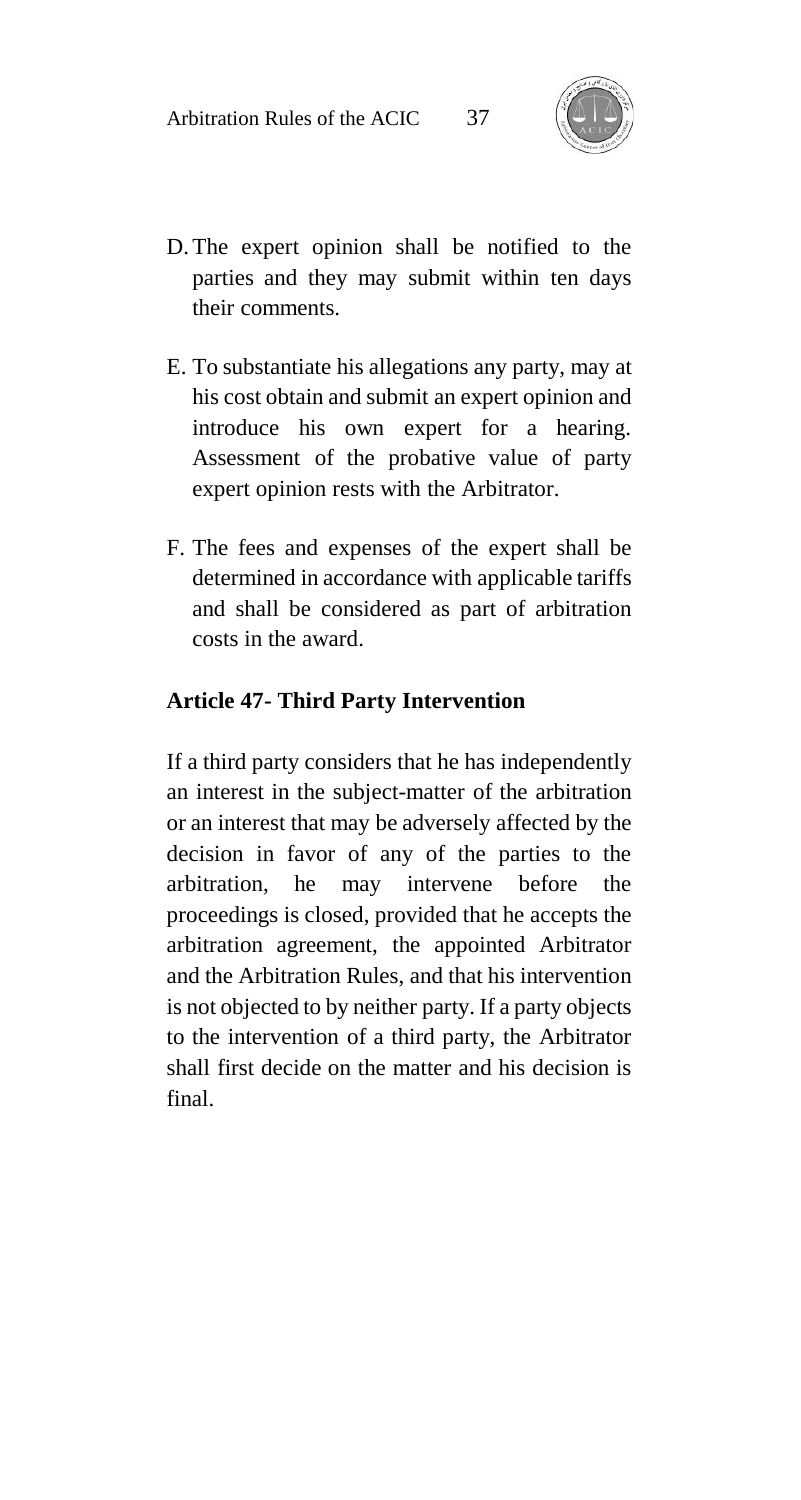

# **Chapter 6 – Closure of the Proceedings and Issuance of the Award**

#### **Article 48- Closure of the Proceedings**

- A.When satisfied that the parties have had enough and reasonable opportunity to present their case, the Arbitrator shall declare the proceedings closed and shall render the award with due consideration of the provisions of Article 49 of these Rules. After closure of proceedings no further submission, document or evidence may be produced and admitted.
- B. In the event the arbitration involves different claims (whether principal or derivative) the Arbitrator may bifurcate the case and declare closure of the proceedings on that claim(s) which is/are ripe for decision and issue an award on such claim(s), and continue the proceedings with respect to other claim or claims.
- C. The Arbitrator shall at a maximum of 20 days after closure of the proceedings, submit the draft of the award before its signature to the Secretariat of the Arbitration Centre for the purpose of application of Article 53 of these Rules. In the event that the Arbitrator requires more time to prepare the draft award he may, by advancing reasons for the delay, extend the time limit only once.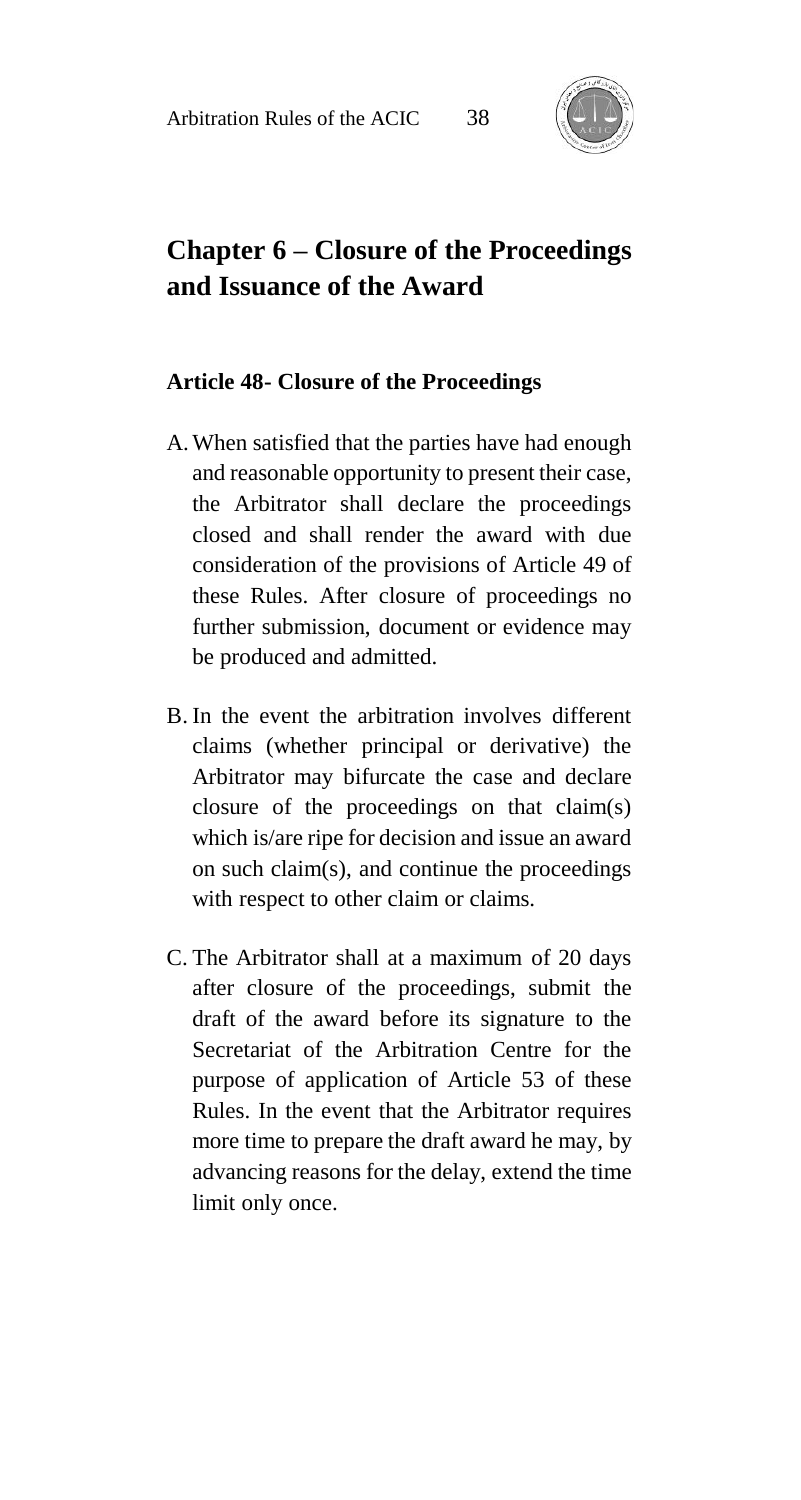

### **Article 49- Time Limit for the Award**

- A.In domestic arbitrations the time limit of the arbitration referred to the Arbitration Centre is three months from the date of acceptance of the Arbitrator and notice to the parties thereof, unless the parties have agreed otherwise. The extension of the said time limit, even repeatedly is possible with the agreement of the parties, provided that a new time limit is fixed. The parties may confer the right to extend the time limit of arbitration to the Arbitrator or delegate such light the Arbitration Centre.
- B. In international arbitration the Arbitrator shall issue the award within 6 months form the date of finalization of the Terms of Reference in accordance with Article 39 of these Rules. If the circumstances of the case so require that time limit may be extended, the Arbitrator shall communicate the matter of extension to the parties and the Arbitration Centre.

#### **Article 50- Award on Agreed Terms**

- A If during the proceeding, the parties settle their disputes by agreement, the Arbitrator shall at the request of the parties record the settlement agreement, including the terms of the settlement and method of resolving the dispute in the form of an award on agreed terms and terminate the proceedings.
- B The award on agreed terms which is made in accordance with the above procedure is final and binding on the parties.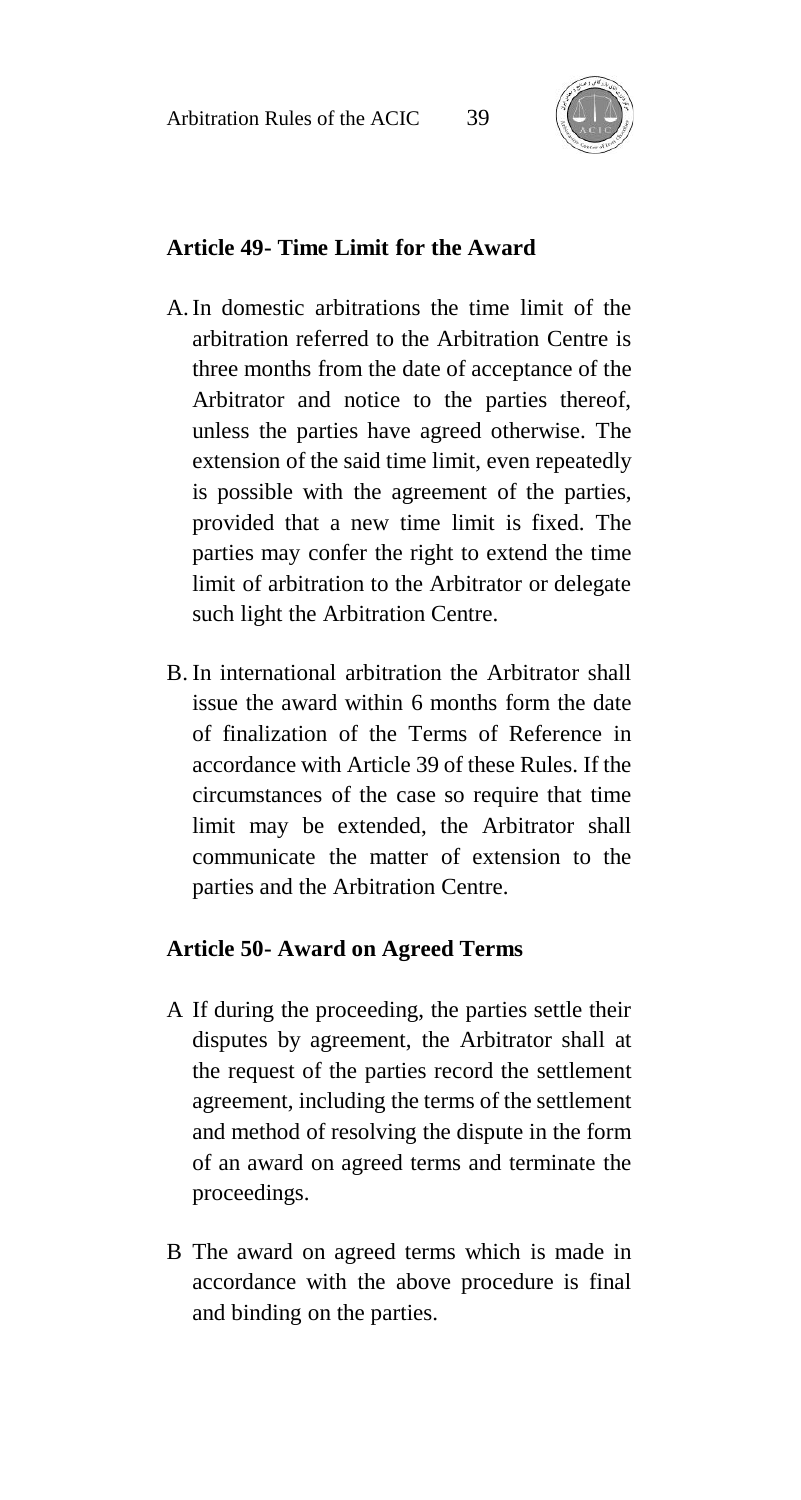

### **Article 51- Decision-making by a Panel of Arbitrators**

- A When the proceedings are conducted by a panel of arbitrators, the members of the panel shall be informed of the date and place at which the proceedings are convened for the hearing, deliberations or for making an award.
- B Any decision by the panel is valid with a majority vote, unless the parties have agreed otherwise. If there is no majority the award shall be made by presiding arbitrator alone.

**Note-** In the event that a member of the panel of arbitrators resigns or does not participates at the hearings for two consecutive times or refrains to make decision, the two other members shall examine the case and make an award and if there is no agreement of votes between the two members, the Arbitration Centre shall in accordance with these Rules appoint an arbitrator instead of the resigning, absent or withdrawing arbitrator, unless the parties have agreed otherwise.

#### **Article 52- The Form and Content of the Award**

A.The arbitration award shall be in writing and shall be signed by the Arbitrator. If there is more than one arbitrator, signature by a majority is sufficient, provided that the reasons for absent of the signature of any other member(s) are stated in the award. The dissenting or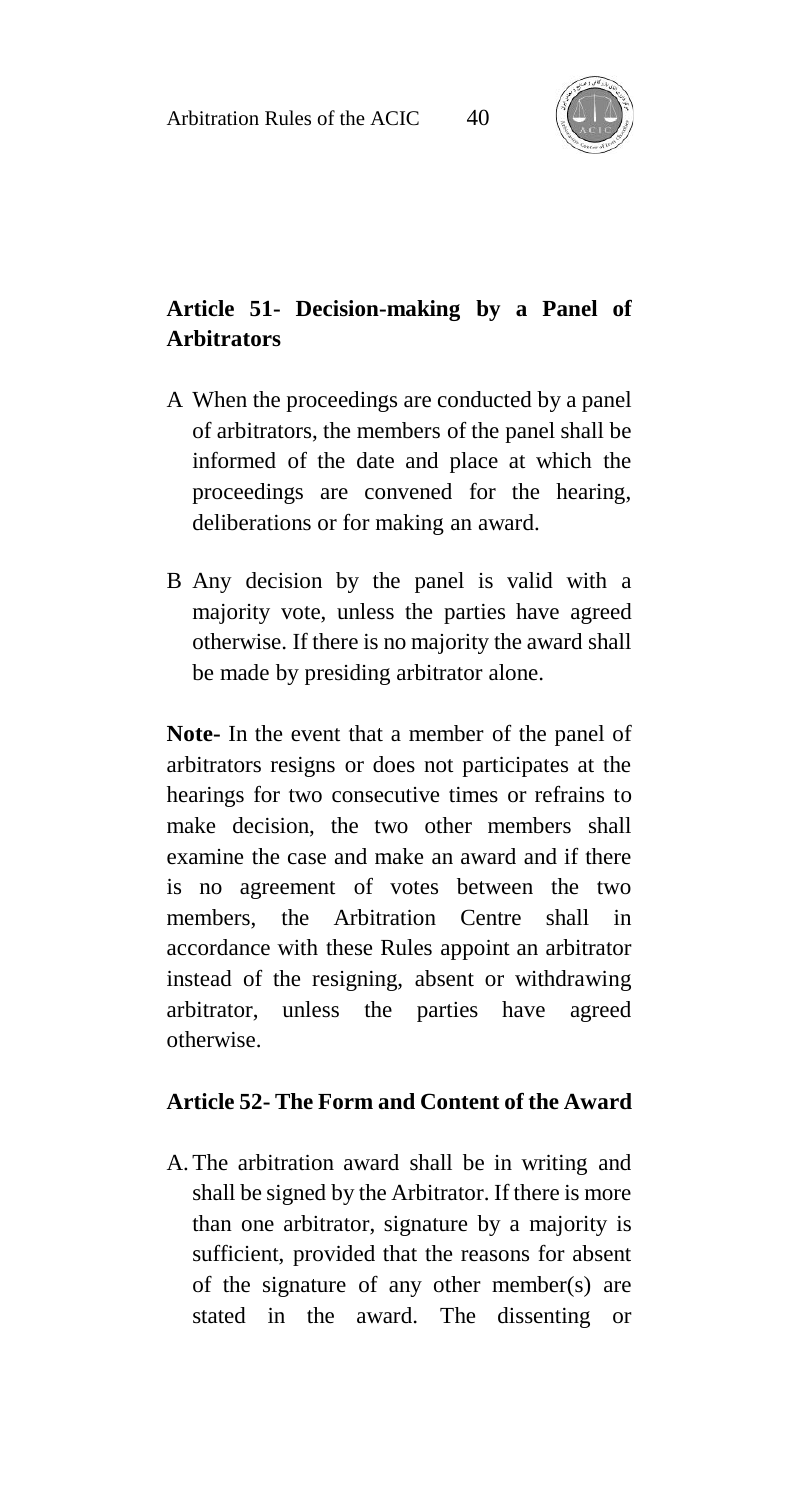

concurring opinion of any arbitrator shall be enclosed to the arbitration award, unless otherwise agreed by the parties.

- B. The arbitration award includes an introduction, a summary of the proceedings, the award and the operative part of the award.
- 1. The 'introduction' includes the case number, the date and number of award and the place of proceedings, the specifications and address of the parties, the name of Arbitrator and the relief sought.
- 2. The "summary of proceeding" includes a short statement of the parties' positions and arguments, the hearing, and also measures taken for establishment of the facts and assessment of evidence;
- 3. The "award" shall state a statement on the subject-matter of the claim or claims, the relief sought and also state all reasons upon which the award is based, unless the parties have agreed that the reasons for the award should not be mentioned or that the award is made on agreed terms under Article 50 above or it is made *ex aequo et bono*.
- 4. The "operative part" of the award contains the specific finding of the Arbitrator concerning the relief sought and concerning the parties' presentations and also an order concerning the actions and the obligations that the relevant parties must execute in compliance with operative part of the award.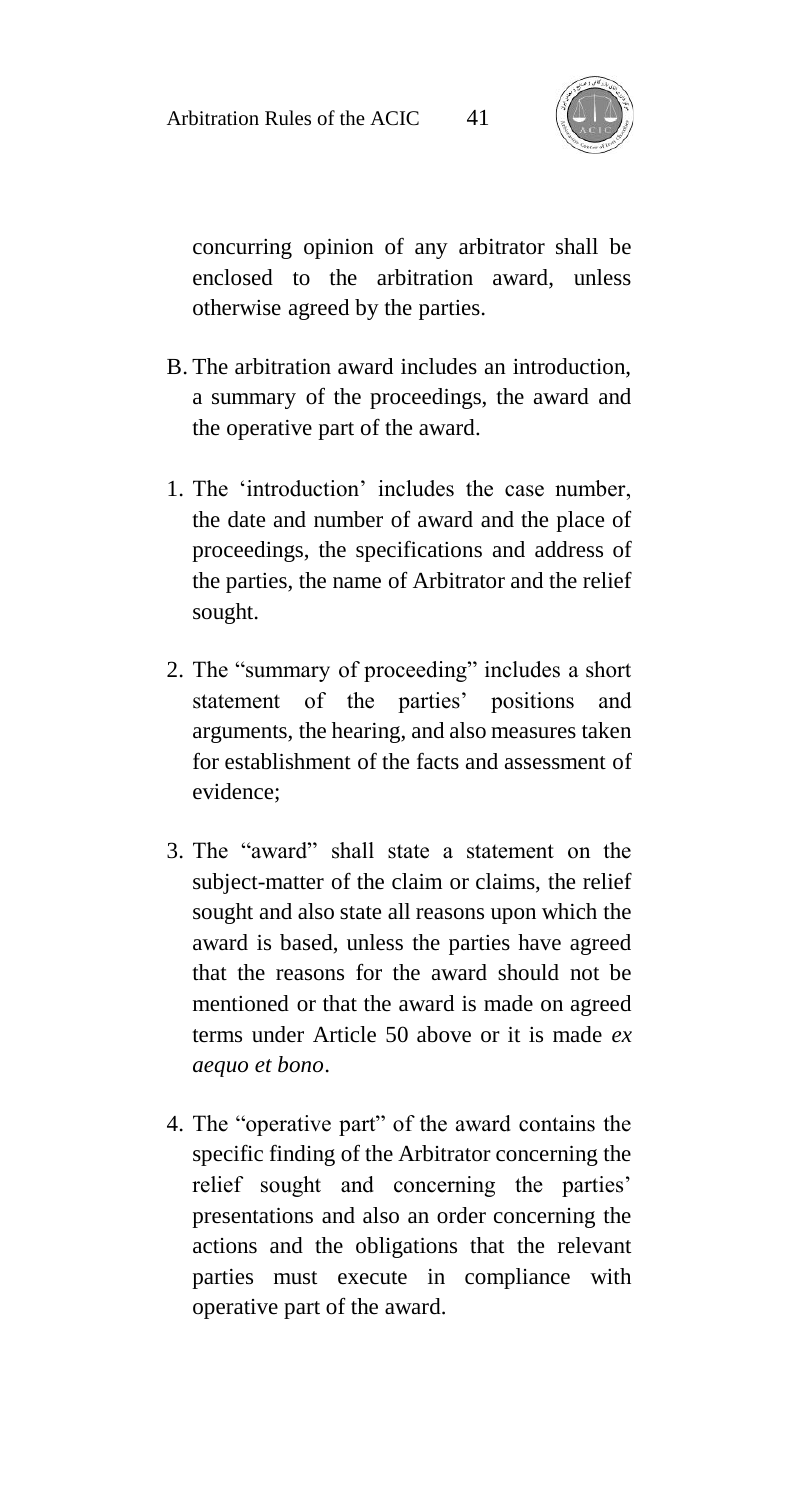

5. The award shall state the date and place of arbitration as indicated in Article 16 of these Rules

### **Article 53- Scrutiny of the Draft Award and Notification of the Arbitral Award**

- A.To ensure the due application of the legal procedures and also these Rules, the Arbitrator shall before signing the award submit the draft of the award to the Secretariat of the Arbitration Centre. The Secretariat shall with due regard to the provisions of Chapter Five of the Internal Regulations on Arbitration Services dated 23.12.1384 (13 March 2006) transmit the draft to the next session of the Court of Arbitration of the Centre. The Arbitration Court of the Centre may without interference with the freedom and authority of Arbitrator, draw his attention to matters of form or substance. The Arbitrator is free to accept or reject the points of substance, but shall observe the views of the Arbitration Court as to the form. The Arbitrator shall be authorized to sign and render the award, when it is approved by the Arbitration Court of ACIC as to its form.
- B. The arbitration award when signed and rendered as above shall be registered with specific number and date of issuance in the registry book of the Secretariat of the Centre and all pages shall be stamped by the Arbitration Centre. The original copy of the award shall be kept in the file and certified copies, which have the authority of the original, will be notified to the parties, provided that all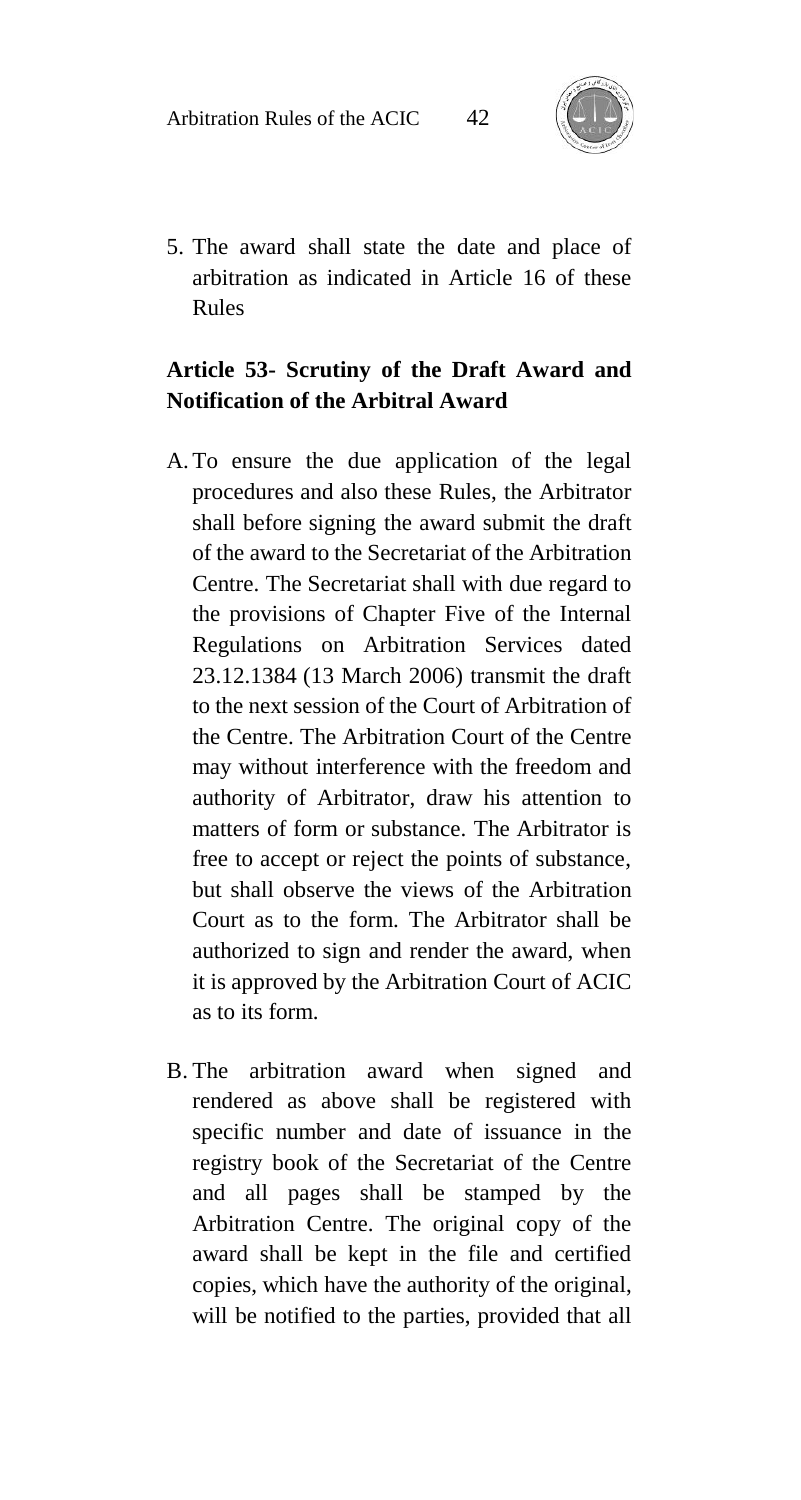

the arbitration costs have been fully paid.

### **Article 54- The Finality and Binding Effect of the Award**

- A.The arbitration award is final and after it is notified in accordance with applicable laws, it shall be binding.
- B. By their submission to arbitration by the Centre, the parties undertake to treat the award as final and binding and to comply with the contents of the award without delay.
- C. Enforcement of the arbitration award in domestic arbitrations shall be subject to the provisions of the Civil Procedure Act dated 2000 and other relevant laws concerning enforcement of the arbitration awards, and in international arbitrations to the provisions of the International Commercial Arbitration Law dated 1997, or of the New York Convention on Enforcement of Foreign Arbitral Awards Approved in 2001, as the case may be.
- D.If the losing party, being a member of the Chamber of Commerce, Industries and Mines fails without justification to comply with the award within 20 days of due notification thereof, the other party may apply to the disciplinary committee of the Chamber of Commerce of Iran for due consideration and decision.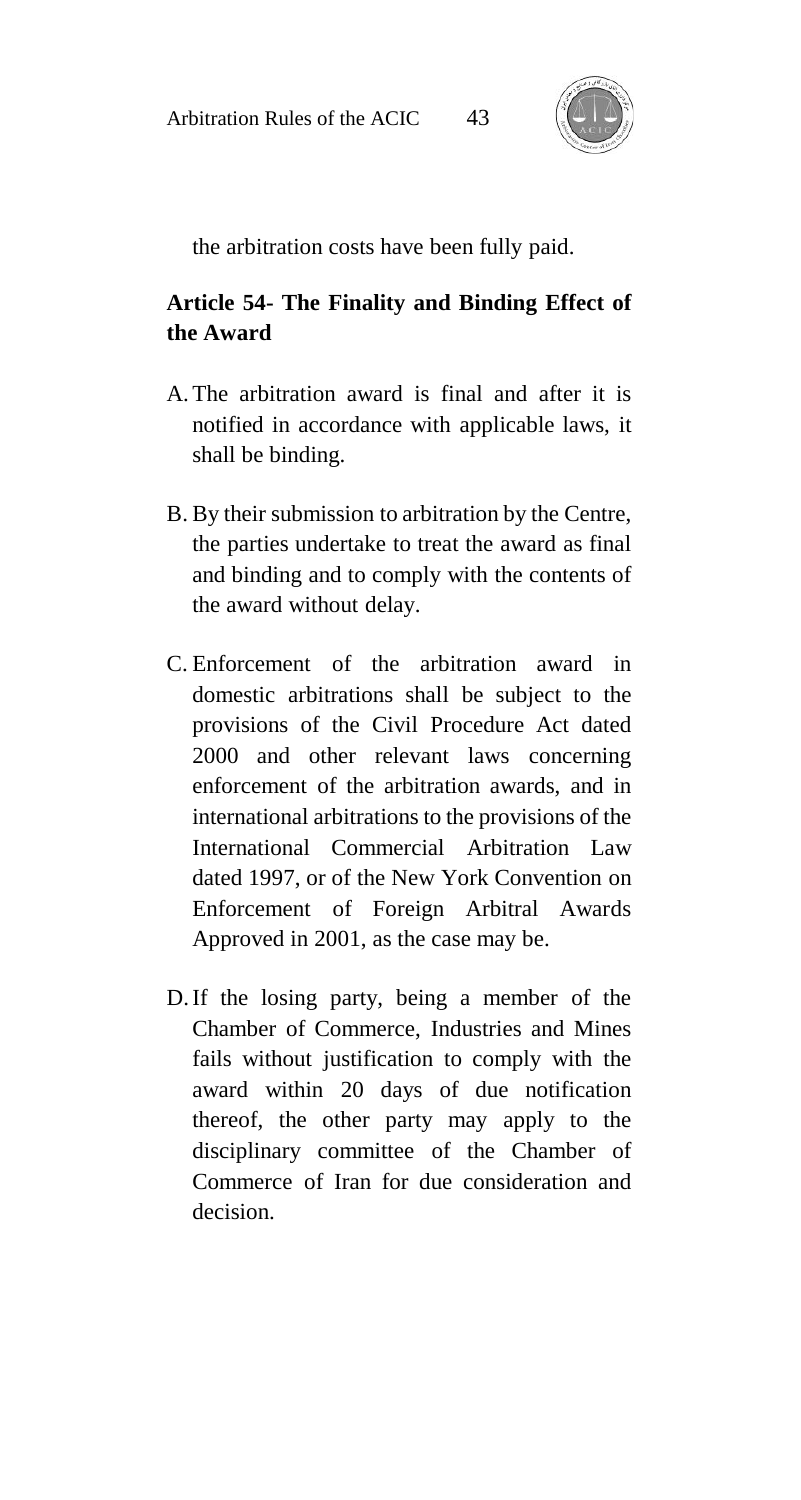

#### **Article 55- Termination of Arbitration**

The arbitration proceedings conclude or terminate by an award or a decision of the Arbitrator in the following cases:

- A.Withdrawal of the claim by the claimant, unless the defendant objects by providing justifiable reasons and the Arbitrator decides that he has a justified legal interest in continuation of the case;
- B. Impossibility or lack of necessity of continuation of the proceedings for any reasons;
- C. Agreement of the parties to terminate the arbitration;
- D.Death or insanity of either party in the case of a natural person;
- E. In domestic arbitrations, in the event of bankruptcy of either party in the case of a legal entity in accordance with Articles 418 and 419 of the Commercial Code, the arbitration will be suspended until an administrator is appointed. In international arbitrations, the issue is subject to the laws applicable to the matter.

#### **Article 56- The Notification of the Award**

A.The arbitration award, when duly signed shall be notified to the parties by the Secretariat of the Arbitration Centre, provided that the arbitration costs have been paid to the Arbitration Centre.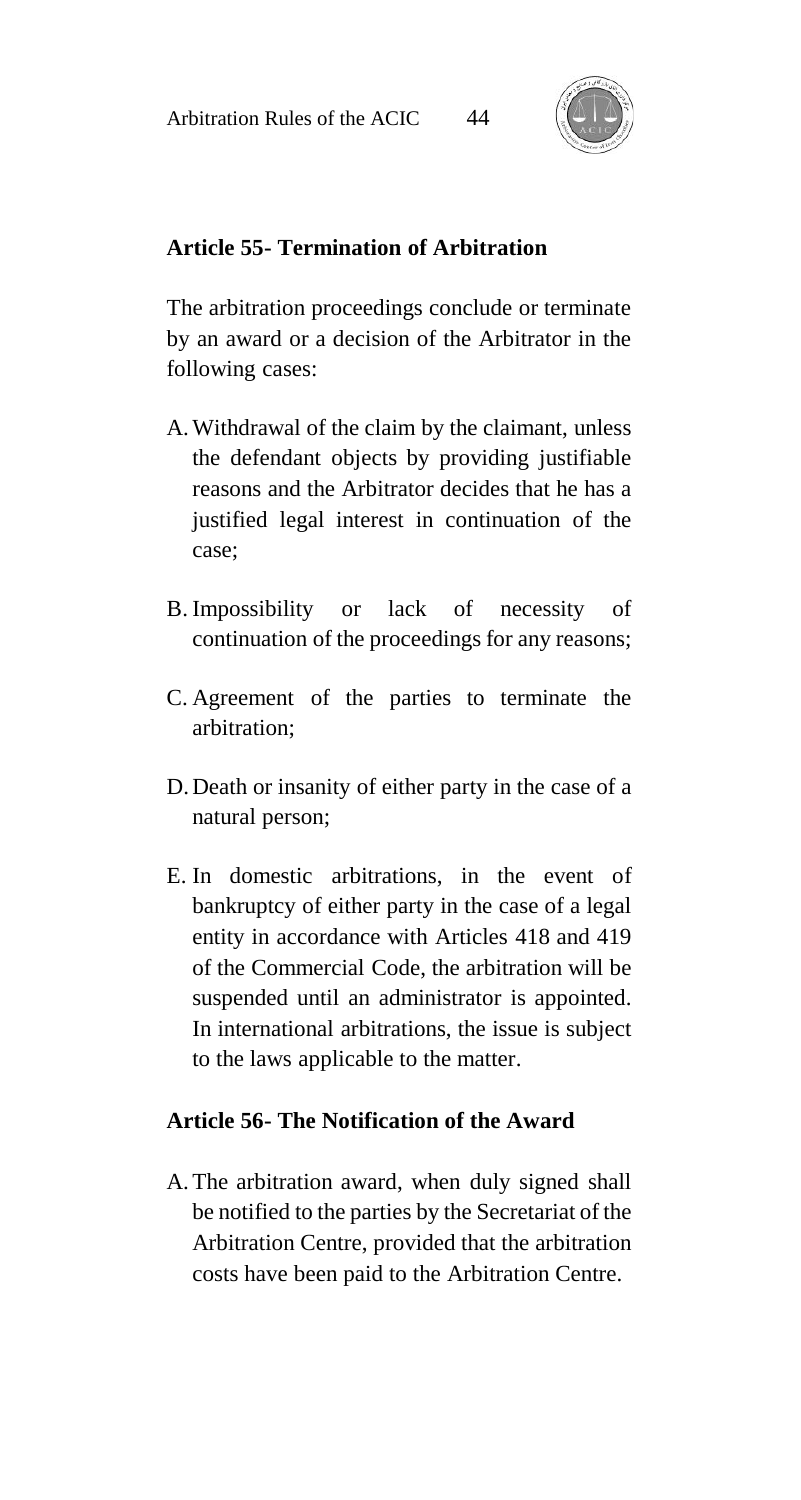

- B. If so requested, the Secretary General provides additional certified copies of the award only to the parties or their representatives.
- C. With notification of the award in accordance with the above arrangements, the parties waive any right to be notified by any other means

### **Article 57- Amendment and Interpretation of the Award**

- A.In domestic arbitrations each of the parties may, with due observance of Article 487 of the Civil Procedure act 2000 request for an amendment or interpretation of the award or for a supplementary award. The Arbitrator is obliged to make a decision within 20 days from the date of the said request.
- B. In international arbitrations each of the parties may within 30 days after the service of the award request for correction of any clerical, typographical, computation errors in the Award or request for an interpretation and clarification of the award, or issuance of a supplementary award with respect to a matter which are submitted but remains undecided.

The Arbitrator shall decide on request for correction or interpretation of the award within 30 days after the receipt of the request, and on a request for supplementary award within 60 days extendable if necessary, after receipt of such request, if he considers such request justified.

If the Arbitrator on his own initiative considers that correction or clarification of the award is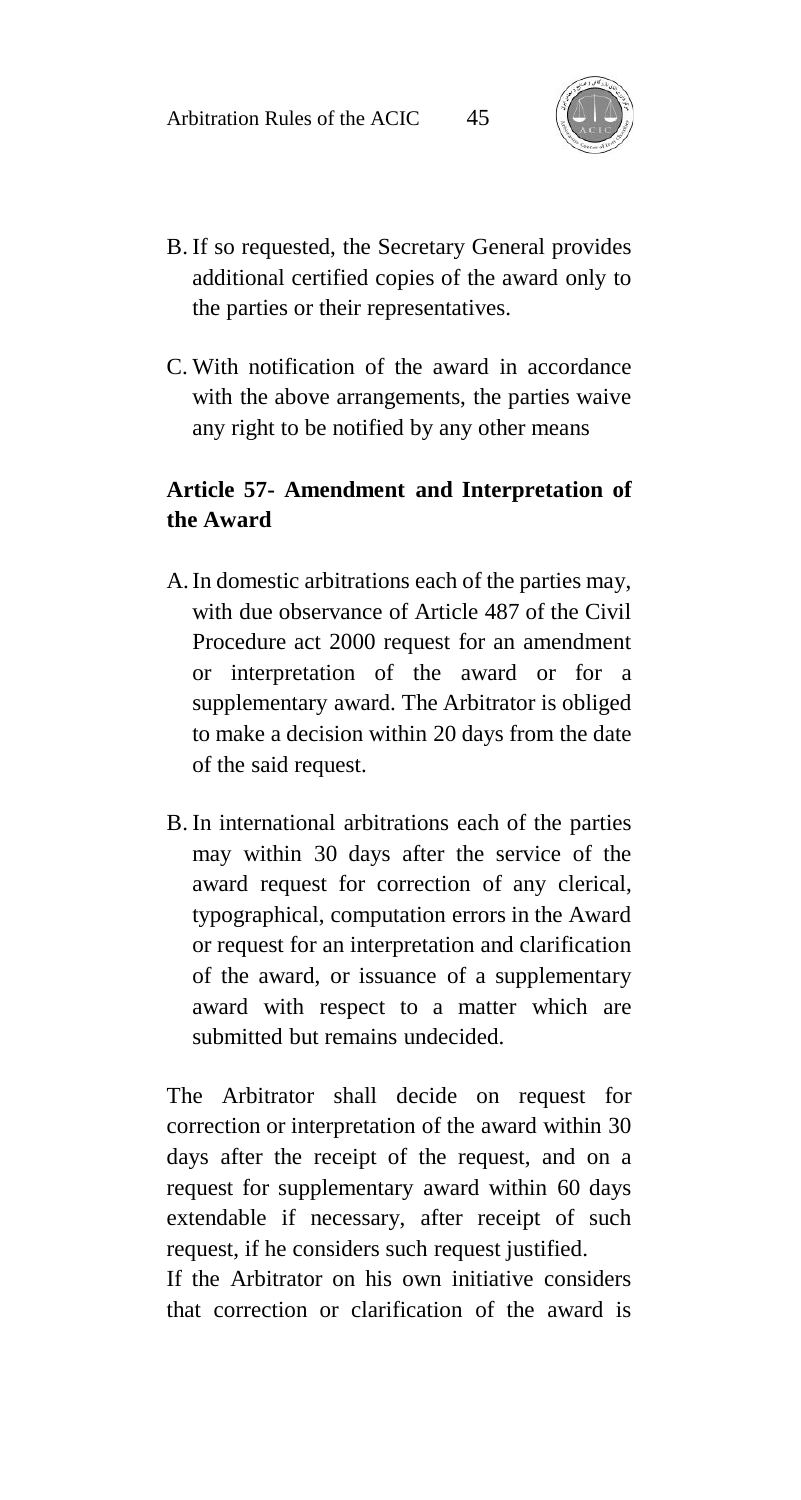

necessary, he shall issue a correction or interpretation award within 30 days.

- C. A request for correction or interpretation or for issuance of a supplementary award shall be submitted in the required copies and in accordance with these Rules to the Secretariat of the Arbitration Centre and the Secretariat shall notify one copy to the other party by giving a reasonable time for its comments.
- D.Articles 51, 52, 53, 54 and 56 of these Arbitration Rules are applicable to an amendment, interpretation of the award or to a supplementary award.

### **Chapter 7- The Arbitration Costs**

#### **Article 58- Arbitration Costs**

- A. Submission to the Arbitration Centre and use of its services for settlement of disputes in any case is subject to payment of costs of arbitration which shall be calculated and received in accordance with the rules on Arbitration costs and the relevant tariffs in force at the time of submission of the claim.
- B. After receiving the request for arbitration and concurrent with the exchange of preliminary pleadings in accordance with these Rules, the Secretary General shall determine the arbitration costs based on the amounts and the nature of the claim and in accordance with the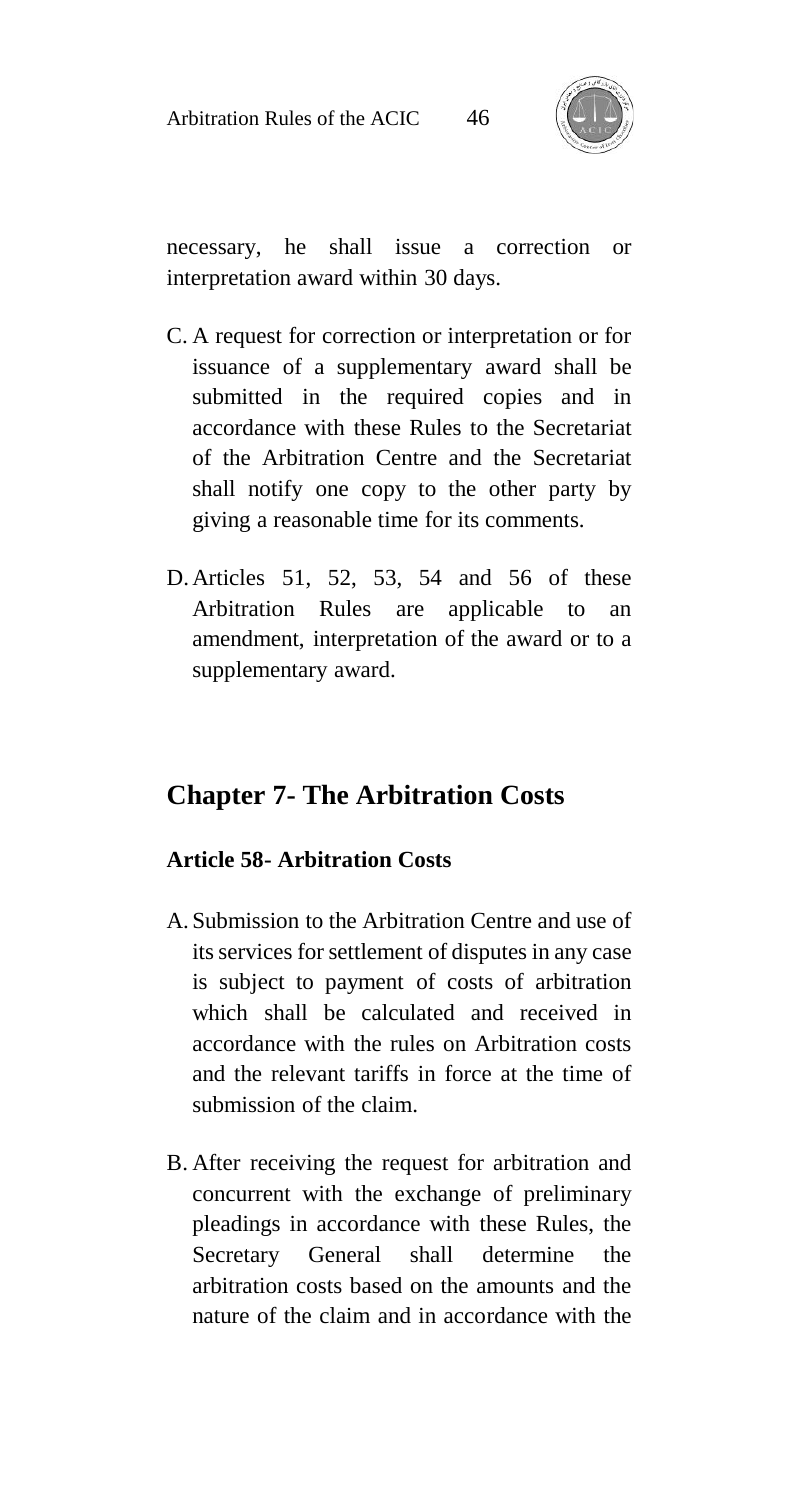

tariffs attached to the Internal Rules on Costs for the Arbitration and shall notify the same to the parties, and at the same time invites the claimant to pay an advance payment within 15 days. The advance paid by the claimant shall be considered on account of his share of the final costs of arbitration.

- C. The Arbitration Centre may adjust the costs in the light of changes in the nature and the amount of the claim in the course of the proceedings.
- D.If apart from the claims, a counterclaim is submitted the Secretary General may fix the costs for the claim and the counterclaim separately. In this case each party shall pay the costs of his claim to the Secretariat of the Centre.

**Article 59-** Unless otherwise agreed by the parties, payment of the arbitration costs (administrative costs and the arbitrators' fees) shall be paid by the parties to the Arbitration Centre in equal shares and prior to the issuance of the award. If any party fails to pay all or part of its share of the arbitration costs, the other party may substitute for the defaulting party in order to prevent a suspension of the proceedings.

**Article 60-** If the parties refuse to pay the costs within the relevant time limit, the Secretary General may after consultation with the Arbitrator, suspend the proceeding. In such event, the Secretary General shall afford a period of at least 15 days to the parties for payment of the costs. Non-payment of the costs within this period shall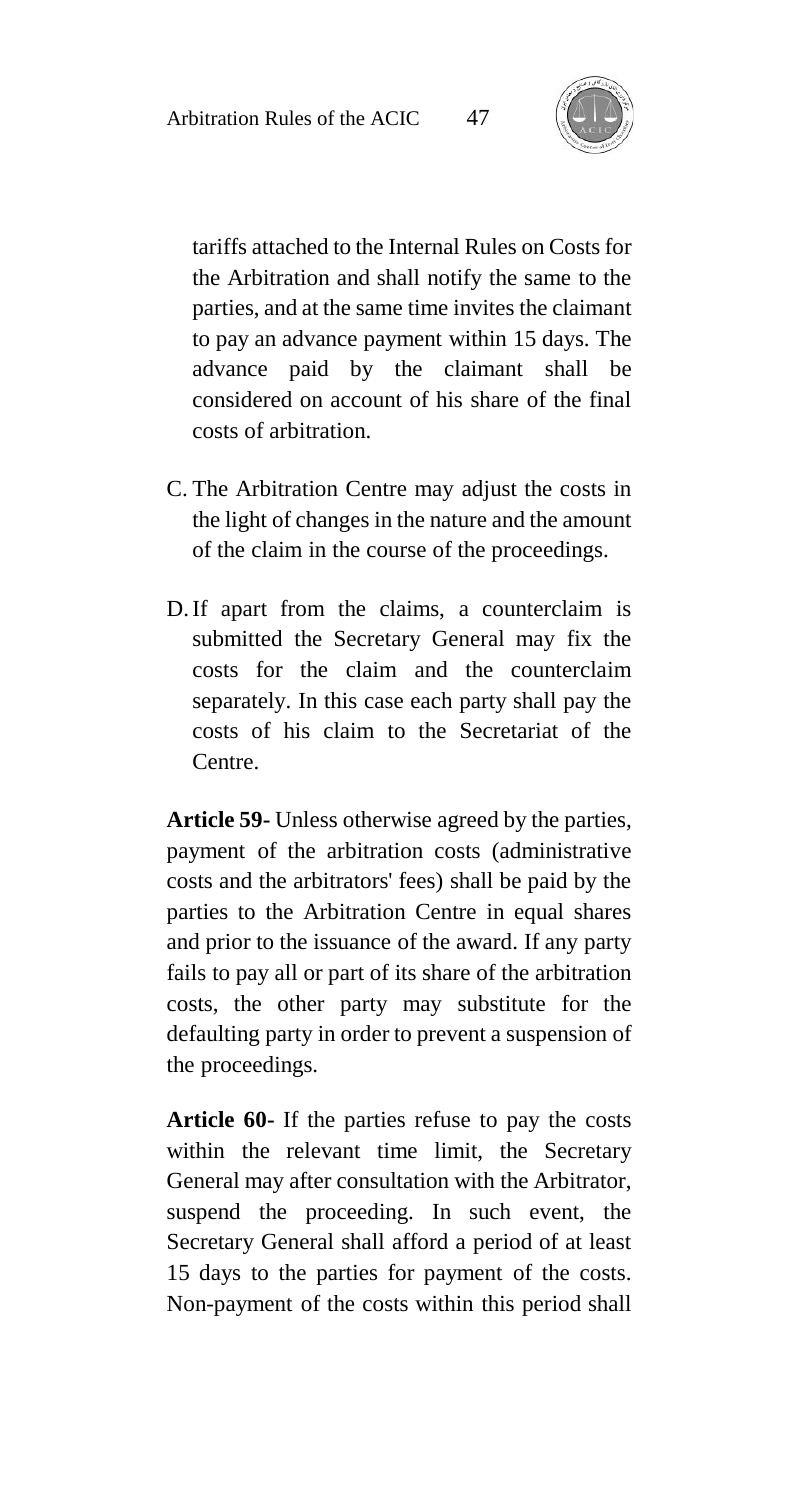

be deemed as withdrawal of the request for arbitration of the claim or the counterclaim for which the costs were requested but remained unpaid, without prejudice to the relevant party's right to reintroduce such claim or counterclaim as a new proceeding.

**Article 61-** The decision of the Centre in such cases is subject to appeal within 20 days to the Arbitration Court of the Centre.

#### **Article 62- Decision on the Costs**

- A The arbitration costs include the Arbitrator fees, the administrative costs of the Centre, the fees and expenses of the expert and other customary legal expenses which may be required for the arbitration proceedings.
- B The Arbitrator shall fix in the award the arbitration costs and the proportion of them between the parties. If the parties have agreed on the apportionment of the costs, the Arbitrator is bound to observe it.

### **Chapter 8- Miscellaneous Rules**

**Article 63-** When necessary, the Arbitration Centre shall provide every assistance and cooperation so that the award is enforced smoothly.

**Article 64-** Unless otherwise stipulated in these Rules, in all cases where powers or duties have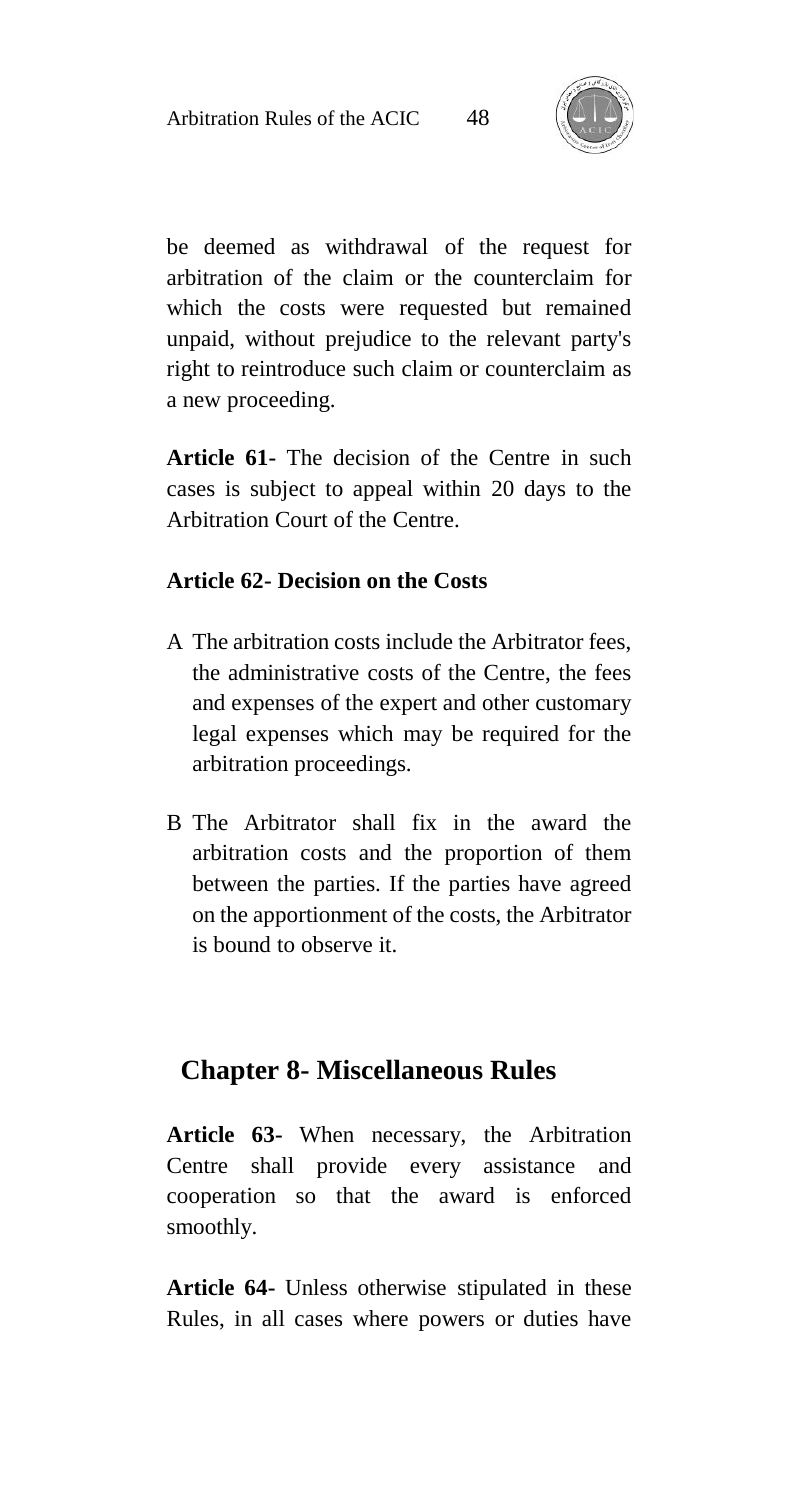

been foreseen for the Arbitration Centre, the Secretary General is responsible to exercise such powers or perform such duties, unless in accordance with these Rules they fall within the jurisdiction of Arbitration Court of the Centre.

**Article 65-** In all cases where the Chamber of Commerce, Industries and Mines of Iran or the Chamber of Commerce of provinces is nominated to act as arbitrator, the arbitration shall be conducted by the Arbitration Centre of Iran Chamber in accordance with these Rules of Arbitration.

#### **Article 66- Exemption from Liability**

The responsibility of the Secretary General, staff of the Arbitration Centre and the Arbitrator in respect of application of these Rules and the Rules on Costs is the same as stipulated by relevant laws, and they have no liability beyond such laws.

#### **Article 67- General Rule**

With respect to all issues not expressly dealt with in these Rules, the Arbitration Centre, the Arbitration Court and the Arbitrator will conduct, as the case may require, in accordance with the spirit of the Law on the Statute of the Arbitration Centre dated 2002, the provisions of Chapter 7 of the Civil Procedure Act dated 2000, the International Commercial Arbitration Law dated 1997 the spirit of the present Arbitration Rules.

These Rules of Arbitration prepared in 67 Articles and 10 Notes were ratified pursuant to Article 6 of the Law on the Statute of the Arbitration Centre of the Iran Chamber by the Board of Directors of the